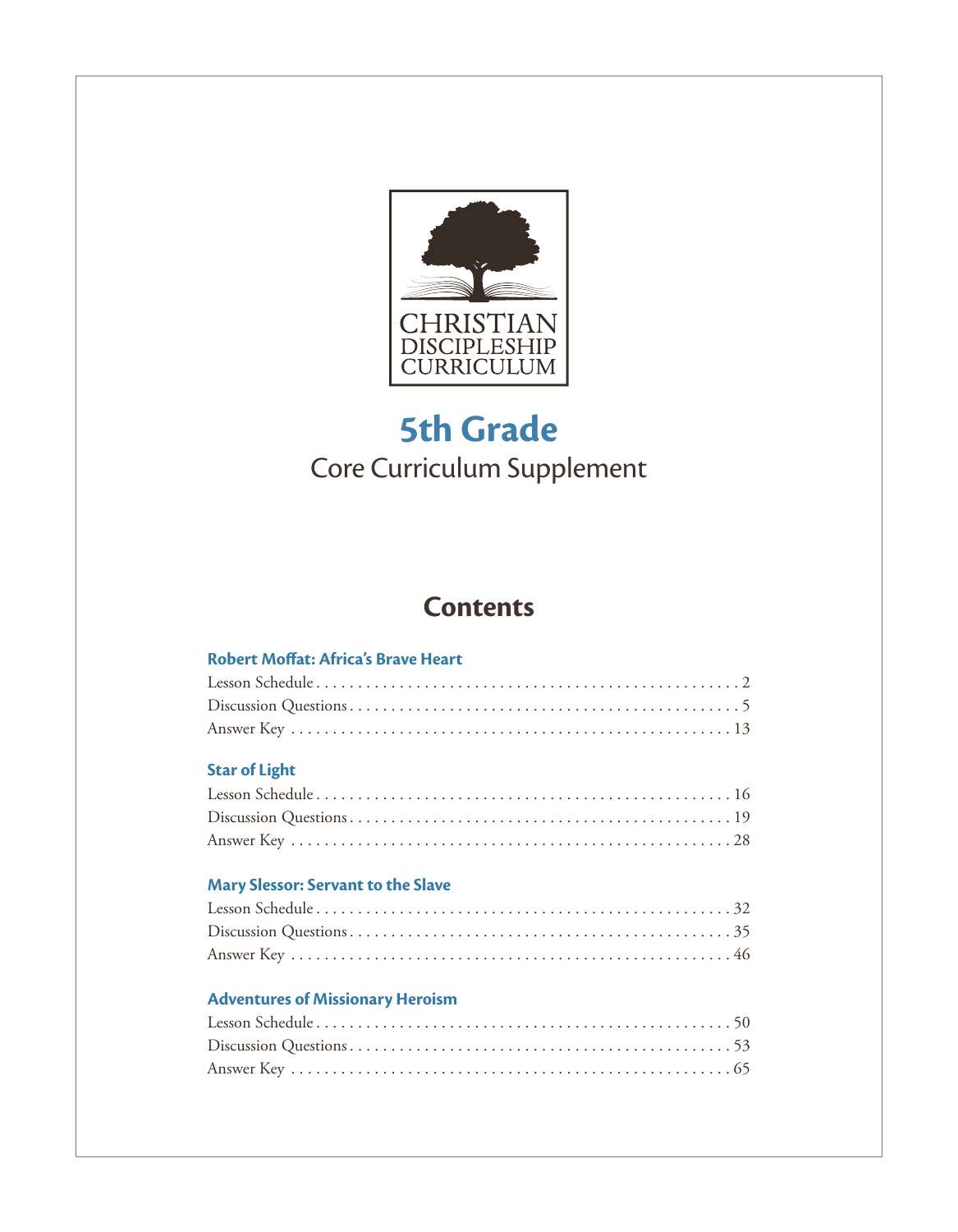# **Robert Moffat**

## **Suggested Daily Schedule Suggested Daily Schedule Suggested Daily Schedule**

1st Semester—1st Quarter

## **Transcript Suggestions**

We recommend assigning this<br>book  $\frac{1}{4}$  credit in the category

| <b>Date</b>       | <b>Day</b>     | Assignment                                         | <b>Due Date</b> | Grade |
|-------------------|----------------|----------------------------------------------------|-----------------|-------|
|                   | $1\,$          | Read How it All Began and Discuss Questions        |                 |       |
|                   | $\sqrt{2}$     |                                                    |                 |       |
| Week <sub>1</sub> | $\mathfrak{Z}$ | Read A Very Early Start and Discuss Questions      |                 |       |
|                   | $\sqrt{4}$     |                                                    |                 |       |
|                   | 5              |                                                    |                 |       |
|                   | $\,1\,$        | Read All Change! and Discuss Questions             |                 |       |
|                   | $\sqrt{2}$     |                                                    |                 |       |
| Week <sub>2</sub> | $\mathfrak{Z}$ | Read On the Move and Discuss Questions             |                 |       |
|                   | $\sqrt{4}$     |                                                    |                 |       |
|                   | 5              |                                                    |                 |       |
|                   | $\,1\,$        | Read Burning Hoofs and Discuss Questions           |                 |       |
|                   | $\sqrt{2}$     |                                                    |                 |       |
| Week 3            | $\mathfrak{Z}$ | Read Namaqualand at Last! and Discuss<br>Questions |                 |       |
|                   | $\sqrt{4}$     |                                                    |                 |       |
|                   | 5              |                                                    |                 |       |

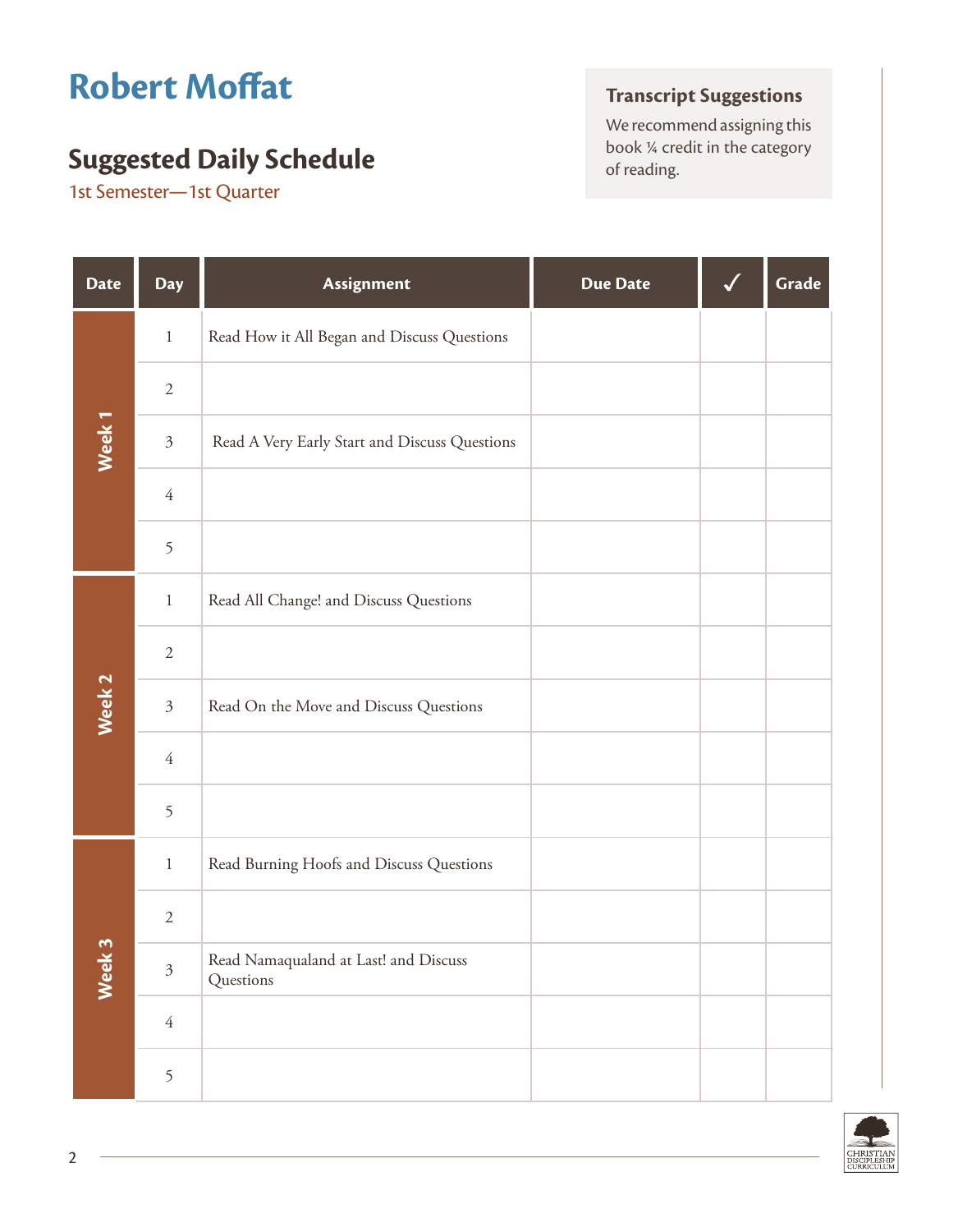## 1st Semester—1st Quarter

| <b>Date</b> | <b>Day</b>     | Assignment                                       | <b>Due Date</b> | Grade |
|-------------|----------------|--------------------------------------------------|-----------------|-------|
|             | $1\,$          | Read On the Trail and Discuss Questions          |                 |       |
|             | $\sqrt{2}$     |                                                  |                 |       |
| Week 4      | $\mathfrak{Z}$ | Read Good News! and Discuss Questions            |                 |       |
|             | $\overline{4}$ |                                                  |                 |       |
|             | 5              |                                                  |                 |       |
|             | $\mathbf{1}$   | Read The Eight-Day Loaf and Discuss Questions    |                 |       |
|             | $\sqrt{2}$     |                                                  |                 |       |
| Week 5      | $\mathfrak{Z}$ | Read Wars and more Wars and Discuss<br>Questions |                 |       |
|             | $\overline{4}$ |                                                  |                 |       |
|             | 5              |                                                  |                 |       |
|             | $\,1$          | Read Twsana in Print and Discuss Questions       |                 |       |
|             | $\sqrt{2}$     |                                                  |                 |       |
| Week 6      | $\mathfrak{Z}$ | Read Chief Moselekatse and Discuss Questions     |                 |       |
|             | $\sqrt{4}$     |                                                  |                 |       |
|             | 5              |                                                  |                 |       |

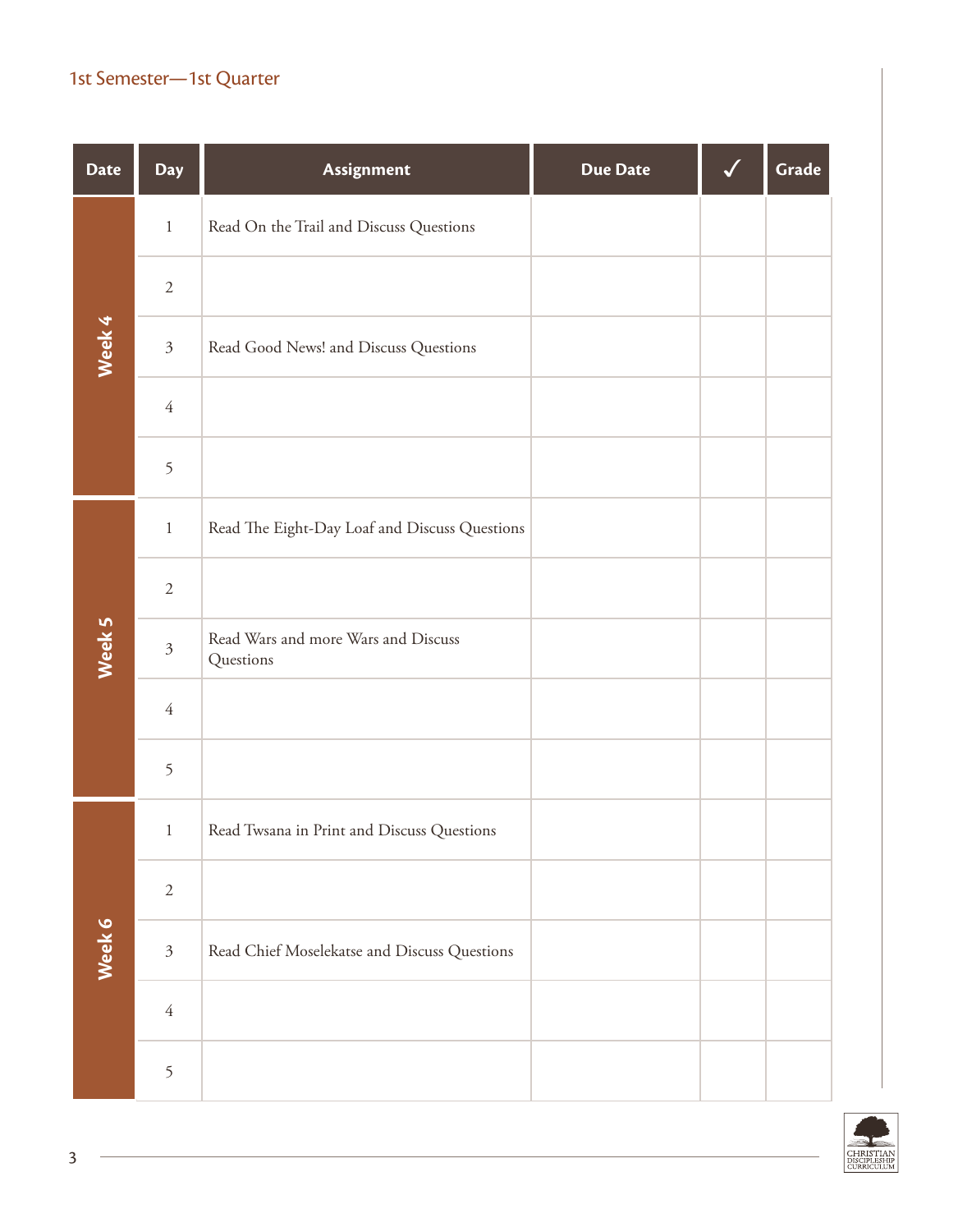## 1st Semester—1st Quarter

| <b>Date</b>       | <b>Day</b>     | Assignment                                                   | <b>Due Date</b> | Grade |
|-------------------|----------------|--------------------------------------------------------------|-----------------|-------|
|                   | $1\,$          | Read Singing ABC and Discuss Questions                       |                 |       |
|                   | $\sqrt{2}$     |                                                              |                 |       |
| Week 7            | $\mathfrak{Z}$ | Read Home from Home and Discuss Questions                    |                 |       |
|                   | $\sqrt{4}$     |                                                              |                 |       |
|                   | 5              |                                                              |                 |       |
|                   | $\,1$          | Read 'My Name is David Livingstone' and<br>Discuss Questions |                 |       |
|                   | $\sqrt{2}$     |                                                              |                 |       |
| Week 8            | $\mathfrak{Z}$ | Read Old Friends and Discuss Questions                       |                 |       |
|                   | $\sqrt{4}$     |                                                              |                 |       |
|                   | 5              |                                                              |                 |       |
|                   | 1              |                                                              |                 |       |
|                   | $\sqrt{2}$     |                                                              |                 |       |
| Week <sub>9</sub> | $\mathfrak{Z}$ |                                                              |                 |       |
|                   | $\sqrt{4}$     |                                                              |                 |       |
|                   | 5              |                                                              |                 |       |

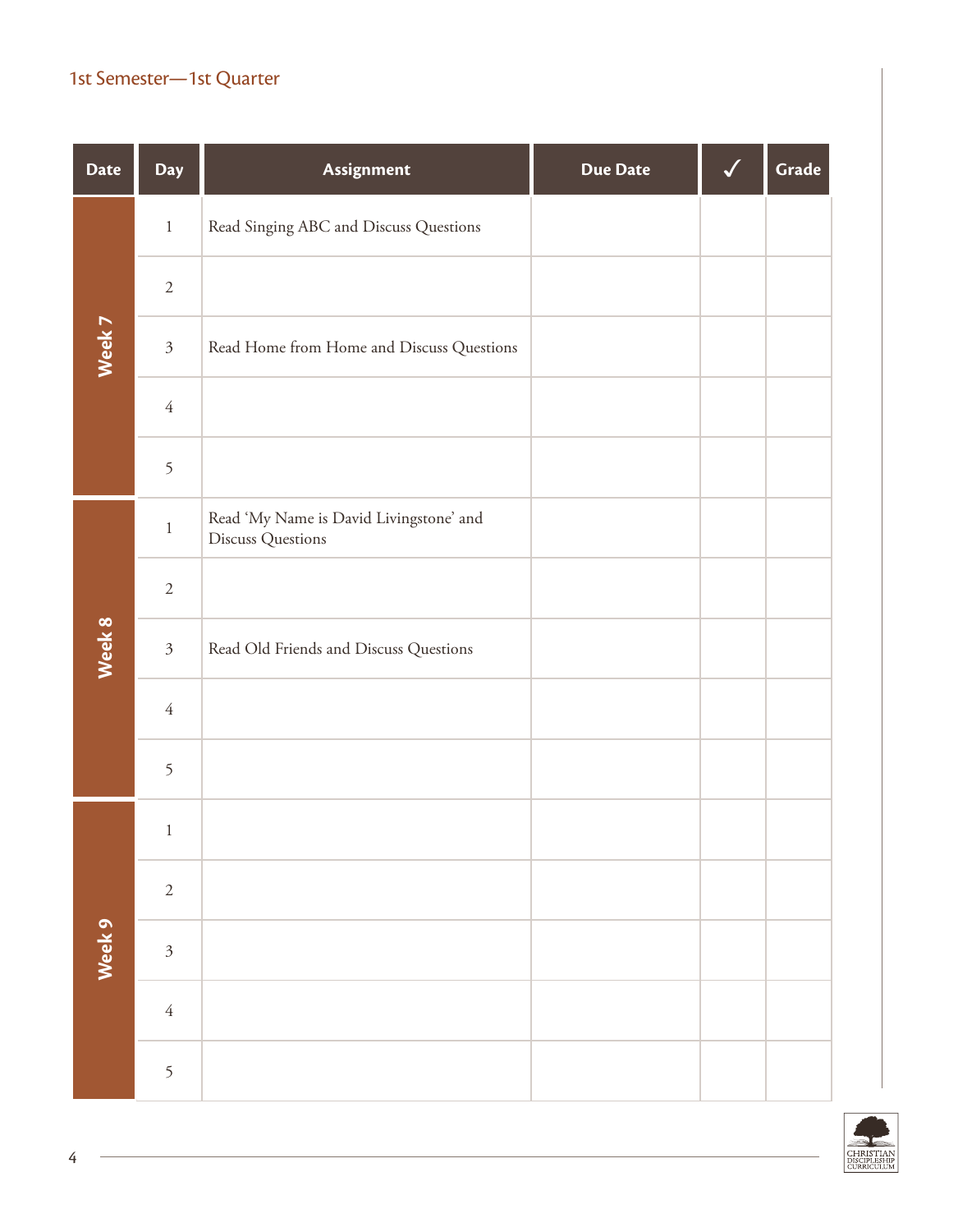### **I. How it all Began**

1. Where did Robert Moffat's family live when he was a boy, and what did his father do?

2. Why was Portsoy the perfect place to be a child, and what years did Robert live there?

3. Why could the children not play outside at night and what did they do inside instead?

4. When Robert was 11, to where did they move, why, and what blessed Robert there?

5. What does our family do in the evening, and how can we make the most of our time together?

### **II. A Very Early Start**

1. How old was Robert when he joined the workforce at Parkhill at Polmont and what was getting up like for him, and what did a winter work day include for Robert?

2. After his apprenticeship, for whom did he go to work and where, and what did he play for entertainment?

3. Robert didn't see his family often because of travel distance; what favor did his mother ask of him before he went even further away to Cheshire?

4. Where on a long walk did Robert see a poster, what was it about, and which word struck him?

5. Though some disapproved of his choice, when Robert changed churches he became born again in Christ Jesus; does our family attend a church where we can hear and come to trust in the Good News of the Gospel of Christ; why or why not?

### **III. All Change!**

1. What things did Robert think would prevent him from becoming a missionary?

2. Who did Robert go to see and what did the man do for Robert when they met, and after?

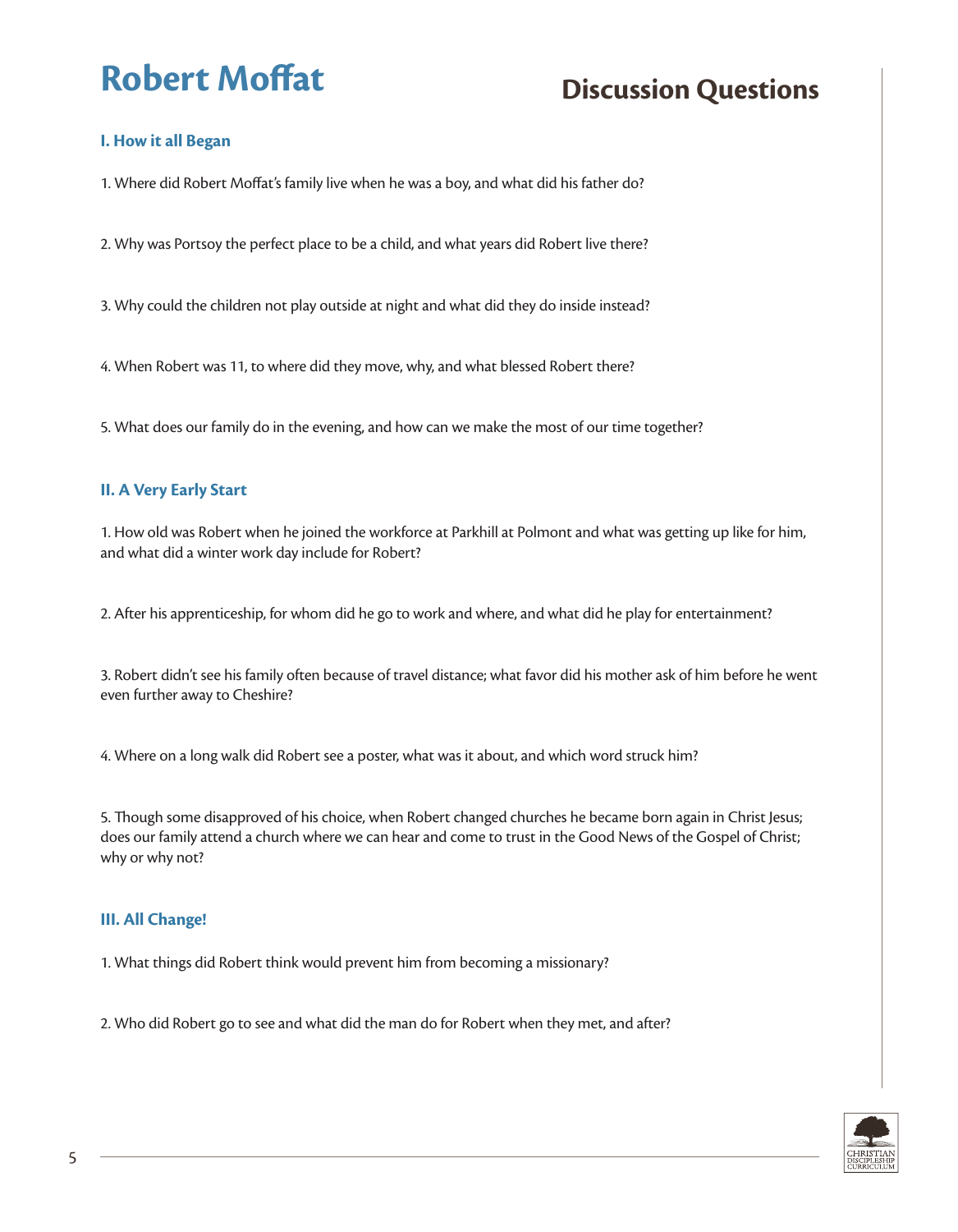3. What did Mrs. Leigh have to say to Robert about his decision to become a missionary?

4. When and where did Robert first stand on African soil and what did a man tell him?

5. What would our family think, say, and do if one of our members wanted to travel to a dangerous, faraway place to work as a missionary?

#### **IV. On the Move**

- 1. Where was the missionary society sending Robert, with who, and how did he prepare?
- 2. As they traveled, how did the land change, and what did they see along the way?
- 3. Who did they meet after their wheel was fixed, what were they like, and what did they say?
- 4. How did Robert redirect the evening Bible study to include the Hottentots?
- 5. When we hear someone insulting another person or people group, how should we respond as Christians?

#### **V. Burning Hooves**

- 1. What happened once the wagon train reached Bysondermeid?
- 2. When Robert and the porters continued, who warned them of what?
- 3. Facing starvation, who did God send just in time, what was provided, and said?
- 4. What did Robert get to enjoy at the house in Pella?
- 5. Do you think Mary could have survived the journey so far with Robert, why or why not?

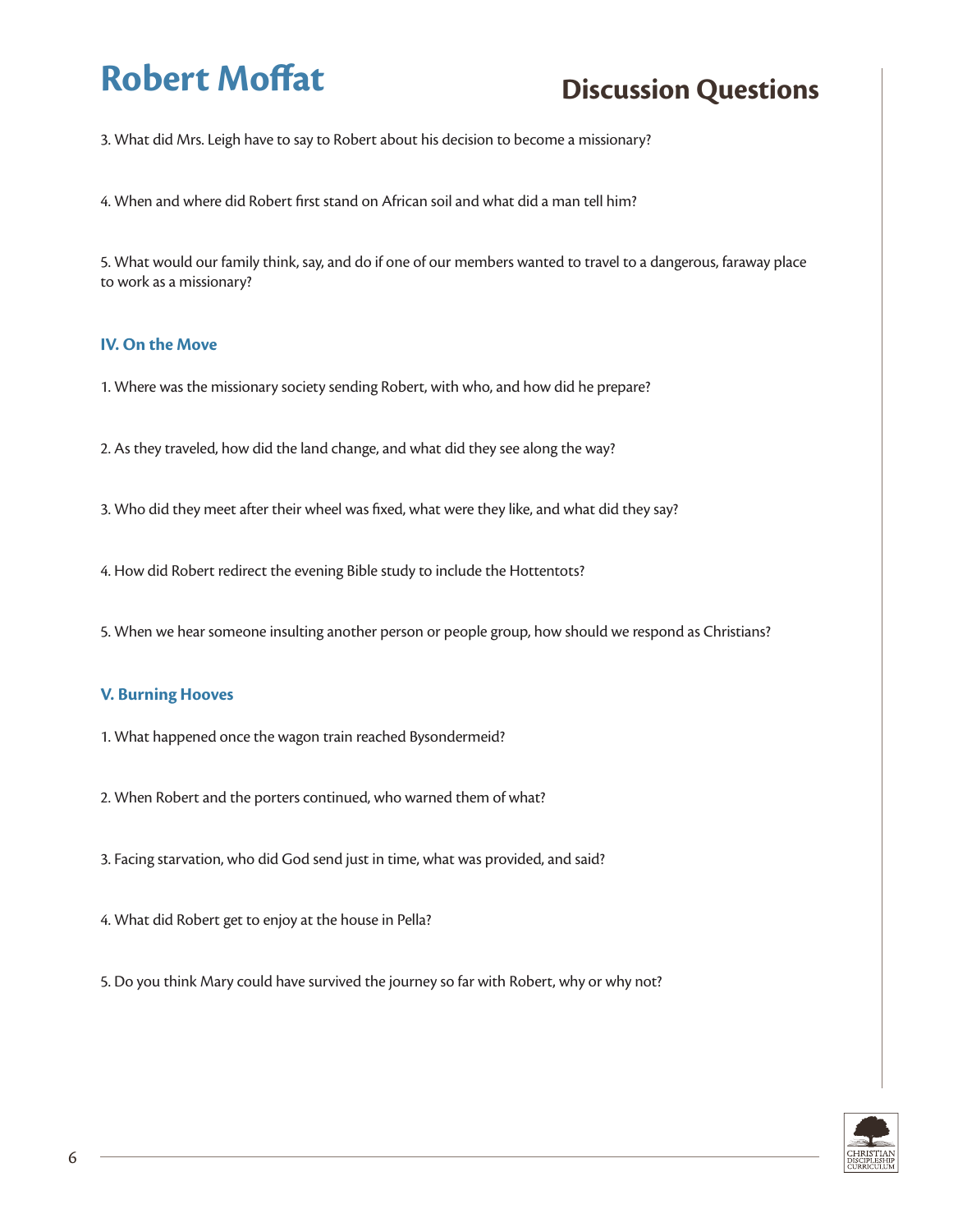## **VI. Namaqualand at Last!**

1. How did the wagon train cross the Orange River and what was precious to Robert?

2. When Robert arrived in Namaqualand, how long had he been gone from Cape Town and Mary?

3. When Robert met Africaner, what did the chief ask him, what was provided for him, and what was one problem with it?

4. Did Africaner attend Robert's services and what did the chief do after Robert's fever?

5. Sometimes when we hear about someone from others, we prejudge them; as Christians, what should we do instead?

#### **VII. On the Trail**

1. How long after planting was Robert able to harvest crops and what were they?

2. Besides growing his food, what else did the young missionary have to do for himself?

3. What two things made the area hard to live for everyone, including the chief?

4. Why did Robert want Africaner to go to Cape Town with him and why was the chief stunned about the idea?

5. Lord Charles Somerset took pleasure in the great change he saw in Chief Africaner and even gave him a gift of a wagon to become a free man at peace; how do we feel when we see sinners living differently because of Christ and how can we show them love?

#### **VIII. Good News!**

1. How had Robert and Mary communicated all this time, and when he arrived in Cape Town what was the good news for him about her?

2. The London Missionary Society planned to have Robert travel for a year on a fact-finding trip to many mission stations, but what was God's plan?

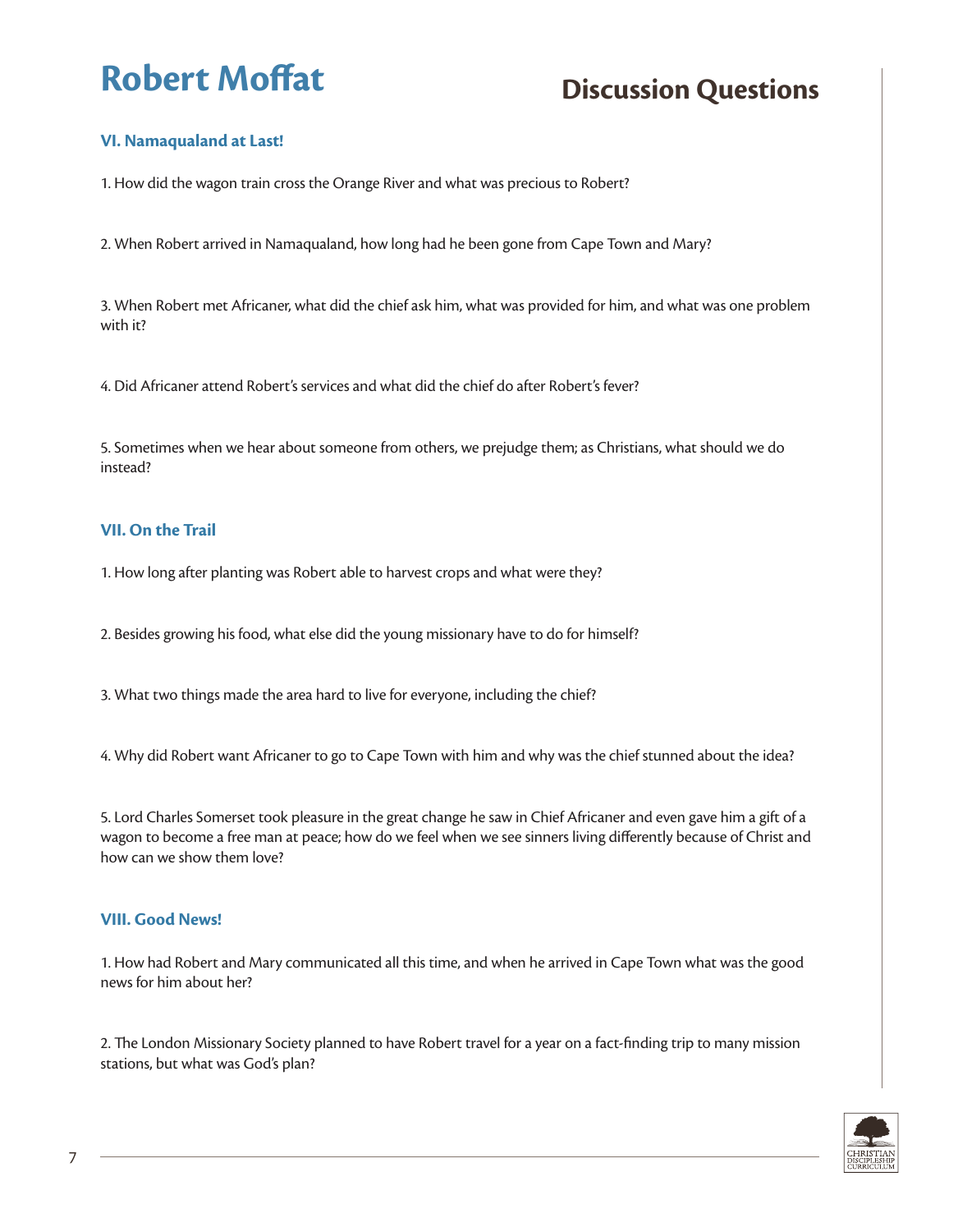3. After they married, Robert and Mary went on a long trek to their new mission station; what did Robert think about Mary after the wagon train made it up one steep climb and an ox snorted beside her?

4. When they arrived in Lattakoo, Robert asked Mary if they should start a girls school; what was her reply?

5. Why is it important for sinners who are saved — such as Chief Africaner — to share their testimony and encourage others before they die?

### **IX. The Eight-day Loaf**

1. What made the young missionary so upset about his one loaf of bread being stolen?

2. What ingenious thing did Robert build to water his garden, and what happened with it?

3. What did Robert do one day when he saw men digging a grave as children sat nearby?

4. In order to bring rain, the natives had a rainmaker come; was he trustworthy and helpful?

5. Robert was very courageous when he stood up to the chief regarding the rain coming only from God. Even today being a missionary is very arduous, so why do people choose to serve God with their lives on the mission field?

### **X. Wars and More Wars**

1. When the chief told Robert he would forbid his men from going with him to the Mfengu, what did Robert do?

2. When Robert and his men came across a young woman who was wretched and starving, then an old man and a boy, what did they do?

3. When war broke out, what happened and what did the missionaries do with the injured women and children?

4. How did Robert finally master the Tswana language?

5. Mary was very patient with Robert's work, including when he left for 3 months at a time with no communication, knowing he was always in danger. This could still happen to a couple today with a spouse serving on a remote

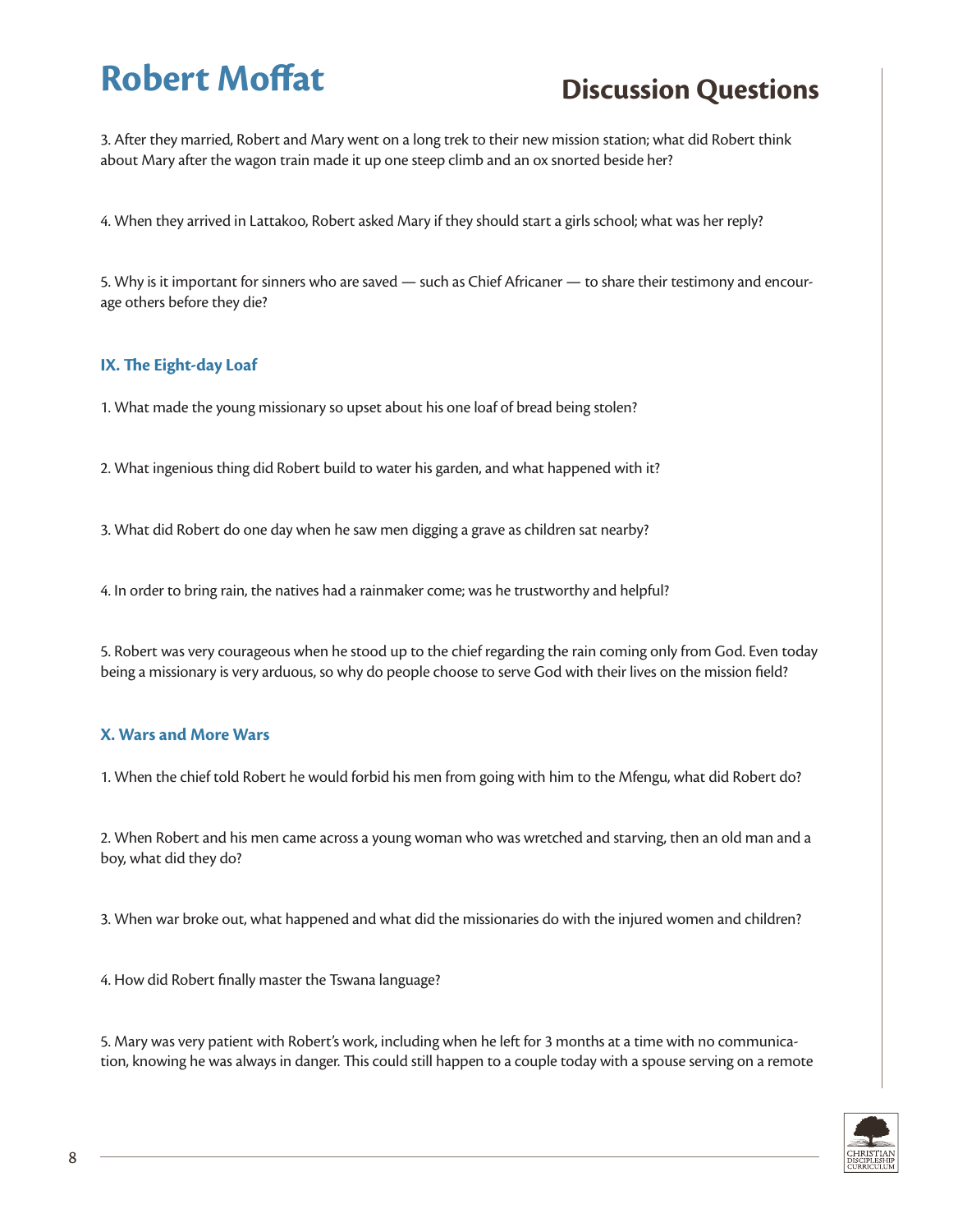mission field or deployed in the military. How can a spouse be patient and supportive during such hardship?

#### **XI. Tswana in Print**

1. Why did learning the Tswana language well help Robert prevent "sacks in sermons"?

2. When the spelling books finally arrived, what could the Moffats do with them?

3. Why was it important to the chief and elders that their children should learn in Tswana?

4. What special gift came just in time for the new church dedication and who came to it?

5. After years of steadfast service, the Moffat's were finally seeing the fruit of their work, including with the excited natives wanting sewing classes. Why is it important to never give up when doing God's work?

#### **XII. Chief Moselekatse**

1. When two Ndebele men came to Kuruman, what was their purpose and how did the chief respond?

2. What did the men see the people doing there and what interested them the most?

3. On the road to the Ndebele village, what did Robert see?

4. Why did the 800 warriors stand and shout at Robert and what interested the Chief?

5. Why was it important that Robert spent time with the dangerous Ndebele and what can we learn from his example?

### **XIII. Singing ABC**

1. Why was it important to his mission work that Robert learned gardening as a youth?

2. What was Robert translating into Tswana and how long did it take him to finish?

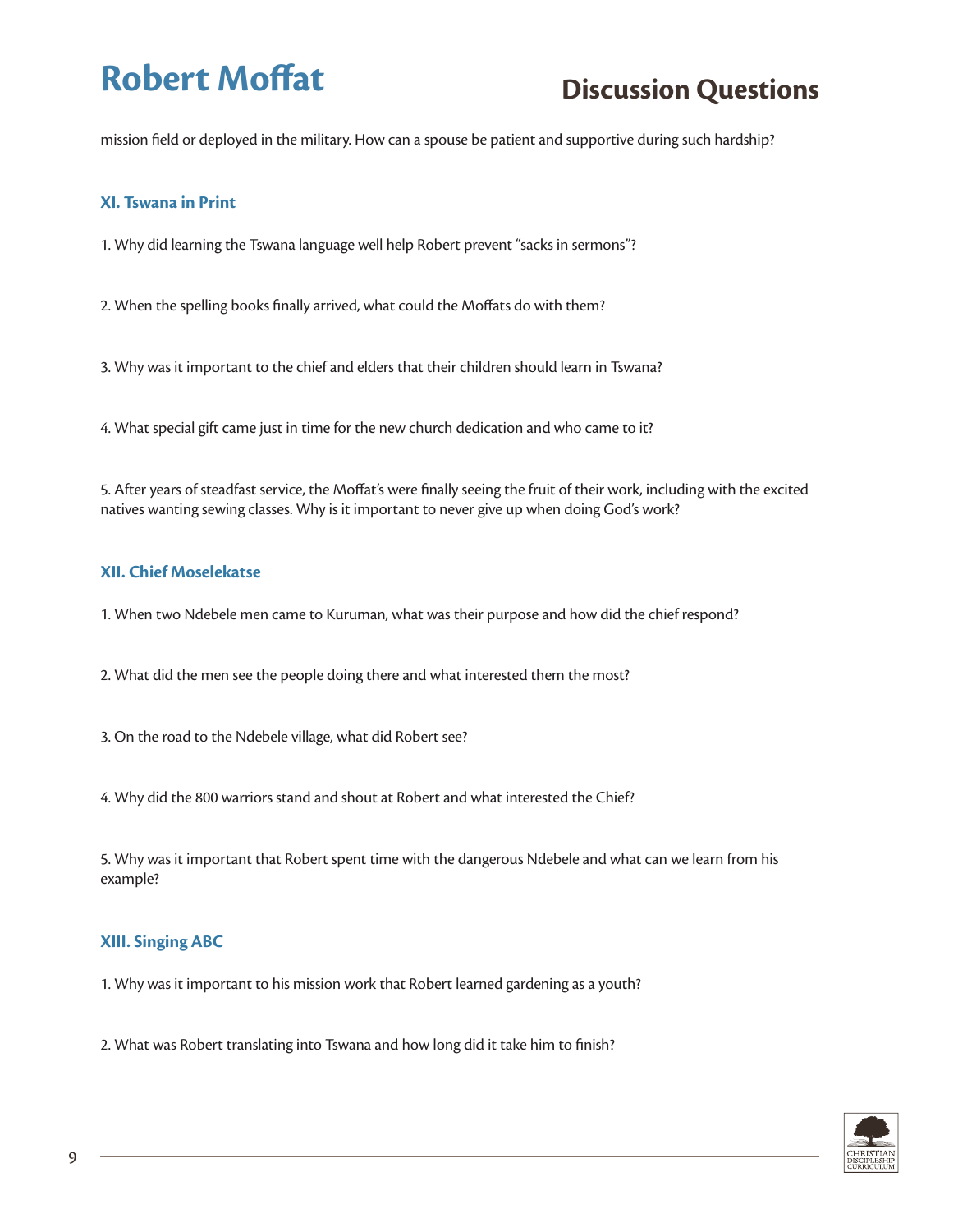3. Why did the family have to travel to Cape Town?

4. While in Cape Town, what did Robert learn, and later purchase to help the mission?

5. Robert and Mary were both hard-working, talented people that God could fully use on the mission field. How can our family members be further equipped for God's service?

#### **XIV. Home from Home**

1. How long had it been since Robert had been in Great Britain and how much of his life had he spent in Africa?

2. What had Robert finally accomplished and what could be done with it in Great Britain?

3. What other things could they do in Great Britain to advance their African mission work?

4. While on the ship to Great Britain, what blessing then tragedy happened to the Moffats?

5. When they arrived in port, a minister came to welcome Mr. Moffat back to Great Britain. What can our family do to encourage missionaries who return to their homeland?

### **XV. 'My Name is David Livingstone'**

1. Why do missionaries not often get to rest when they return to their homeland?

2. When Robert told the story of the weeping mother, with what did he end and how did people respond?

3. How did Robert usually travel to speak, why did he become ill, and how did he continue to serve God while recovering?

4. Who was the young man that came to nearly every meeting in London where Robert spoke, what did he want to do with his life, and what did Robert encourage him to do?

5. What life skills — such as sewing, gardening, and medicine — are our family members learning now that might benefit people in the mission field if one of us should go there?

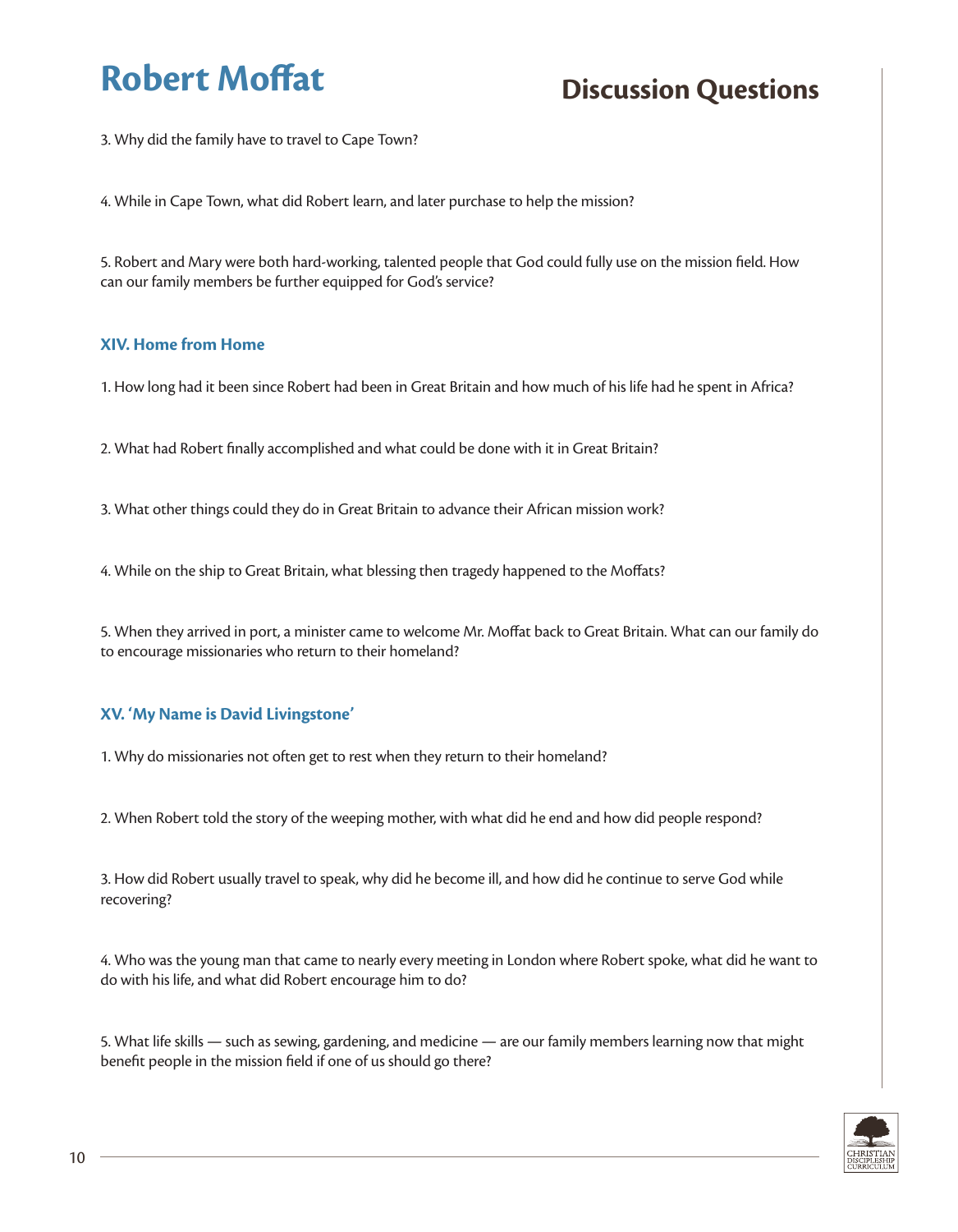## **XVI. Old Friends**

1. Later, what did Robert work on that took him sometimes a whole day for one verse?

2. Instead of going to Britain again, where did Robert decide to travel to?

3. When Robert arrived at the kraal, how did he find the Chief and what did they do?

4. How old was Robert and why did the missionary society ask him to go to Chief Moffat?

5. Why did the Moffat's return to Britain even though they felt like Africa was their home?

#### **XVII. About the Author**

1. Who wrote, *Robert Moffat, Africa's Brave Heart* and what nation is she from?

2. Why did she write it and how many books has she written?

3. What else has Irene done in her life, and what does she enjoy doing now?

4. What position does she hold and for what organization?

5. Why and how do you think Irene was able to write such a great missionary biography?

#### **XVIII. Robert Moffat Timeline**

1. When and where was Robert Moffat born, and when did he die?

2. What and when were some of the things Robert did before he arrived in Africa?

3. What and when were some inventions during Robert's lifetime?

4. What and when were some things about food which happened in his lifetime?

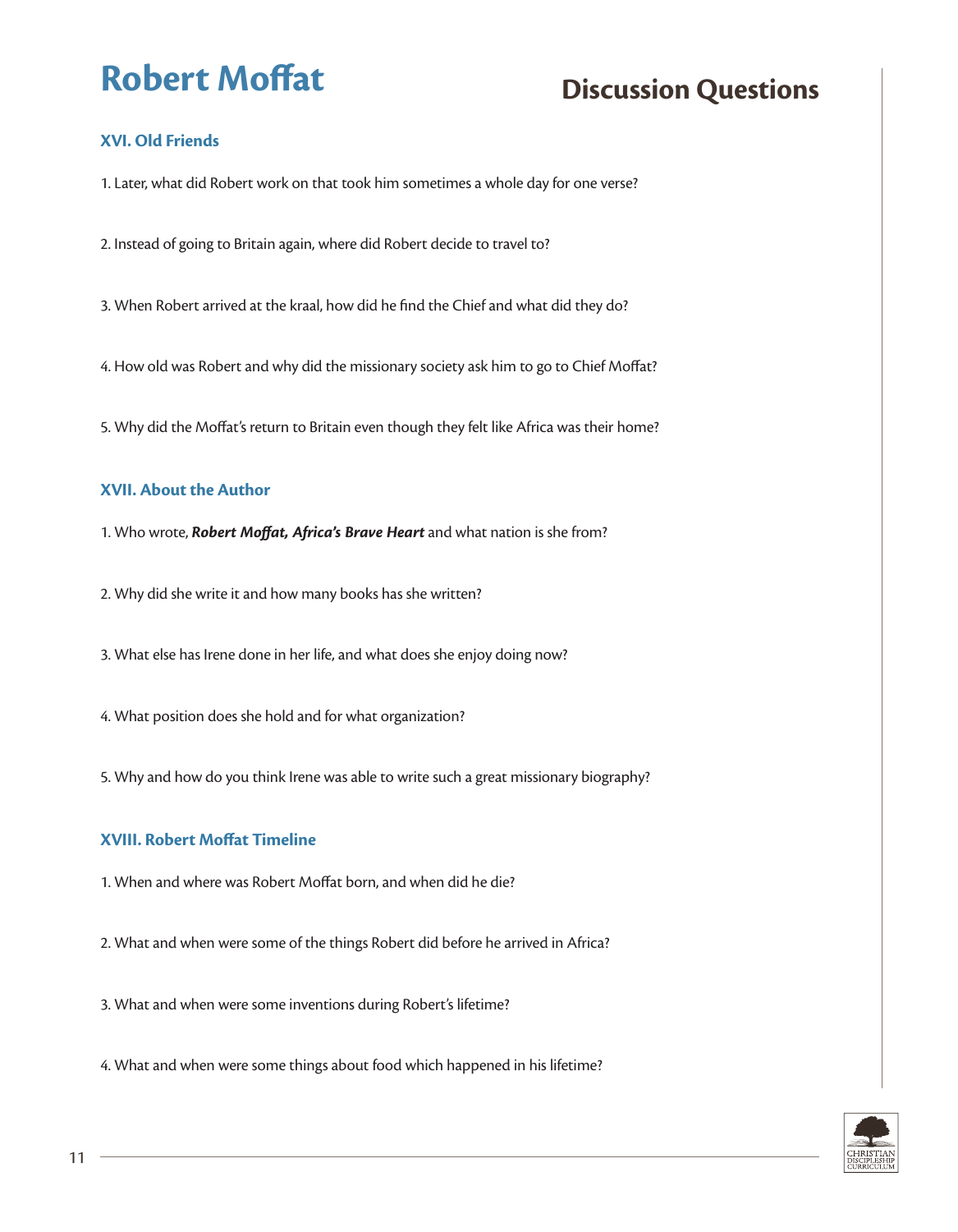5. What are some things you think Robert really appreciated about his life serving God in Africa?

### **XIX. Thinking Further Topics**

(These are optional to read as they are similar to the family discussion question answers above.)

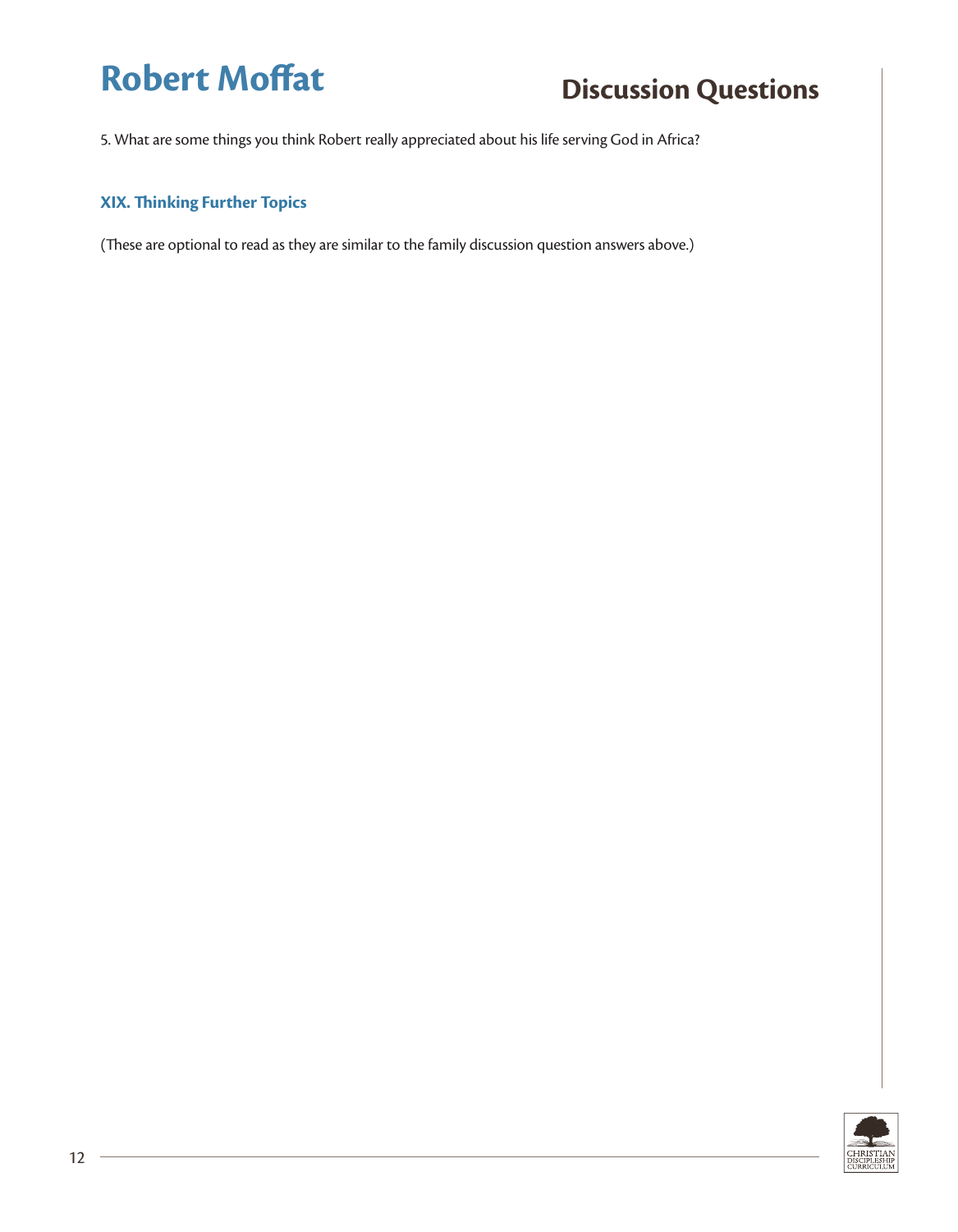# **Robert Moffat Answer Key**

#### **I. How it all Began**

1. Robert Moffat's family lived in Portsoy, Scotland; his father was a seaport Customs Officer, who made sure trading was legal, nothing illegal was landed or shipped, and all taxes were paid in full. 2. The children could have adventures and go exploring; there was a cliff-top path high above the small bay; there was the shore, safe and dry at high tide and low tide; there was the harbour to explore; there were sounds Robert would remember years later like the gulls screeching, the chains rattling, the slapping of sails in the wind; he lived there from 1797-1806.

3. There were no street lights, so they gathered in their home around the open fire; their mother taught them to knit, sew, and darn their clothes which they recycled; they played a game on the rag rug to remember where the rags came from, and they learned to read the Bible and the Shorter Catechism.

4. Mr Moffat changed jobs, he was appointed at Carronshore, a river port a long way from the open sea. Robert was blessed by the home for several months. new exploring to do, new boat technology, an experience of education at Mr. Paton's school on practical subjects like book-keeping and math, also learning astronomy and geography by listening in on the older boys' class.

5. Answers may vary.

#### **II. A Very Early Start**

1. Robert was 14; he got up in the dark at four o'clock on a winter's morning, washed his face after breaking ice in the bowl of water; with cold hands he dug along a line with a spade for two hours, then had hot porridge and creamy milk; going back to work before  $\,$  the Hottentots to come and worship God with them all sunrise.

2. He went to work for the Earl of Moray at Donibristle near the sea on the east coast of Scotland; he played his fiddle at night and in the summer ran races to swim in the sea.

3. She asked him to read a chapter of the Bible every morning and every evening, not to please her but rather to please God; to read the Gospel and pray, so God would teach him.

4. In Warrington he saw the poster; it advertised a meeting by the London Missionary Society, with Reverend William Roby of Manchester; the word "missionary" struck him.

5. Answers may vary.

#### **III. All Change!**

1. Robert had only been to school for a few months in his life, he couldn't go to college or university, the missionary society would want clever people who had done a lot of studying, and as a young boy he first wanted to be a sailor, but now he just wanted to be a really good gardener.

2. Robert went to see Mr. Roby, who was very kind to Robert, talked to him for a long time, and offered to write to the mission society on his behalf; Mr. Roby wrote them several times until they agreed to accept him, then suggested to Robert he should get a job near Manchester so Mr. Roby could spend time with him

#### studying.

3. Mrs. Leigh told Robert she thought he was making a very big mistake; that he had become far too keen about Christianity and should settle down and be a good gardener. 4. On January 13, 1817 Robert Moffat disembarked from the Alacrity at the port of Cape Town, South Africa; a man pointed out the fort built by the East India Company and said they ran everything, including himself and Robert. 5. Answers may vary.

#### **IV. On the Move**

1. They were headed beyond the Orange River to the kraal of the infamous Chief Africaner; Mr. and Mrs. Kitchingman, the wagon driver, and a large group of porters traveled with Robert; he had to learn to pack a covered wagon with sixteen or eighteen oxen with all his worldly possessions as a

2. The land became poorer with homesteads further apart; they saw grazing sheep and oxen, and wild animals like springboks.

3. They came to a homestead of a Boer family who treated them as special guests; they were friendly and grew all their own food; they said they wanted to have a proper service not just reading the Bible, and the man compared his servants to worse than dogs or baboons.

4. Robert carefully selected Matthew 15:21-28 to read; this convicted the Dutch farmer, so he sent his sons to call together.

5. Answers may vary.

#### **V. Burning Hooves**

1. Robert, his friends, the porters, and oxen were all utterly exhausted so they stayed a month recovering from the trek. 2. They came to homesteads where the farmers warned them of the violence of Africaner, telling Robert that the chief would kill him, even use his skull for a cup! 3. Some men arrived on horseback with mutton they could eat; one man was a missionary who told Robert they passed his porters catching the runaway oxen, and they were getting close to Pella and the Orange River.

4. Robert got a break from living in the wagon, could eat at a table, and lay in a bed for the first time in months. 5. Answers may vary.

#### **VI. Namaqualand at Last!**

1. The porters took everything apart and made rafts to carry it all across while Robert swam across the river; Robert's seeds were the most precious to him.

2. He had been gone from Cape Town 4 months, and from Mary a year and 4 months.

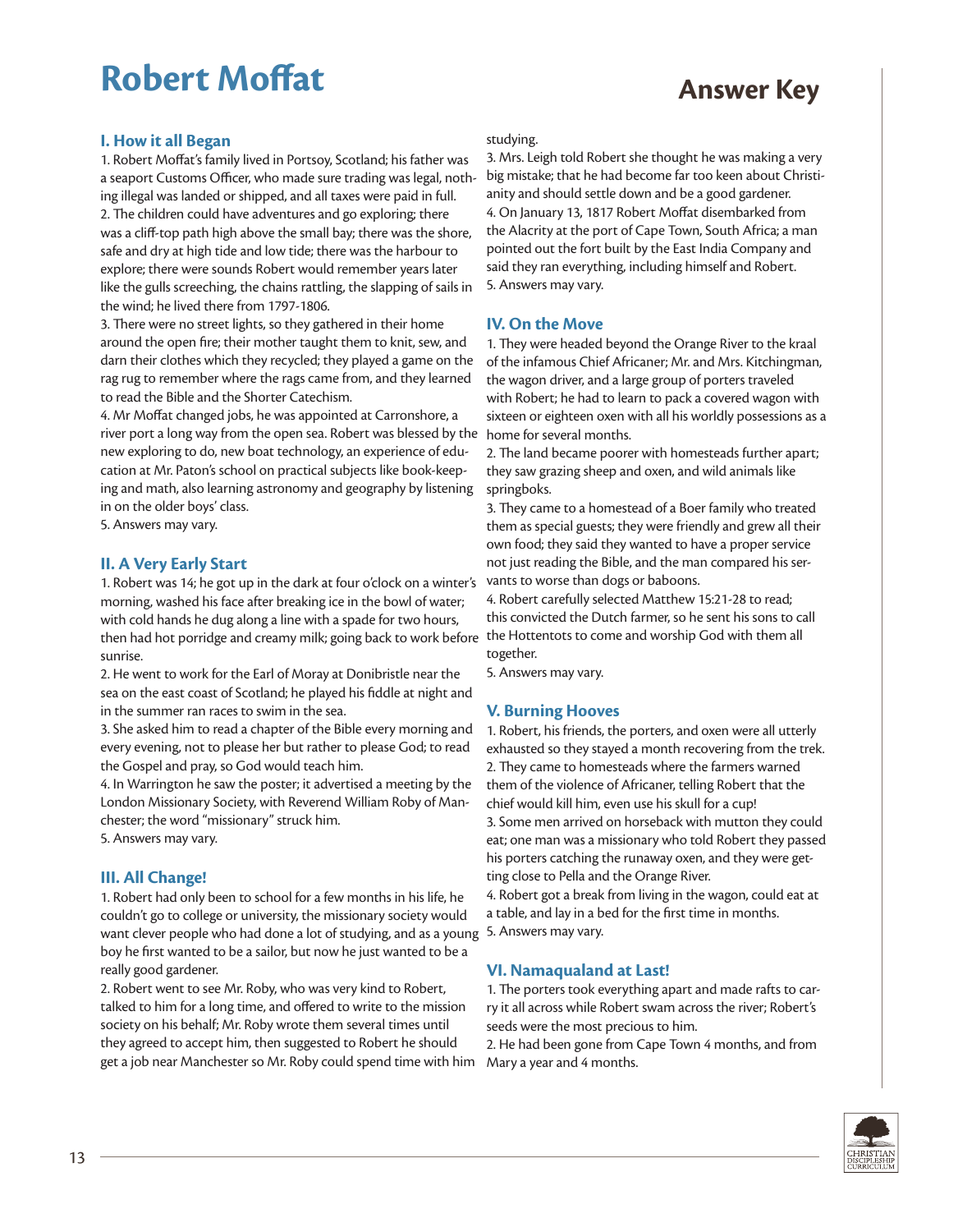# **Robert Moffat Answer Key**

3. Chief Africaner asked Robert if he had been appointed by the Directors in London; the Chief then had women quickly build Robert his own hut; it was built of willows in the shape of a beehive and leaked every time it rained.

4. The Chief attended nearly all of Robert's services and listened very carefully; after Robert recovered from his fever, the Chief carried his New Testament everywhere and often read it. 5. Answers may vary.

#### **VII. On the Trail**

1. After three months, Robert harvested his first wheat; he also grew Indian corn, cabbages, melons, and potatoes.

2. He fixed broken guns, was a carpenter, blacksmith, cooper, tailor, shoemaker, miller, bakes, and housekeeper.

3. Water was scarce and it was difficult to grow food.

4. Robert wanted the chief to go to Cape Town with him so the Governor could see he was a different man since he became a Christian; Africaner was an outlaw with a large reward on his head. **XI. Tswana in Print** 5. Answers may vary.

#### **VIII. Good News!**

1. Mary and Robert had written letters to each other that took a whole year to arrive; Mary shared the good news that her parents finally agreed to their marriage and she would arrive in Cape Town before the end of the year.

2. When Robert and the other missionaries headed out to visit the different stations, they could go no further than Bethelsdrop because of a war, so they had to return back to Cape Town early, which meant Robert could meet Mary when she arrived.

3. Without saying a word aloud, Robert thanked God that his wife was the kind of woman who could laugh despite all the difficulties she was meeting day by day.

4. She wasn't sure if it was worth it since the women seemed to do all the work and the girls started working when they were very young, so they wouldn't have time for reading and writing. 5. Answers may vary.

#### **IX. The Eight-day Loaf**

1. The young missionary had not only baked the bread, but he grew the wheat for it, ground the flour, smelled it while baking, and ate only one slice a day, so it would last 8 days.

2. He dug an irrigation ditch from the river to his garden; the natives diverted the water to their gardens; he came up with a plan to share the ditch water so everyone could share.

3. Robert realized the men would bury the children alive with their dead mother; he got the men to allow him to take the children to his home so he and his wife could raise them as their own.

4. The rainmaker was a fraud; he kept tricking the natives into giving him more and more things but rain never came. 5. Answers may vary.

#### **X. Wars and More Wars**

1. Robert went anyway, taking just a few men who already worked for the missionaries.

2. The missionary group helped the woman, old man, and boy despite the fact they were from enemy tribes; they sent the woman back with a message to the Mfengu to talk instead of fight; they helped the old man and boy in clear view of the Mfengu trying to show they meant peace. 3. Both sides fought bravely but the tribes defending the missionaries won; Robert and his men took the injured women and children back to their mission to help them recover, then sent them back to their own tribes. 4. He trekked 6 days away to live with a young chief's family for 10 weeks; not hearing either English or Dutch helped him speak and understand Tswana like a villager. 5. Answers may vary.

1. When interpreters translated Robert's sermons, they often didn't use the correct words; now Robert could preach in the Tswana language, so the people could hear the correct message of salvation instead of "sacks". 2. With the spelling book in the Tswana language, the Moffats could finally start a school for the children to learn to read and write in their native language instead of Dutch. 3. They felt that when the children learned in Dutch, their minds were being stolen; if they learned to think in Dutch instead of Tswana, the children would be lost to their people.

4. The gift of communion dishes from Mary's good friend helped celebrate the new church building which was full of natives who came to watch the baptism of 6 new believers. 5. Answers may vary.

#### **XII. Chief Moselekatse**

1. They came in peace to learn about the white men, but the chief was concerned they were declaring war; the chief provided a great feast, inviting them to stay to watch the white men living there.

2. The messengers saw the people sewing, sitting on chairs at tables, and eating with utensils; they were most interested in the church service and amazing, kind singing. 3. He saw the destruction caused by the Ndebele: houses

knocked down and human bones everywhere.

4. The warriors were part of a welcome ceremony; the Chief was interested in the missionaries' wagon wheels made of wood with metal encircling them.

5. Answers may vary.

#### **XIII. Singing ABC**

1. He was able to teach the natives how to raise a diversity

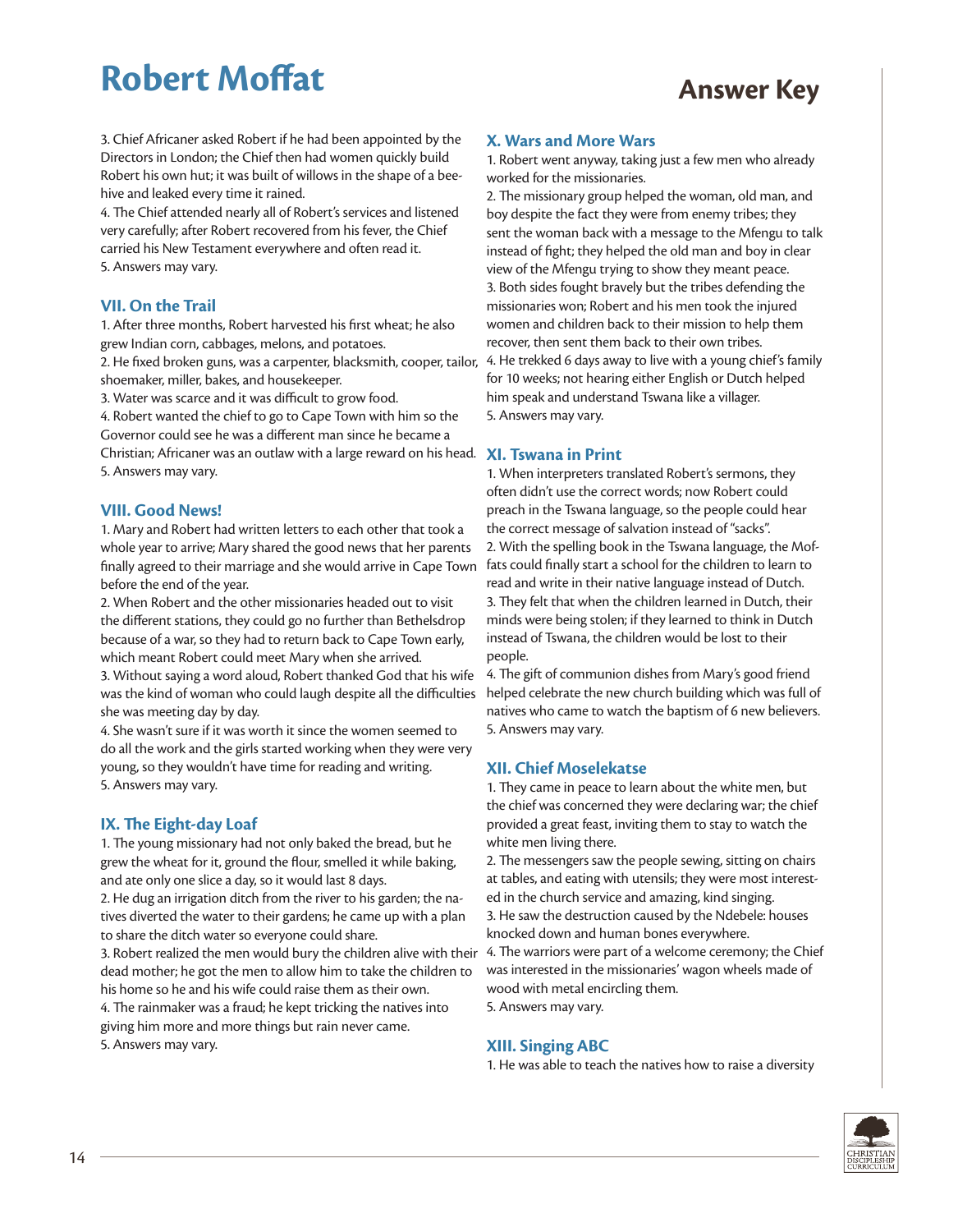# **Robert Moffat Answer Key**

of crops to feed themselves.

2. Robert was translating the book of Luke into Tswana and it took 1. Irene Howat wrote the book and is from Scotland. him years.

3. The Moffats had to take their older daughters to boarding school for furthering their education.

4. Robert learned to use a printing press; he purchased a small one for the mission to use.

5. Answers may vary.

#### **XIV. Home from Home**

1. It had been over 20 years since Robert left Great Britain, and he had spent half his life in Africa.

2. Robert translated the whole New Testament into Tswana; he could get it printed there.

3. They could tell people in England and Scotland about their work, fundraise, buy more seedlings to plant orchards, buy lots of material and notions to take back for the sewing class.

4. Mrs. Moffat had another baby, but their 6-year-old son died just he sailed to South Africa. 3 days later.

5. Answers may vary.

#### **XV. 'My Name is David Livingstone'**

1. Missionaries are invited to travel from one place to another to speak at meetings.

2. Robert explained how important it was to have the Bible translated into all the African languages, and for people to learn to read, **XIX. Thinking Further Topics** so they could read it for themselves; people were very generous at the end of meetings, giving money for missionary work.

3. The railroads didn't reach most of the towns Robert spoke at, so he took stagecoaches; the weather was cold and damp so he got sick; a doctor told him he had to rest so he used that time to finish translating the Psalms into Tswana.

4. Dr. David Livingston came; he wanted to be a missionary in China but the Opium wars prevented him from going there; Robert told him he would be suitable for Africa.

5. Answers may vary.

#### **XVI. Old Friends**

1. Robert translated the Old Testament into Tswana.

2. He decided to take a three week journey to visit Chief Moselekatse's kraal.

3. Robert found his old friend very frail, so treated him, stayed three months, then they walked together back toward Robert's mission, thanking each other for their kindnesses.

4. The London Missionary Society wanted Robert, who was 62, to move to the Ndebele people, taking two other missionaries to continue the work there. Robert got King Moffat's permission first but he wanted Robert to also stay.

5. Answers may vary.

#### **XVII. About the Author**

2. Irene Howat has a passion to share her Christian faith through writing, especially with children, and she has written over 30 books.

3. She supported her husband in his ministry and raised three daughters; she draws, paints, spends time with friends, and watches detective films.

4. For nearly ten years she has been the Chairman of the Scottish Fellowship of Christian Writers. 5. Answers may vary.

#### **XVIII. Robert Moffat Timeline**

1. Robert Moffat was born at Ormiston, East Lothian, Scotland in 1795; he died in 1883.

2. In 1809 Robert started work as a gardener; in 1813, he moved to Cheshire, England to work as a gardener; in 1816

3. In 1814, part of London was the first place to be lit by gas; in 1815, Humphrey Davy invented a miner's lamp; in 1816, David Brewster invented the kaleidoscope….

4. Food was canned for the first time in 1810; Australian frozen meat first sold in London in 1879.

5. Answers may vary.

(These are optional to read as they are similar to the family discussion question answers above.)

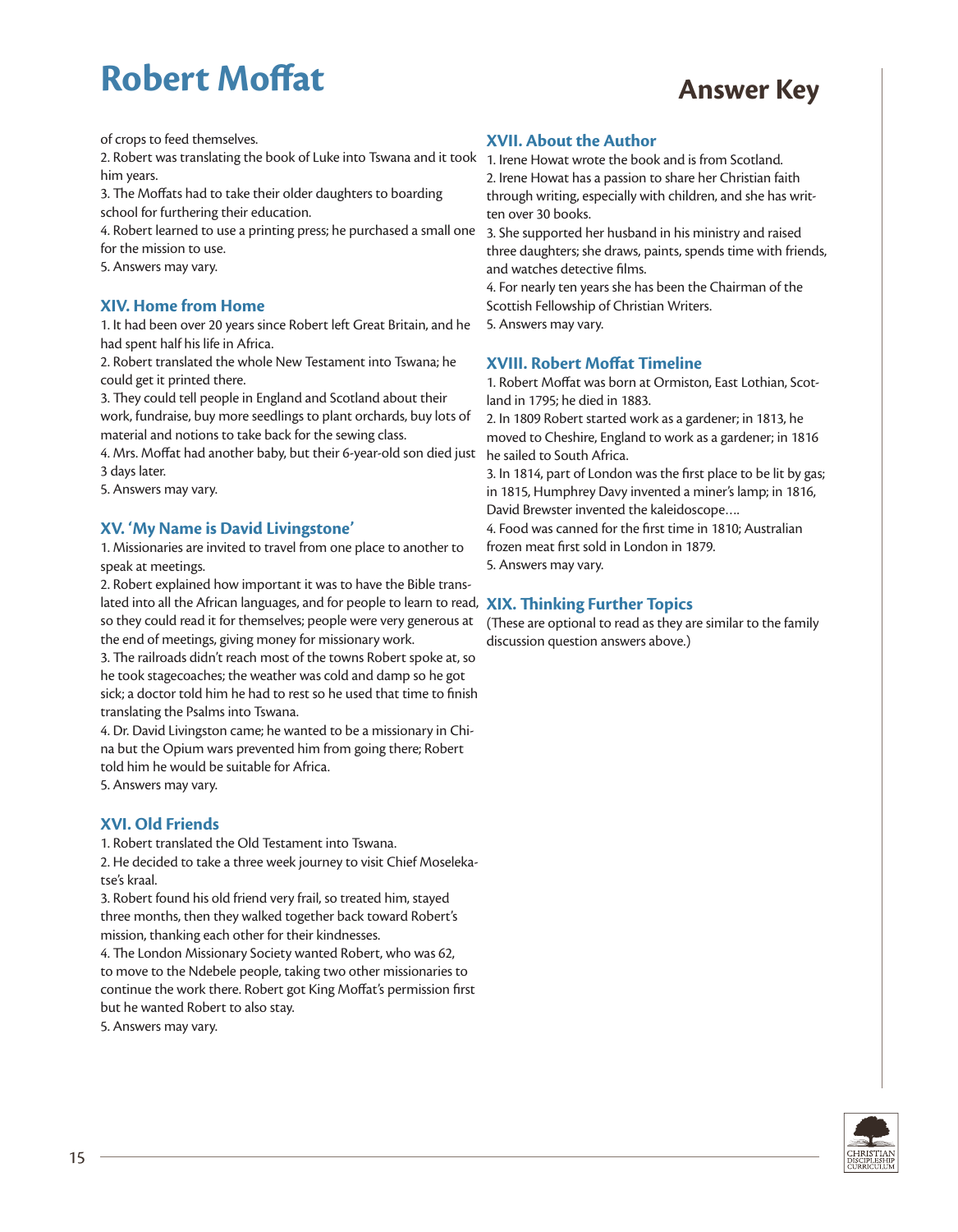# **Star of Light**

## **Suggested Daily Schedule** book <sup>14</sup> creding.

1st Semester—2nd Quarter

## **Transcript Suggestions**

We recommend assigning this<br>book  $\frac{1}{4}$  credit in the category

| <b>Date</b>       | <b>Day</b>     | <b>Assignment</b>                            | <b>Due Date</b> | Grade |
|-------------------|----------------|----------------------------------------------|-----------------|-------|
|                   | $\mathbf{1}$   | Read Part 1, Chapter 1 and Discuss Questions |                 |       |
|                   | $\sqrt{2}$     |                                              |                 |       |
| Week <sub>1</sub> | $\mathfrak{Z}$ | Read Part 1, Chapter 2 and Discuss Questions |                 |       |
|                   | $\overline{4}$ |                                              |                 |       |
|                   | 5              | Read Part 1, Chapter 3 and Discuss Questions |                 |       |
|                   | $\mathbf{1}$   | Read Part 1, Chapter 4 and Discuss Questions |                 |       |
|                   | $\overline{2}$ |                                              |                 |       |
| Week <sub>2</sub> | $\mathfrak{Z}$ | Read Part 1, Chapter 5 and Discuss Questions |                 |       |
|                   | $\overline{4}$ |                                              |                 |       |
|                   | 5              | Read Part 1, Chapter 6 and Discuss Questions |                 |       |
|                   | $\mathbf{1}$   | Read Part 1, Chapter 7 and Discuss Questions |                 |       |
|                   | $\sqrt{2}$     |                                              |                 |       |
| Week 3            | $\mathfrak{Z}$ | Read Part 1, Chapter 8 and Discuss Questions |                 |       |
|                   | $\overline{4}$ |                                              |                 |       |
|                   | 5              | Read Part 1, Chapter 9 and Discuss Questions |                 |       |

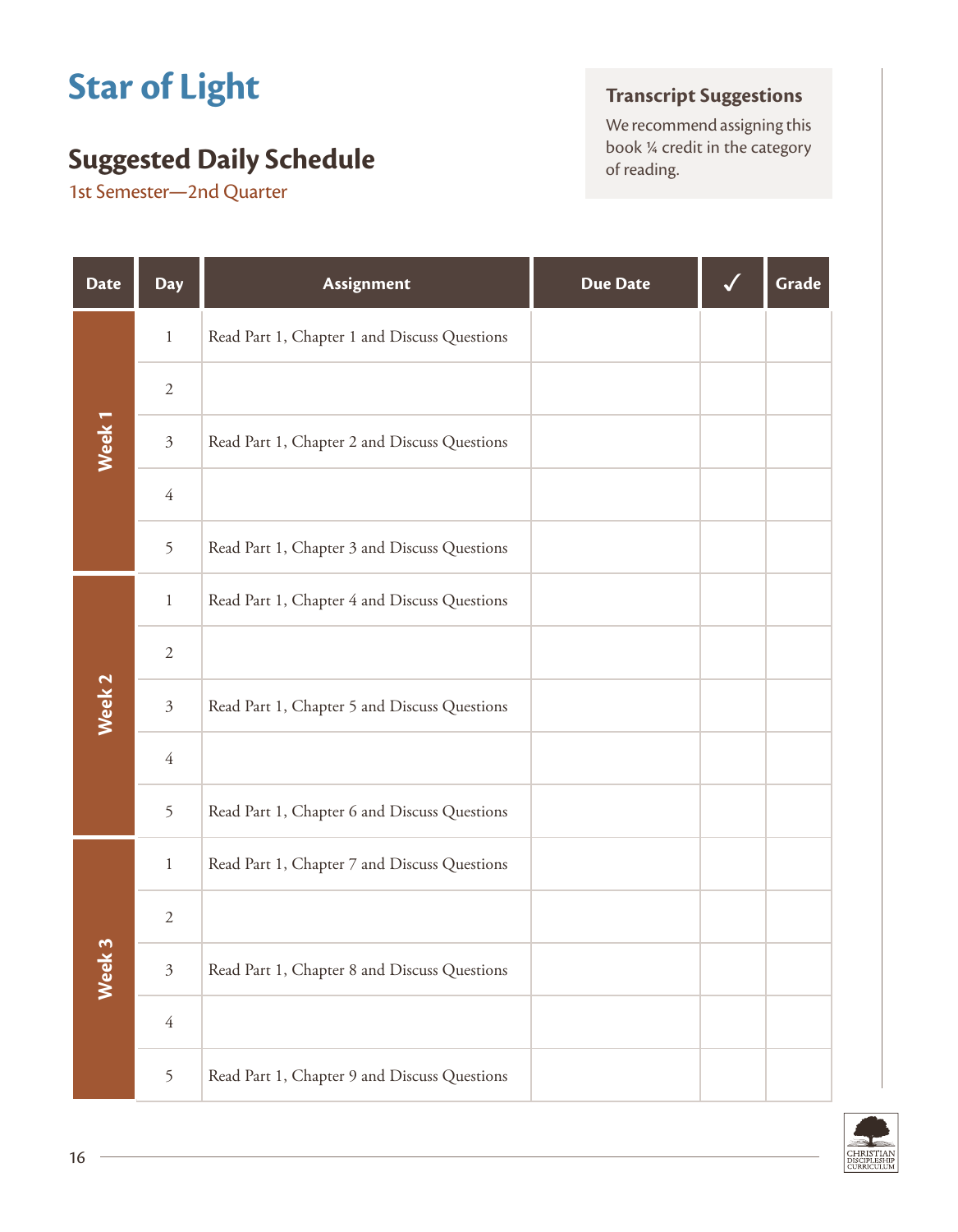## 1st Semester—2nd Quarter

| <b>Date</b> | <b>Day</b>     | Assignment                                    | <b>Due Date</b> | Grade |
|-------------|----------------|-----------------------------------------------|-----------------|-------|
|             | $\,1\,$        | Read Part 1, Chapter 10 and Discuss Questions |                 |       |
| Week 4      | $\sqrt{2}$     |                                               |                 |       |
|             | $\mathfrak{Z}$ | Read Part 1, Chapter 11 and Discuss Questions |                 |       |
|             | $\sqrt{4}$     |                                               |                 |       |
|             | 5              | Read Part 1, Chapter 12 and Discuss Questions |                 |       |
|             | $\,1\,$        | Read Part 2, Chapter 13 and Discuss Questions |                 |       |
|             | $\sqrt{2}$     |                                               |                 |       |
| Week 5      | $\mathfrak{Z}$ | Read Part 2, Chapter 14 and Discuss Questions |                 |       |
|             | $\overline{4}$ |                                               |                 |       |
|             | 5              | Read Part 2, Chapter 15 and Discuss Questions |                 |       |
|             | $\mathbf{1}$   | Read Part 2, Chapter 16 and Discuss Questions |                 |       |
|             | $\mathbf{2}$   |                                               |                 |       |
| Week 6      | $\mathfrak{Z}$ | Read Part 2, Chapter 17 and Discuss Questions |                 |       |
|             | $\overline{4}$ |                                               |                 |       |
|             | 5              | Read Part 2, Chapter 18 and Discuss Questions |                 |       |

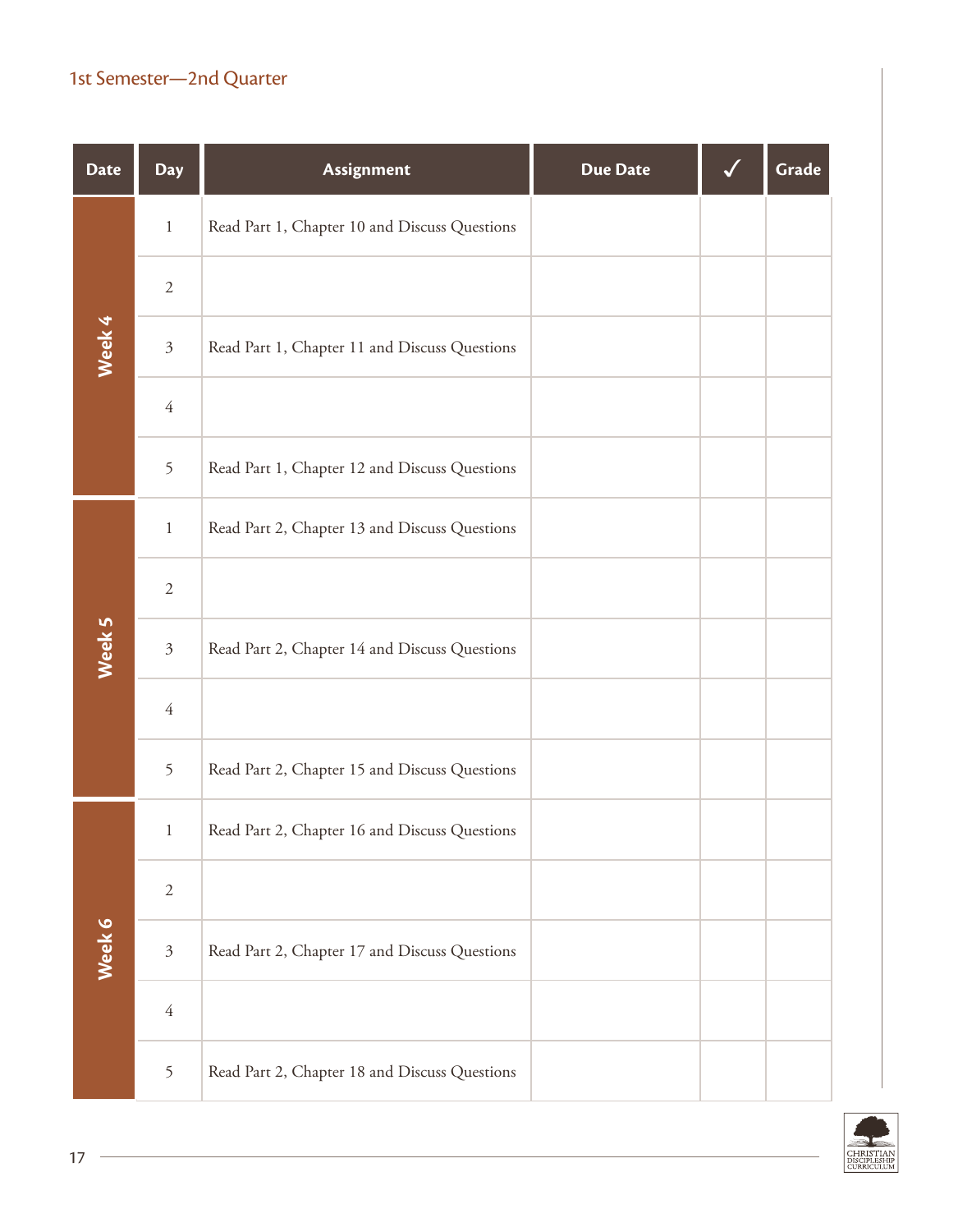## 1st Semester—2nd Quarter

| <b>Date</b> | Day            | Assignment                                    | <b>Due Date</b> | $\checkmark$ | Grade |
|-------------|----------------|-----------------------------------------------|-----------------|--------------|-------|
|             | $\,1\,$        | Read Part 2, Chapter 19 and Discuss Questions |                 |              |       |
| Week 7      | $\sqrt{2}$     |                                               |                 |              |       |
|             | $\mathfrak{Z}$ | Read Part 2, Chapter 20 and Discuss Questions |                 |              |       |
|             | $\sqrt{4}$     |                                               |                 |              |       |
|             | 5              | Read Part 2, Chapter 21 and Discuss Questions |                 |              |       |
|             | $\,1\,$        |                                               |                 |              |       |
|             | $\sqrt{2}$     |                                               |                 |              |       |
| Week 8      | $\mathfrak{Z}$ |                                               |                 |              |       |
|             | $\sqrt{4}$     |                                               |                 |              |       |
|             | 5              |                                               |                 |              |       |
|             | $\,1\,$        |                                               |                 |              |       |
|             | $\sqrt{2}$     |                                               |                 |              |       |
| Week 9      | $\mathfrak{Z}$ |                                               |                 |              |       |
|             | $\sqrt{4}$     |                                               |                 |              |       |
|             | $\mathfrak{S}$ |                                               |                 |              |       |

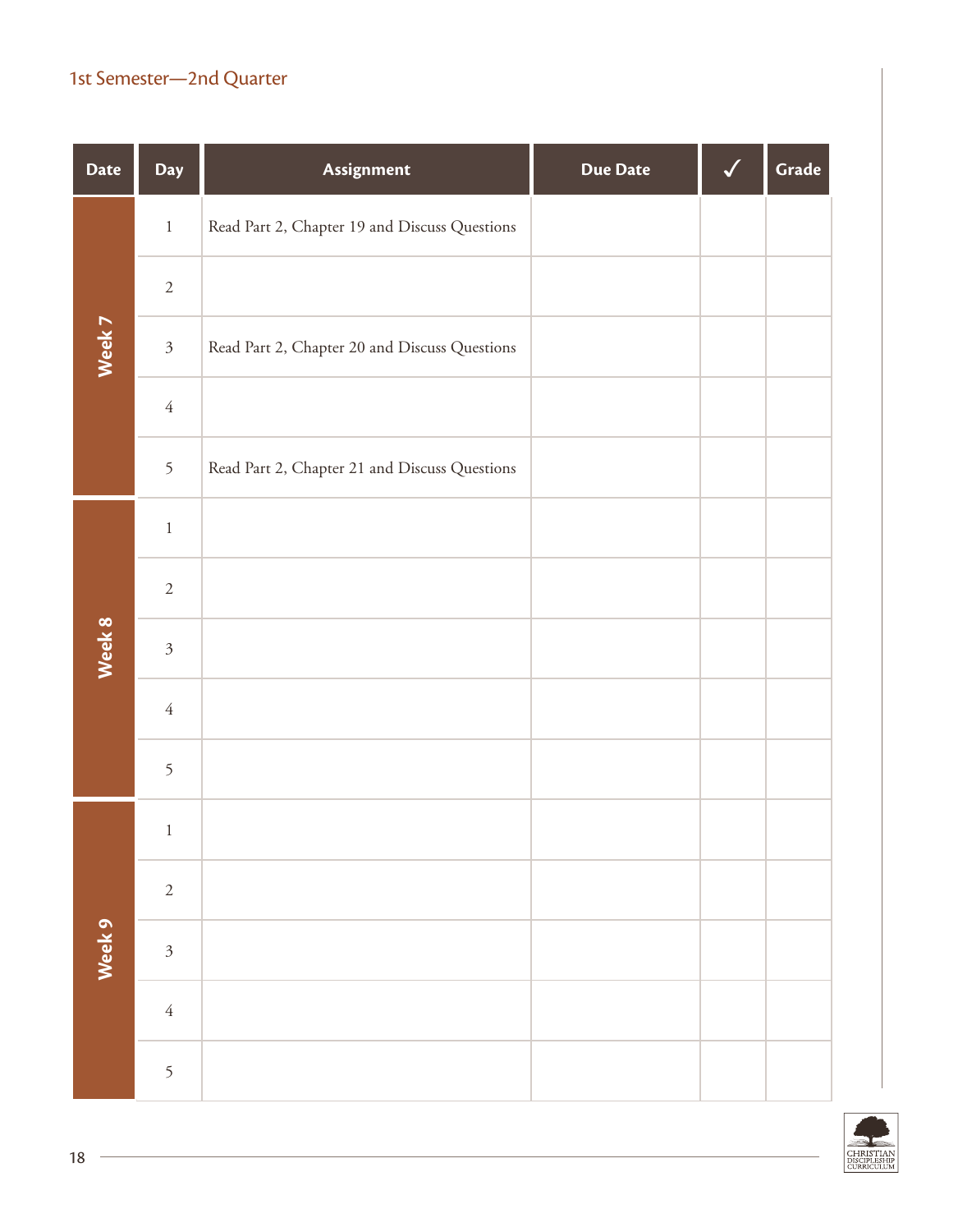## **Part 1, Chapter 1**

1. Who is the first character introduced, how old is she, what is her stature and why?

2. Who are the other members of Rahma's household?

3. Can you describe some things about the area where they live?

4. What is Zohra hiding about her baby and why?

5. What does the Bible say about how many wives a man should have; what husbands, wives, and children should do for their family; and how babies (even with handicaps) should be treated?

#### **Part 1, Chapter 2**

1. What type of home do they live in, what does Hamid do, what does Rahma do, and what do they eat?

2. How does the older wife Fatima treat Zohra and her children, and why?

3. Who tells Si Mohamed that Kinza is blind, and how does he react?

4. How did Hamid react to the news that Kinza would be loaned out to a man for begging?

5. How can our family encourage older children to help and protect younger children?

#### **Part 1, Chapter 3**

1. What did Kinza enjoy about life?

2. How old was Kinza when she had to start begging, and how did she do that?

3. What did Kinza hate about having to work for the beggar in the marketplace?

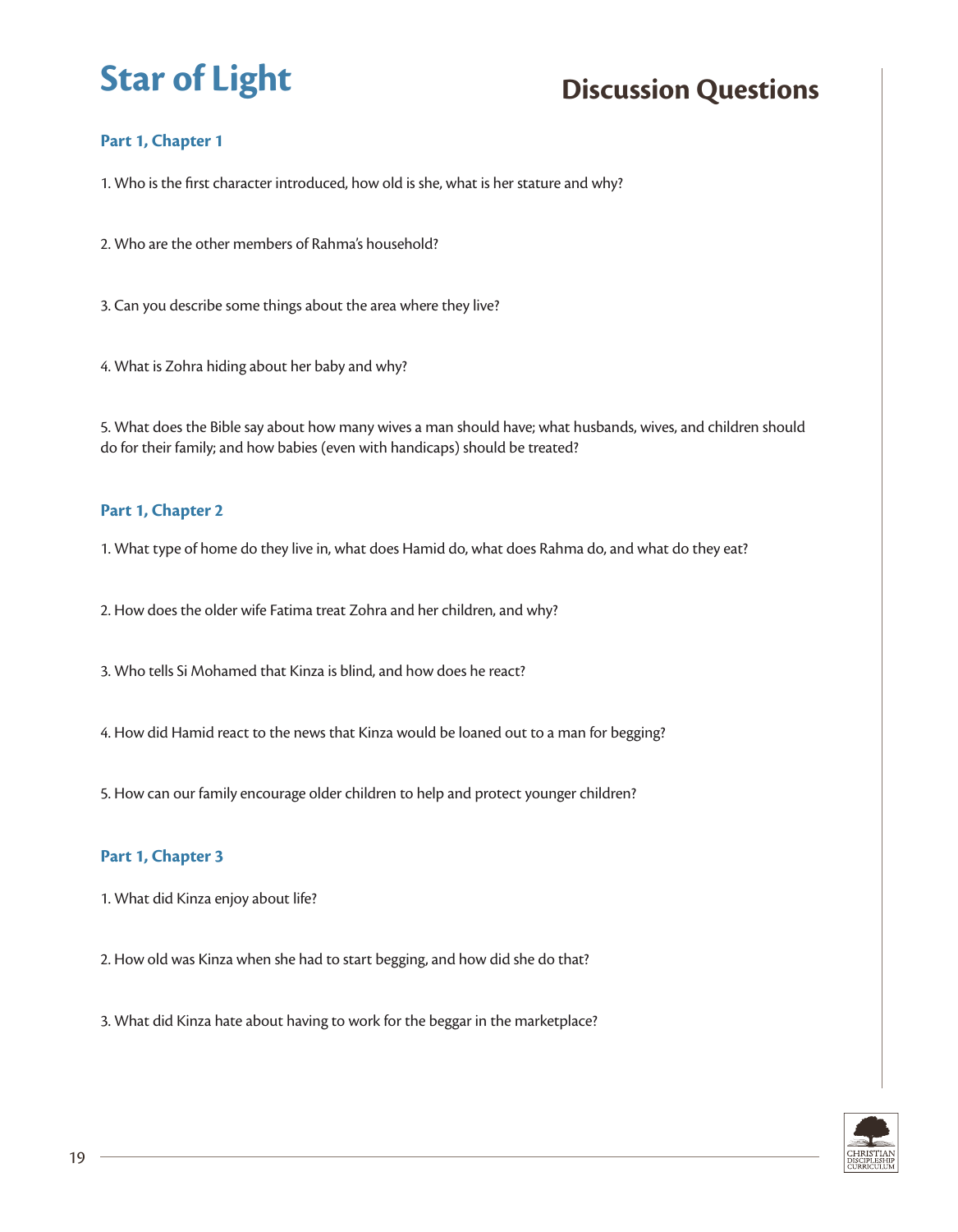4. How did Hamid try to help Kinza in that horrible situation?

5. What does our family think about how very young children should be treated?

#### **Part 1, Chapter 4**

1. What is the village temple called where Hamid lives, for what religion is that, and how do they pray?

2. What did Si Mohamed decide to do about getting more money from Kinza's begging and how did the family members react?

3. When Hamid brings Kinza a leathery ring of fried dough and carries her home that day, what are some things which happen along the way?

4. What was the family's mealtime like that night?

5. When and how do Christian families like ours pray and gather for our main meal?

#### **Part 1, Chapter 5**

1. In this chapter, what two tasks do we learn that Zohra performs for her family?

- 2. What were some of the details included in the story Zohra tells Hamid about his younger brother?
- 3. What did Zohra tell Hamid to do with Kinza?

4. How did Hamid feel about this and what did he do?

5. How do you think Zohra must have felt about her decision to risk never seeing Kinza and Hamid again in order for Kinza not to suffer as a beggar child?

#### **Part 1, Chapter 6**

1. What were some of the hard things Hamid had to endure on his journey with Kinza?

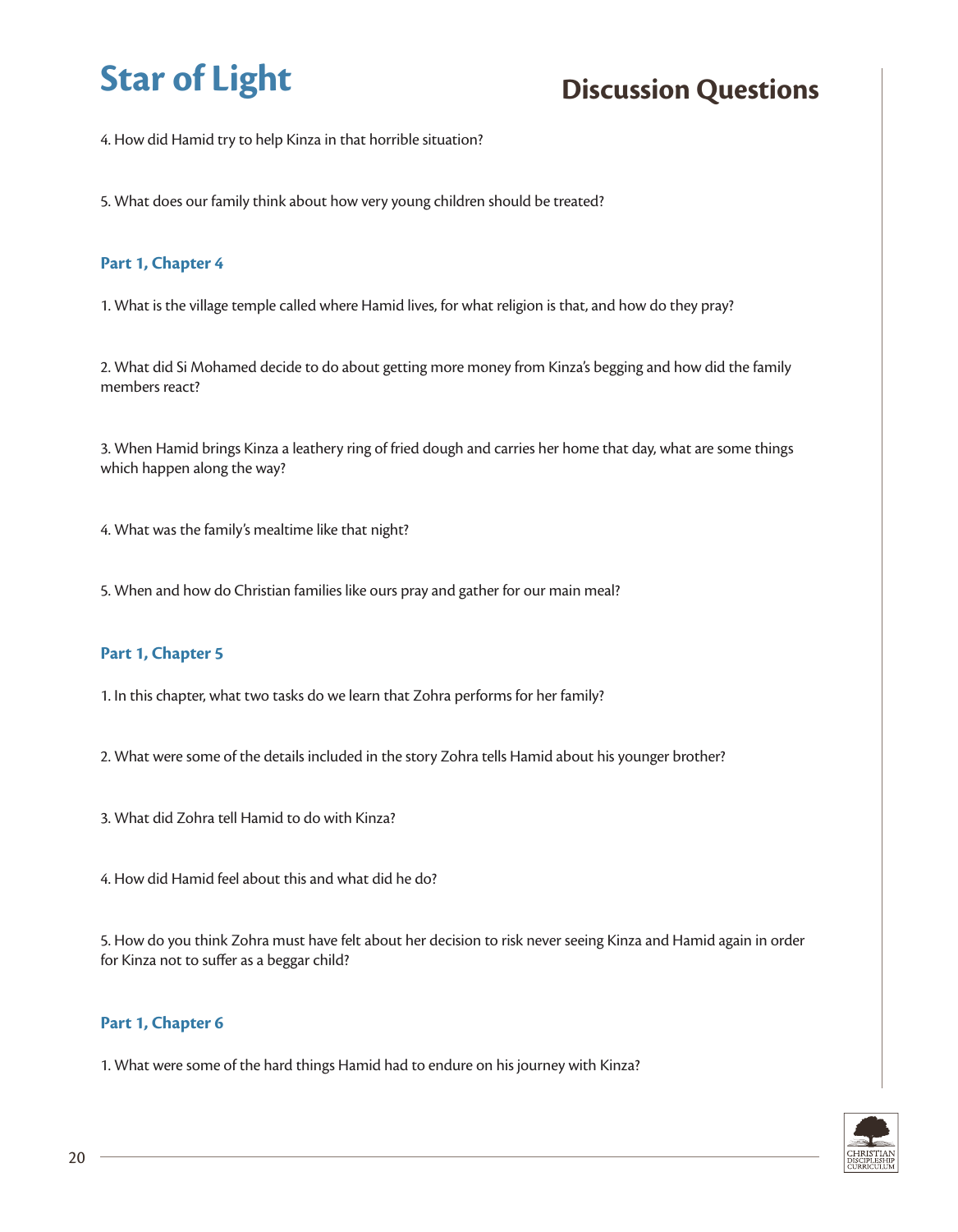2. What kindnesses did Hamid show toward Kinza by the little stream?

3. What happened after Hamid was finally able to rest in the field?

4. What happened when Hamid finally woke up?

5. Why or why not would our family members be able to endure such a hardship?

#### **Part 1, Chapter 7**

1. When Hamid reached the top of the mountain ridge, how did he feel?

2. What place was he trying to avoid and who did he almost collide with?

3. What kind of shelter and food supply did Hamid find for him and Kinza on the mountain?

4. Who discovered them and how?

5. Hamid often lied, but he decided to tell the truth to the goat owner who took compassion on him so her husband was willing to help them get to the town of the missionary nurse. What does the Bible say about telling the truth?

#### **Part 1, Chapter 8**

1. The day that Hamid arrived in the town of the missionary nurse, what had made his day successful?

2. How was the land they now crossed different from his hometown?

3. How did Hamid find the missionary house and what did he do with Kinza?

4. Who was going in and out of the missionary house and why did that make Hamid think the nurse wouldn't want Kinza?

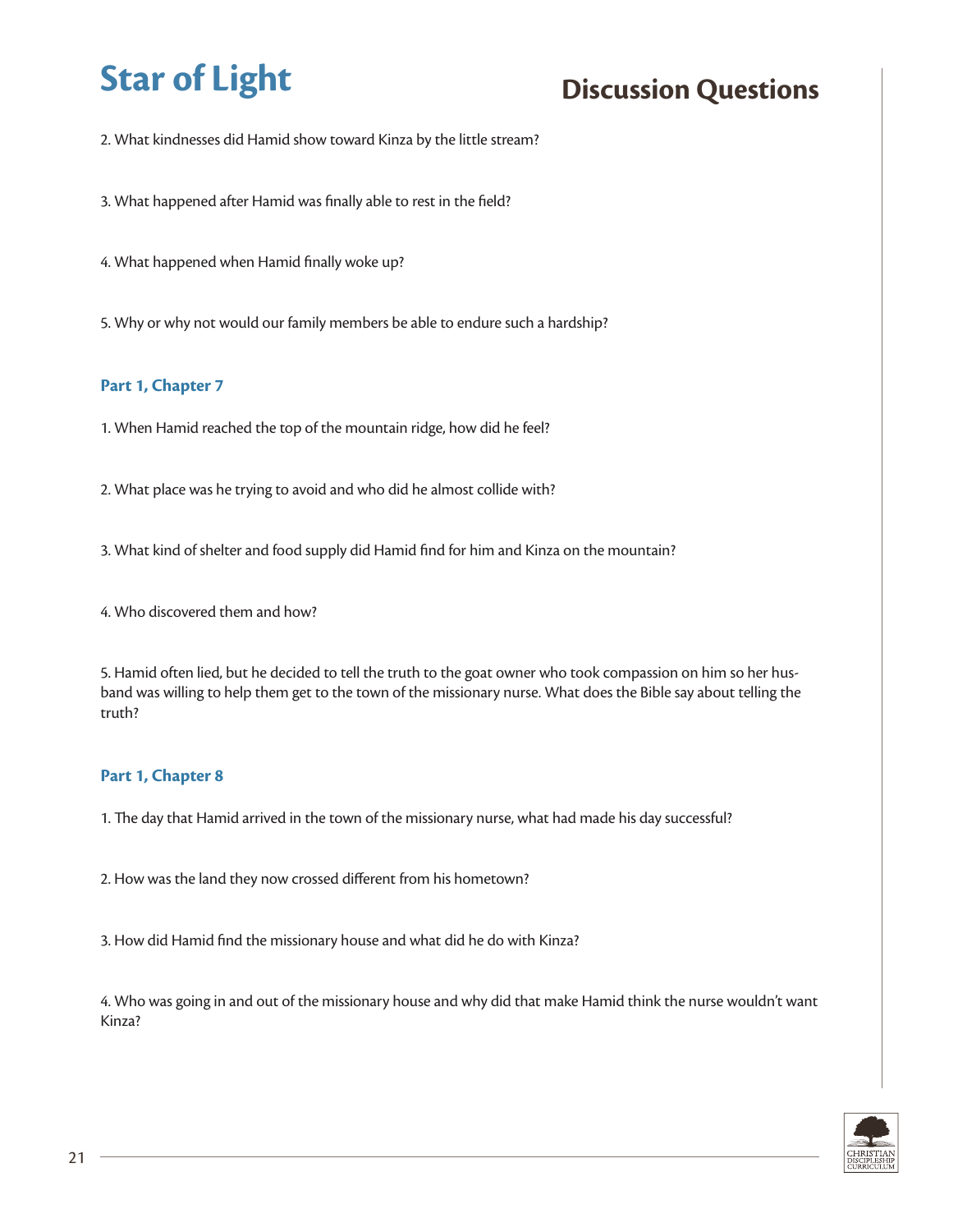5. Why was it so important to Hamid that the missionary house looked and felt safe, with laughter and singing?

#### **Part 1, Chapter 9**

1. When Hamid woke up the next morning after the nurse took in Kinza, what did he do and how did he feel?

2. What did Hamid do to solve his hunger problem?

3. While Hamid was working for Sillam, who did he see and what were they doing?

4. What happened after Hamid was paid for his work?

5. When our family sees a homeless person, what should we as Christians do to help?

#### **Part 1, Chapter 10**

1. What did the gang of boys do each day and into the night?

2. Why did Hamid hesitate to go into the mission house?

3. What book did the nurse show the gang between singing and eating and what did each page mean?

4. When the gang had all left, what did Hamid talk to the nurse about and what did she show him?

5. Does each person in our family understand about the Gospel message — like what is in the wordless book and trust Jesus as our Savior?

#### **Part 1, Chapter 11**

1. What did Hamid do to earn money and food so he could stay in the mission town?

2. Where did Hamid sleep, go on hot days, and do in the evenings 6 days a week?

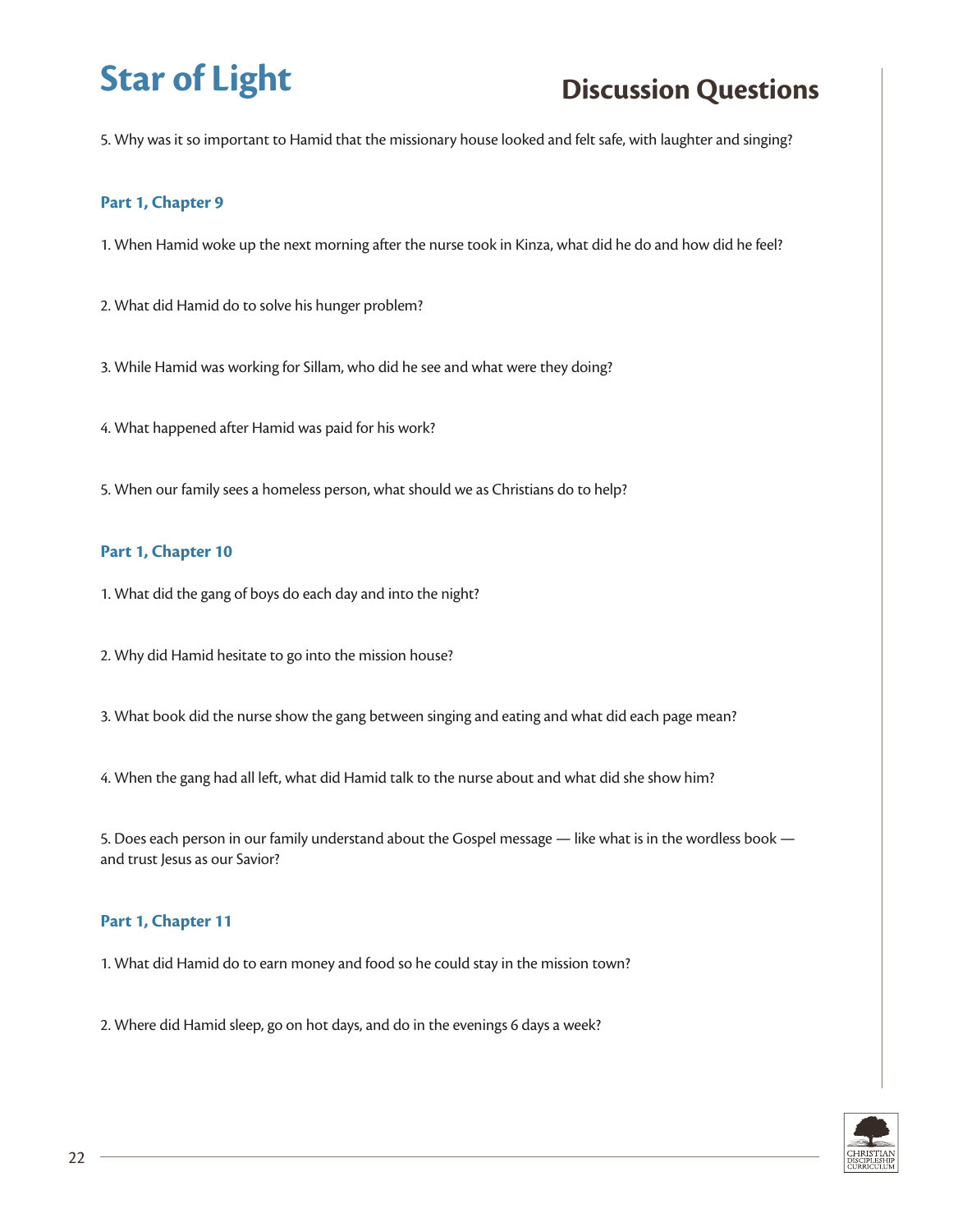3. What did Hamid learn about how Jesus died and where He is now?

4. What did Hamid steal from the nurse and what did she do when it was found out?

5. Why is it important for each member of our family to walk in the light of Christ, not the darkness of sin?

#### **Part 1, Chapter 12**

1. On a cold, snowy winter day when the boys arrived at the mission, what had the nurse done for them and why?

2. How had Kinza changed when Hamid observed her, and how had Hamid changed as the nurse observed him?

3. What story did the nurse show in pictures on the wall and how did it make Hamid feel?

4. After Hamid left the mission house that night, what did he find and take back to the nurse and why?

5. Why is it important for Christians — like our family — to feed hungry children, give them good gifts, help them have warm clothes, treat them kindly, and share with them about Jesus Christ?

### **Part 2, Chapter 13**

1. What are some details of the other Christmas party under different stars?

2. What were the faces like of the blind children at the party and why?

3. What was Jenny thinking about during the party?

4. What was Jenny thinking about in her bed at home, and to where was her family going to travel?

5. How does our family celebrate Christmas and what traditions do we have which might include helping others?

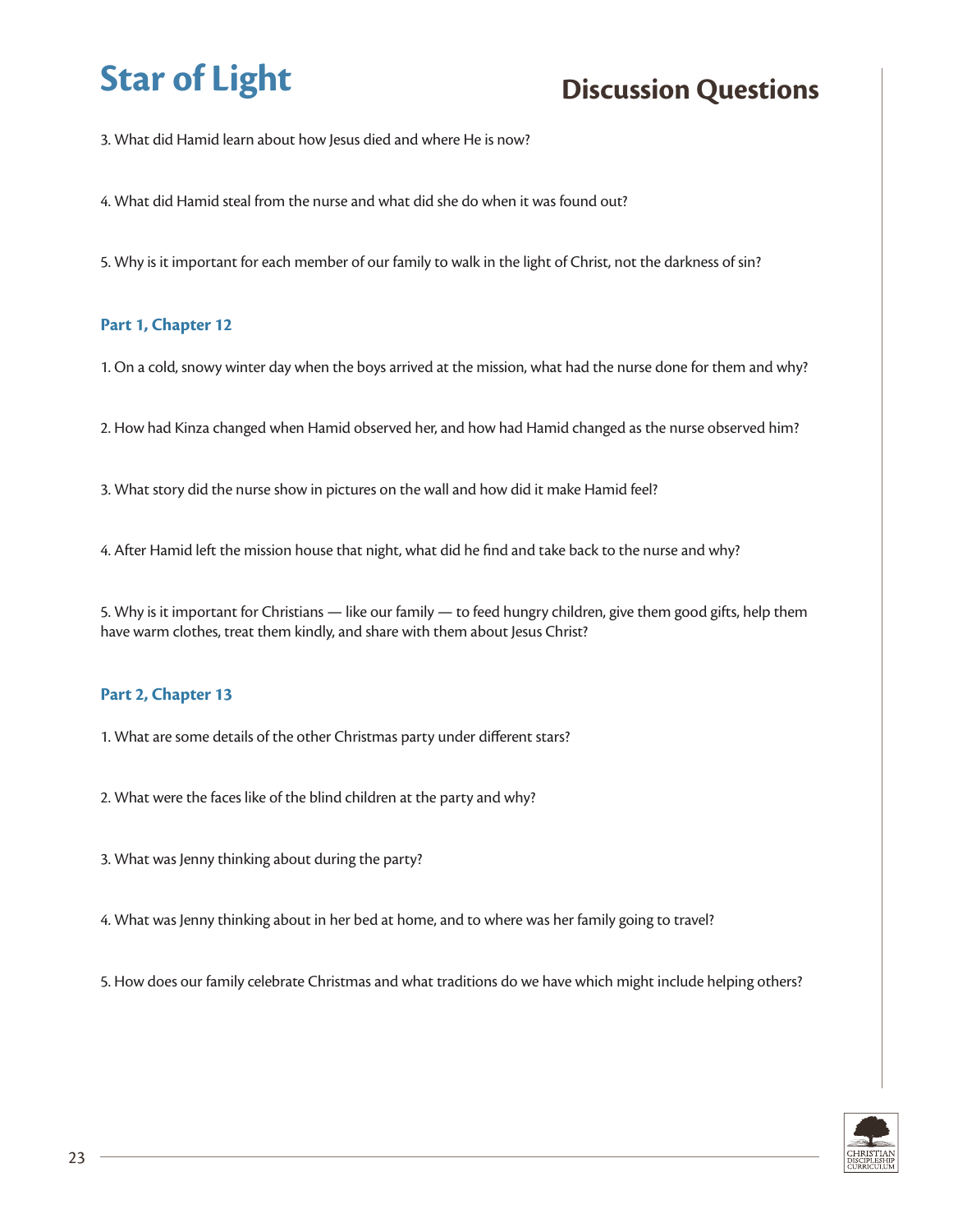## **Part 2, Chapter 14**

1. What was the nurse thinking about during the morning of her guests arrival and what were some preparations she made?

2. What were some concerns the nurse had about her guests' visit?

3. How did Jenny and Elizabeth react to Kinza and the people where the nurse lived?

4. How did Jenny and her parents react to the sick baby, what did the nurse have Jenny do, and what did the nurse talk to the baby's mom about?

5. What does our family do to prepare to receive guests, what concerns do we sometimes have about other people being in our home, and how can we share Jesus with guests?

### **Part 2, Chapter 15**

1. Why did some of the babies in the area grow up with weak chests?

2. When Jenny told her Aunt Rosemary she wanted to be a missionary, helping her with the babies, what important thing did the nurse tell her had to happen first?

3. How did Aunt Rosemary compare light in a lantern to knowing Jesus?

4. When the Swifts treated Aunt Rosemary to supper at their hotel, what did Jenny suggest could be done for Kinza?

5. Aunt Rosemary wanted a few days to pray and consider such a big decision. How does our family go about making big decisions?

#### **Part 2, Chapter 16**

1. In the spring, what did Hamid see in the square one market day and how did he react?

2. Why did Hamid think that Kinza would be safe?

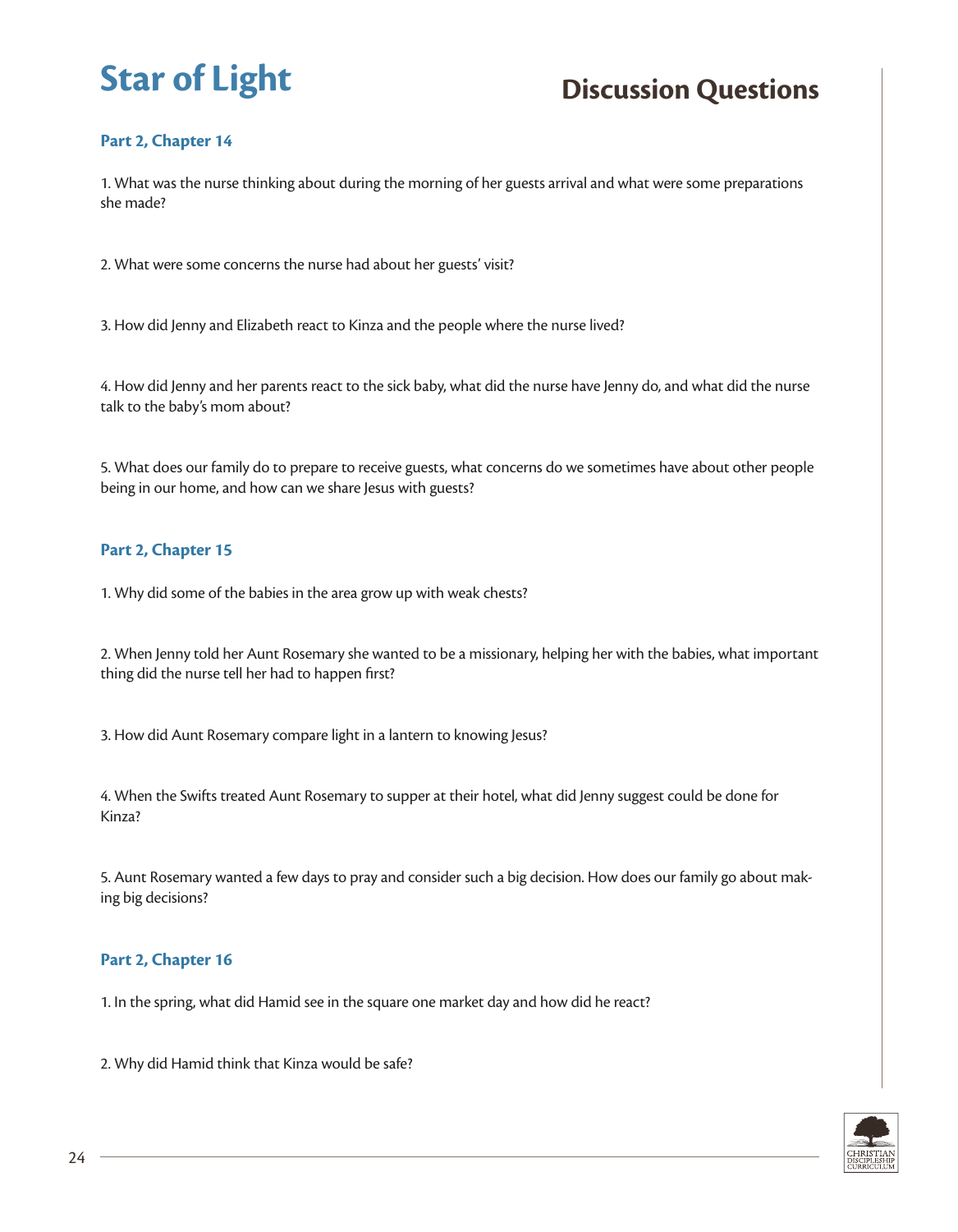3. What happened to Kinza when she was left with Jenny?

4. What caused Jenny to delay telling her mother and Aunt Rosemary about Kinza missing; what happened then?

5. Why is it important to tell adults immediately when something bad has happened, even if children will get into trouble for it?

#### **Part 2, Chapter 17**

1. Why did Hamid hide in the mountains, then not want to tell the nurse what he knew about Kinza?

2. What did the nurse do to help Hamid trust her to tell?

3. After Hamid told the nurse everything he knew, what did she do with him so he wouldn't be afraid to take her to his village to find Kinza?

4. When the nurse explained to the Swifts about the situation and how she needed their help with driving to Kinza's hometown, what did the nurse then talk to Jenny about?

5. What does the Bible say about how we should regard law enforcement, and when is it right to involve them in a situation?

### **Part 2, Chapter 18**

1. How did Jenny and Hamid each feel about the car journey to rescue Kinza?

2. Why was Hamid no longer afraid?

3. What happened so that Hamid and his mom see each other and what did Hamid promise her?

4. In our culture, do we ever pay for a child's safety and why was it okay for the nurse to pay Si Mohammed for Kinza?

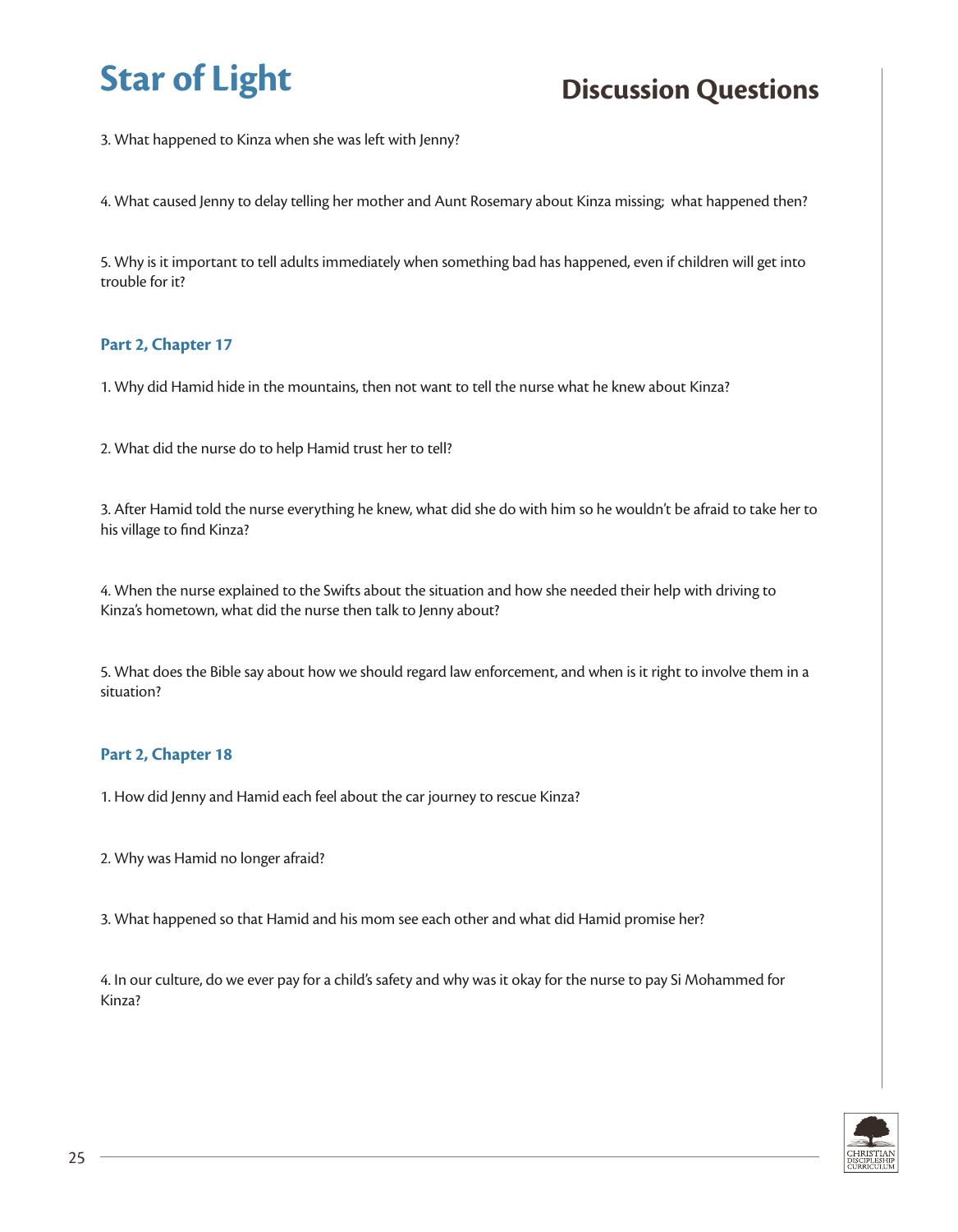## **Part 2, Chapter 19**

1. While the nurse and Hamid were rescuing Kinza, how did Jenny spend the day?

2. What did Jenny decide to do?

3. Once reunited, what did everyone do at the Swift's hotel?

4. The next morning when Hamid went to the nurse's home, what did they talk about?

5. Why is it important for children (and adults) to learn to read the Bible?

#### **Part 2, Chapter 20**

1. As their visit was drawing to its close, what did they all do together?

2. What secret was Jenny hoping to talk to Aunt Rosemary about and why didn't she?

3. What was special about the next day and why couldn't they go to church?

4. What special thing did Jenny think of to celebrate Easter with the nurse, and what did they talk about?

5. Like Mary, are we friends with Jesus and what does that mean for us?

#### **Part 2, Chapter 21**

1. What did the nurse decide was best for Kinza?

- 2. How did the nurse feel about that and why?
- 3. Why did the nurse encourage Jenny to read her Bible faithfully and regularly everyday?

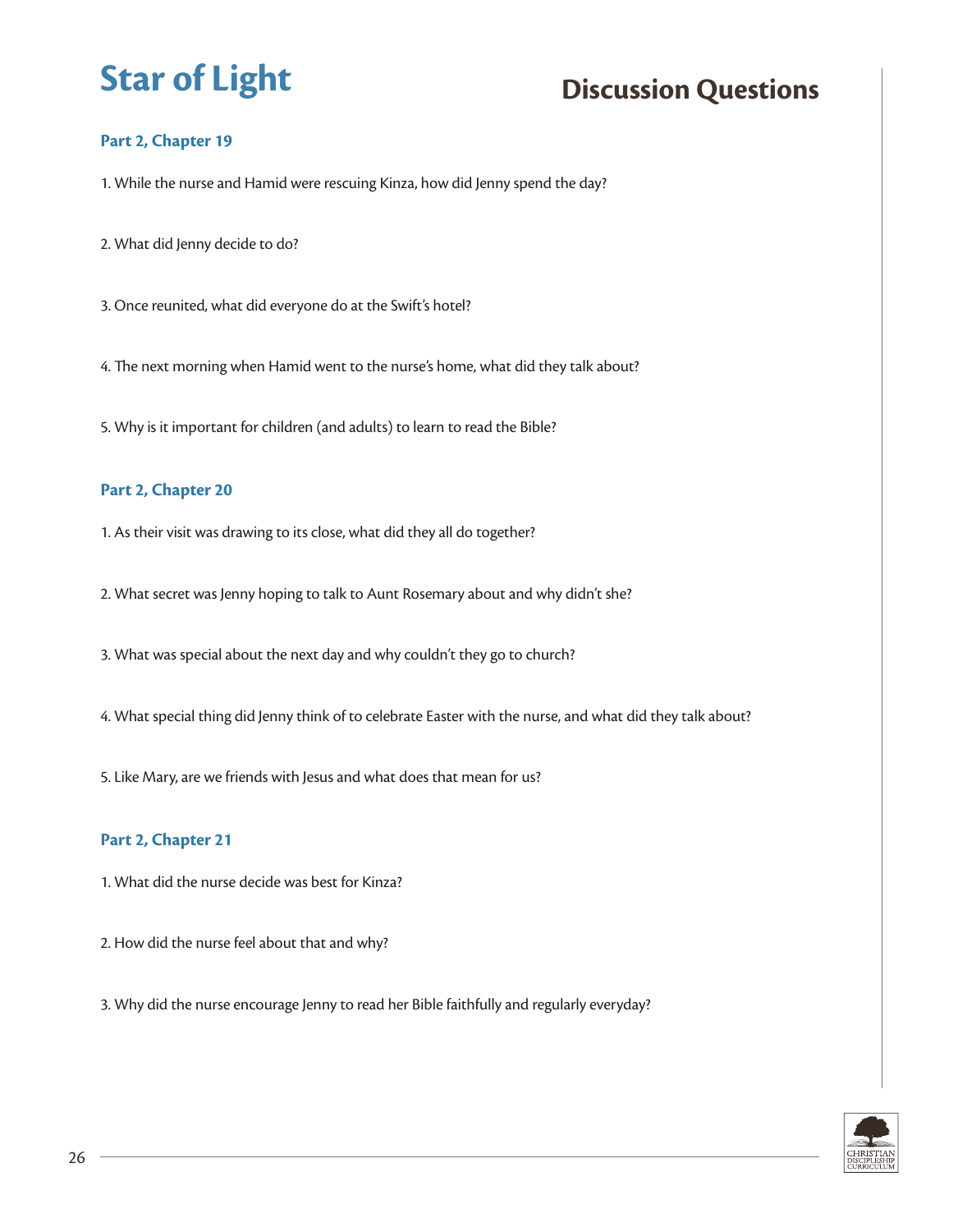4. Had Jenny told her parents about her decision to invite Jesus into her heart, and what did the nurse encourage her to do about it?

5. Like Hamid did at the end of this story, what are some things we can do to grow in our Christian faith?

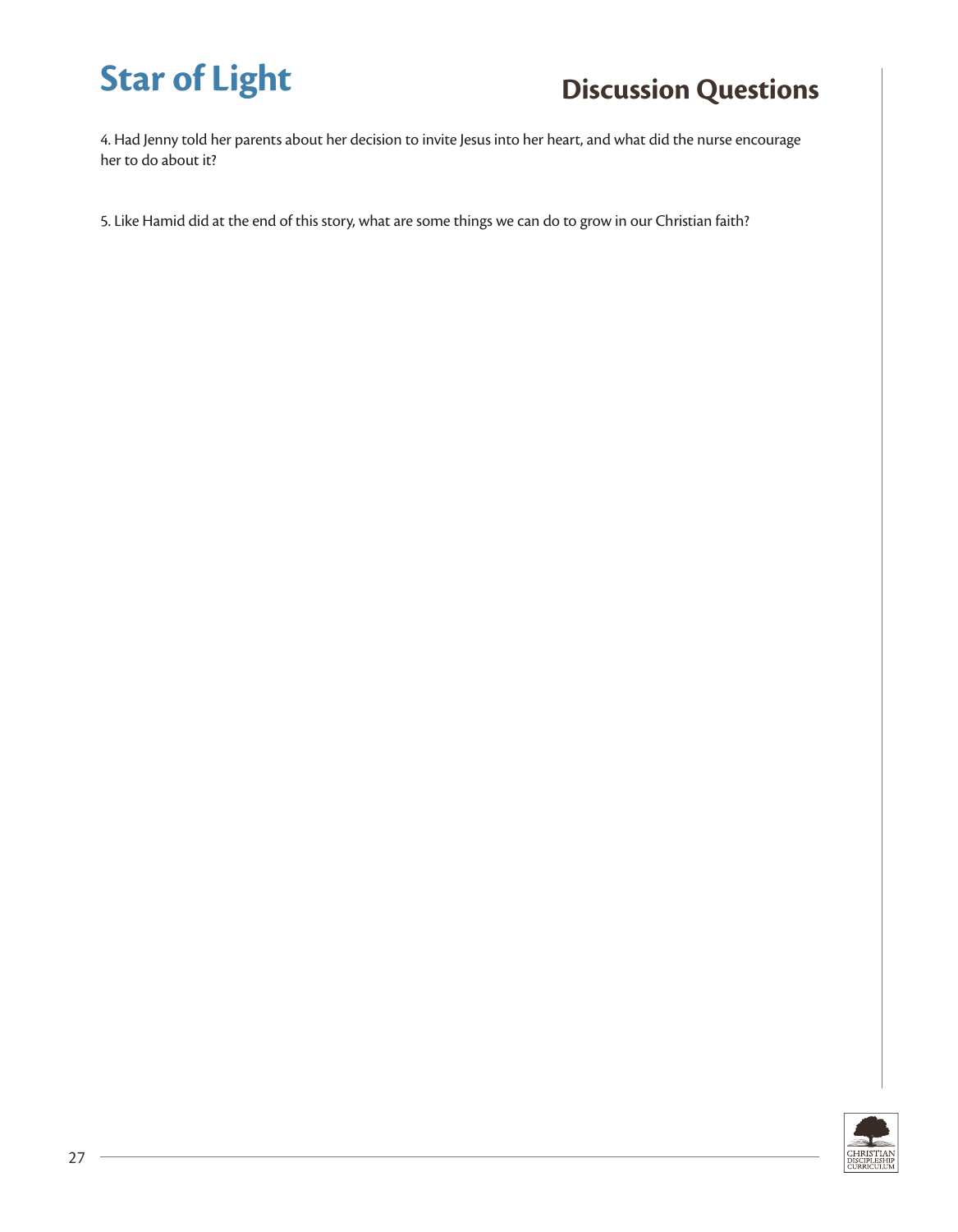#### **Part 1, Chapter 1**

1. Rahma is a 7-year-old girl who is small because she seldom had enough to eat.

2. She lives with her stepfather Si Mohamed; his older wife Fatima; his younger wife who is her mother Zohra; her older brother Hamid; and baby sister Kinza.

3. They live in a hot, dry, mountainous area where there are pastures with wildflowers outside the town where their home is.

4. Kinza is blind; Zohra fears that her husband — who is not the baby's father — will be angry and cast the baby out because she is useless to the family.

5. Parent should use Scripture to guide the child in answering these questions.

#### **Part 1, Chapter 2**

1. They live in a hut; Hamid tends their herd of goats; Rahma serves their family like a slave; they eat mostly brown bread, coffee, and water.

2. Fatima treats Zohra and her children with anger and quarrelling, demanding they do all the work and serve her, probably because she is older and jealous because she is childless.

3. Fatima tells him; he is not mad, instead he thinks that when she is older she could get money for the family by begging.

4. He and Rahma exchanged looks of rebellion against the idea of Kinza having to beg; later that night he woke up, went over to Kinza's bed, and felt a wave of protective tenderness sweep over him.

5. Answers may vary.

#### **Part 1, Chapter 3**

1. She liked to sit in the sun and feel it's warmth on her face; to be held by her mother; have Hamid's strong arms around her; the kid goats wet noses nuzzling her hands; slipping handfuls of husks through her fingers; and hear the sounds of Hamid's bare feet on dry mud as he came toward her.

2. Kinza was 2-1/2 years old; she worked for the old beggar by sitting next to him, holding up her hand for people passing by to give her money, which she then handed over to the beggar. 3. She hated the jostling, jolting, and noise of the crowd; the dust that made her sneeze; the flies that crawled over her face; the fleas that bit her legs; and when Hamid had to leave her there alone. 4. Each day he cheerfully asked her if she had eaten breakfast; carried her to and from the marketplace; and when he had an extra coin he would save it until Thursday to buy Kinza a lump of sticky green candy with nuts for her to enjoy licking. 5. Answers may vary.

**Part 1, Chapter 4**

1. The building is called a mosque; it is for the Islamic religion. The people are called Muslims or Moslems. The mosque sounds a call to prayer several times a day for men to stop work and pray; some

stand in-place, some remove shoes and bow low, some put their foreheads on the ground, and they always face toward Mecca.

2. He was going to sell Kinza for begging in a larger city and was grim and determined about it; Fatima was cruelly pleased; Zohra was pale and pleading; Hamid was still and watchful with his mind made up to not let it happen. 3. She falls asleep on his back; he sits down to rest under a fig tree and watches the lazy cows in the river; a few women are washing clothes on stones in the river; he wonders where the river flows to; and thinks one day he will go and see the strange world.

4. The family gathered around the clay bowl to eat their supper by firelight and candlelight with Zohra feeding Kinza like a baby bird; Hamid watched Kinza, thinking he would always protect her and make her happy; cows munched in the shed; a dog wandered in; bats and moths fluttered in and out; and a cat tried to eat from the clay pot. 5. Answers may vary.

#### **Part 1, Chapter 5**

1. Grinding grain and spinning wool.

2. Absalom was carried on Zohra's back during a pilgrimage across the mountains; in the far off town, an English missionary nurse treated Absalom's sickness including his blinded eyes; Zohra trusted the nurse because she was gentle, kind, and never turned anyone away; there was a picture of Jesus with little children on the wall in the mission house; the missionary nurse explained to her that Jesus was sent by God as the way to Heaven; the nurse loved Jesus and that is why she gave out medicine and was kind to Absalom. 3. For the sake of Jesus, the missionary nurse would shelter Kinza so Hamid must carry Kinza to her; he would start that night; she told him where to go and how to find the missionary nurse in the far away town.

4. He felt as someone in a dream; he took his goats home early; he was quiet with his mother and sister that night; he felt different and had to force himself to eat; he prepared to do as his mother asked.

5. Answers may vary.

#### **Part 1, Chapter 6**

1. It was dark, cold, unfamiliar land; he had never been away from home before; he had rarely been separated from his mother and Rahma; he was afraid; he was barefoot and had to carry Kinza on his back; he had very little rest from traveling at night.

2. He helped her drink water with cupped hands; he washed her as well as he could; he tried dragging his fingers through her hair to comb it out.

3. He fell asleep but Kinza was awake; she wandered off and

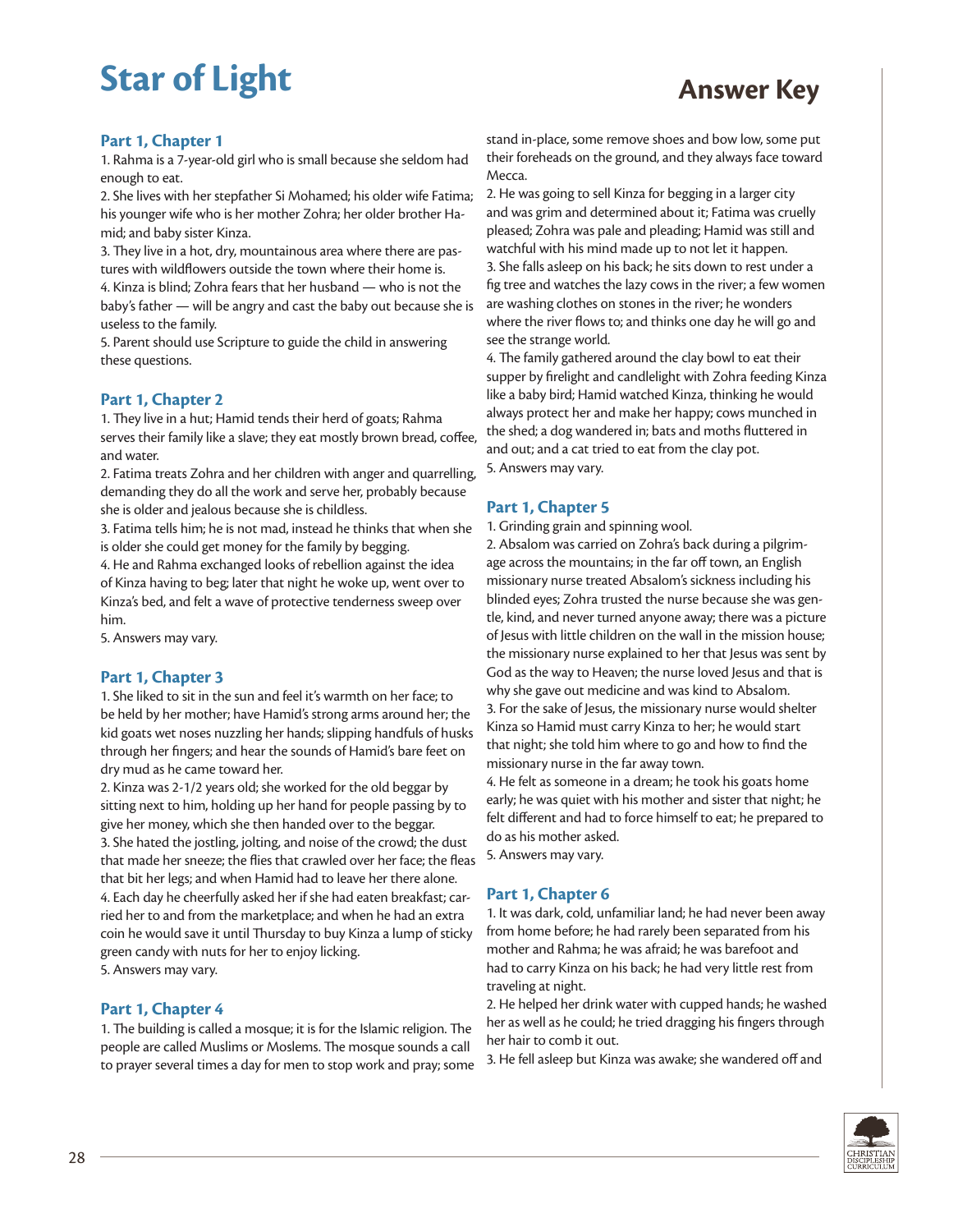heard the humming of a grindstone; thinking it was her mother, she ran to her and called out; the woman was kind and cared for her.

4. He followed Kinza's tracks to the house and saw her eating cherries; he waited for nightfall, then quietly took her away from where she slept in the doorway.

5. Answers may vary.

#### **Part 1, Chapter 7**

1. He felt as though he were standing alone on top of the world, in a place where no other human had been.

2. He wanted to avoid the Monday Market, fearing his stepfather would have phoned police to watch for him and Kinza there; they stepped onto the road where two men from his town were on horseback; the men recognized Hamid as the missing boy of Si Mohamed and tried to catch him.

3. There was a goat hut for a mother goat with a hurt leg and her kid; there was bedding they could hide in; the nanny goat had milk for them to drink.

4. A woman came to milk the goat and discovered Kinza by the nanny, then Hamid sticking out above the straw.

5. Parents should guide the student to answer this question using Scripture.

#### **Part 1, Chapter 8**

1. He had awoken cool and refreshed; the woman had fed them; they left at dawn with the husband; they took a lorry for the first time; the road ride thrilled him; they were able to get off the lorry and walk the 25 km to town, stopping at a stream he washed Kinza; he was able to pick flowers for her to give the missionary nurse.

2. These mountains were stark and bare, with jagged rock summits; yet the meadows were greener than any he had seen before and the harvest more golden.

3. He watched the town as his mother had instructed; he asked a young girl where to go; he saw a group of boys near the house; through a window he saw the picture of Jesus on the wall; he watched and waited to see what he should do to leave Kinza there; he spoke to her in a way she could understand that she would have to be good and quiet when he left her near the door to be found; he waited to make sure she was safe and taken in. 4. Boys in tattered clothing were there but no girls, so Hamid thought the English nurse preferred only boys like his own people. 5. Answers may vary.

#### **Part 1, Chapter 9**

1. He wondered about Kinza and wandered the street wondering what to do, where to go, and where to get breakfast.

2. He asked a busy doughnut-maker if he needed an assistant, then worked for him to earn doughnuts and a small coin.

3. Boys with dark eyes were sitting on the cobbles; they were hos-

tile to Hamid because they were hungry, too and would like to have the job assisting Sillam.

4. One of the homeless boys asked him who he was and invited Hamid to join their group if he would buy them bread, so he did.

5. Answers may vary.

#### **Part 1, Chapter 10**

1. They hung around the door of the hotel getting broken bread to eat, slept in the shade, then went to the mission house for supper.

2. Hamid was worried that if he had to speak, Kinza would recognize his voice and run to him, giving away their secret. 3. She showed them a wordless book about the message of the Gospel of Jesus; the gold page represented heaven; the black page our sin; the red page Jesus' blood spilled for sinners; the white page is the clean hearts of repentant sinners. 4. Hamid said he might know what family the baby girl belonged to, so the nurse showed Kinza to him; she looked so beautiful and clean he told the nurse he didn't know what family she belonged to so Kinza could stay with the nurse. 5. Answers may vary.

#### **Part 1, Chapter 11**

1. He kept his post in the doughnut shop, carried bundles during harvest, picked olives, and begged when there was no work.

2. Hamid slept inside the mosque with Ayashi; he went to the rocky stream to wash himself; and heard stories about Jesus during supper at the mission house.

3. He learned that Jesus died with His arms stretched out in welcome on a cross then went to the Golden City of Light where He lives at the right hand of God.

4. He stole two eggs that broke on him when he stumbled in the darkness and skinned his knees; she tended to his wounds, gave him fresh clothes, and forgave him. 5. Answers may vary.

#### **Part 1, Chapter 12**

1. She had made a special feast with all kinds of sweets and fruit to celebrate the birth of Jesus Christ who is the greatest gift God ever gave.

2. Kinza was dressed in her best clothes, with her curls brushed out like a halo; she was round and sturdy instead of ragged. Hamid was no longer a shy, hesitating stranger; he took his place confidently and expectantly every night, responding to the stories of the Saviour's love.

3. She told the Christmas story of the birth of Jesus with the angels and shepherds coming to visit the baby of poor people; Hamid thought of his own family, his life as a shepherd, and how the feast was for him and Kinza because the King

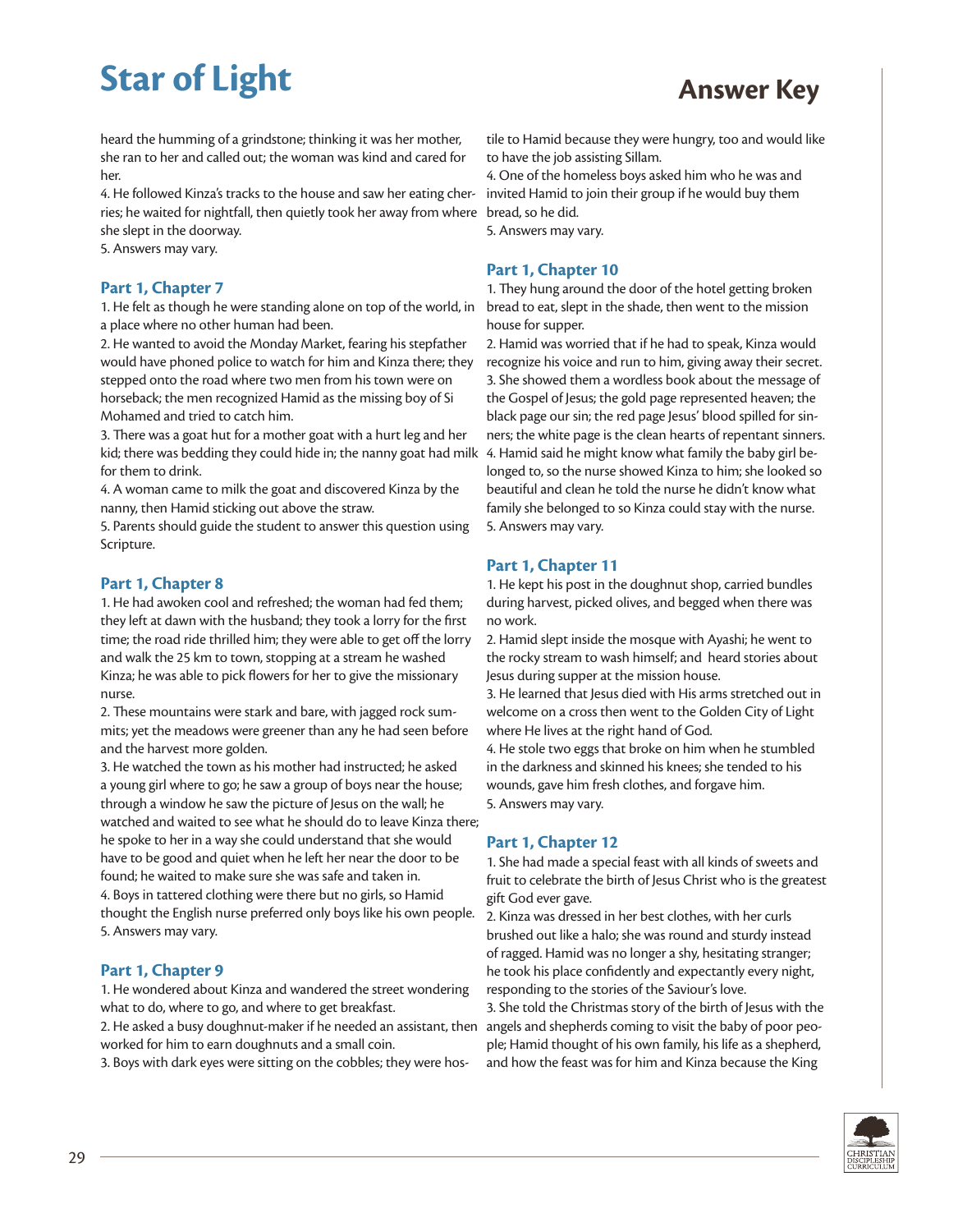of Heaven had become homeless and outcast like they were. 4. He came across a small, wet kitten; he had seen many kittens before but his heart was so full of love, he cared about it, wanting to give it to Kinza for a Christmas feast gift. 5. Answers may vary.

#### **Part 2, Chapter 13**

1. There were jellies, trifles, chocolate biscuits, a big Christmas cake; bright coloured dresses and jerseys; ribbons in girls' hair. 2. The little singers had bright faces; they had eaten their meal, danced merrily, and were singing with all their hearts and souls. 3. At the party, she thought she could never be happy living in the dark as the blind children did, and wondered why the children were taught about the perfect Light when they could never see it. 4. She realized she was a fortunate child and was excited about visiting her Aunt Rosemary's mission so she could hold little children; they were going to travel from England to the mountains in North Africa to improve Jenny's health in a warmer climate. 5. Answers may vary.

#### **Part 2, Chapter 14**

1. She thought the beautiful morning was just as it should be to see her cousin and meet Jenny; she took the day off, went to the market for nice things to eat, and went to pick flowers while singing for joy.

2. Her cousin's family had cheered her as a lonely orphan, yet she and Elizabeth had grown apart in their different lives; they had been like sisters but the nurse found her life difficult to write about to Elizabeth; what could she offer to Jenny who had everything?

3. Jenny was excited to have blind Kinza to care for and play with; Elizabeth was horrified with the babies sitting on the cobbles, the ragged old beggar, and the very poor woman with the sick baby at their doorway.

4. Jenny was demanding about wanting to help with the sick baby; her mother worried Jenny would get more sick from being around the baby; her father thought that Jenny could help Elizabeth since the baby was starving, not sick; Aunt Rosemary assigned Jenny several things to help her with and expected cooperation to do them right; the nurse spoke in Arabic to the sick baby's mom as she shared about Jesus with her.

5. Answers may vary.

#### **Part 2, Chapter 15**

1. Their mothers carried the babies tied on their backs, covered with their clothing, which prevented them from getting fresh air. 2. She could help them with their medical needs, but more important was being able to help their spirits by showing them about the Lord Jesus after Jenny saw Him for herself. 3. She said the empty lantern needs an opening for a candle to be placed inside to give light; if the lantern is clean, the light shines

clearly. If we open the door of our life to Jesus, He makes us clean, so His light inside of us shines out brightly for it to be seen by others, which draws them to the light. 4. Kinza could go back to England with them to attend the

school for the blind children, so she could learn and also be a playmate for Jenny.

5. Answers may vary.

#### **Part 2, Chapter 16**

1. Hamid saw his stepfather watching Kinza; he was afraid they would be caught so he decided to hide in the mountains until his stepfather left town after the market was over. 2. He knew the nurse watched her closely and would not let the stepfather steal her away.

3. Jenny became distracted with her book and wasn't closely supervising Kinza; the stepfather was able to take Kinza. 4. Jenny was afraid she would finally be in trouble for something instead of always getting out of the bad things she did; she spent time looking for Kinza, then finally told her mother, who quickly made her go tell Aunt Rosemary what happened so they could find Kinza; but it was too late and even the police couldn't help.

5. Answers may vary.

#### **Part 2, Chapter 17**

1. He was afraid of his stepfather and the police.

2. She invited him to her home for supper, fed him a hot meal, patiently waited for him to finish eating, then asked him directly what was going on with Kinza.

3. She prayed with him for God to send away his fear to save Kinza.

4. Because she had always had everything she wanted, Jenny thought her happiness mattered more than anything else. Aunt Rosemary, the nurse, helped Jenny understand about asking the Lord Jesus to come into the circle of her life and turn herself out.

5. Parents should guide the student in answering the question biblically.

#### **Part 2, Chapter 18**

1. Jenny was desperately disappointed she was not going; Hamid was proud to be riding in the car and thrilled with the beautiful drive.

2. His heart had been made clean, so death was no more a place of shadows and lost spirits but simply a door into the light and sunshine of God's home.

3. Zohra came outside looking for him while the nurse was paying Si Mohammed for Kinza. Hamid promised he would learn to read the Bible and come back at harvest time to tell his mother about the way to Heaven.

4. Answers may vary.

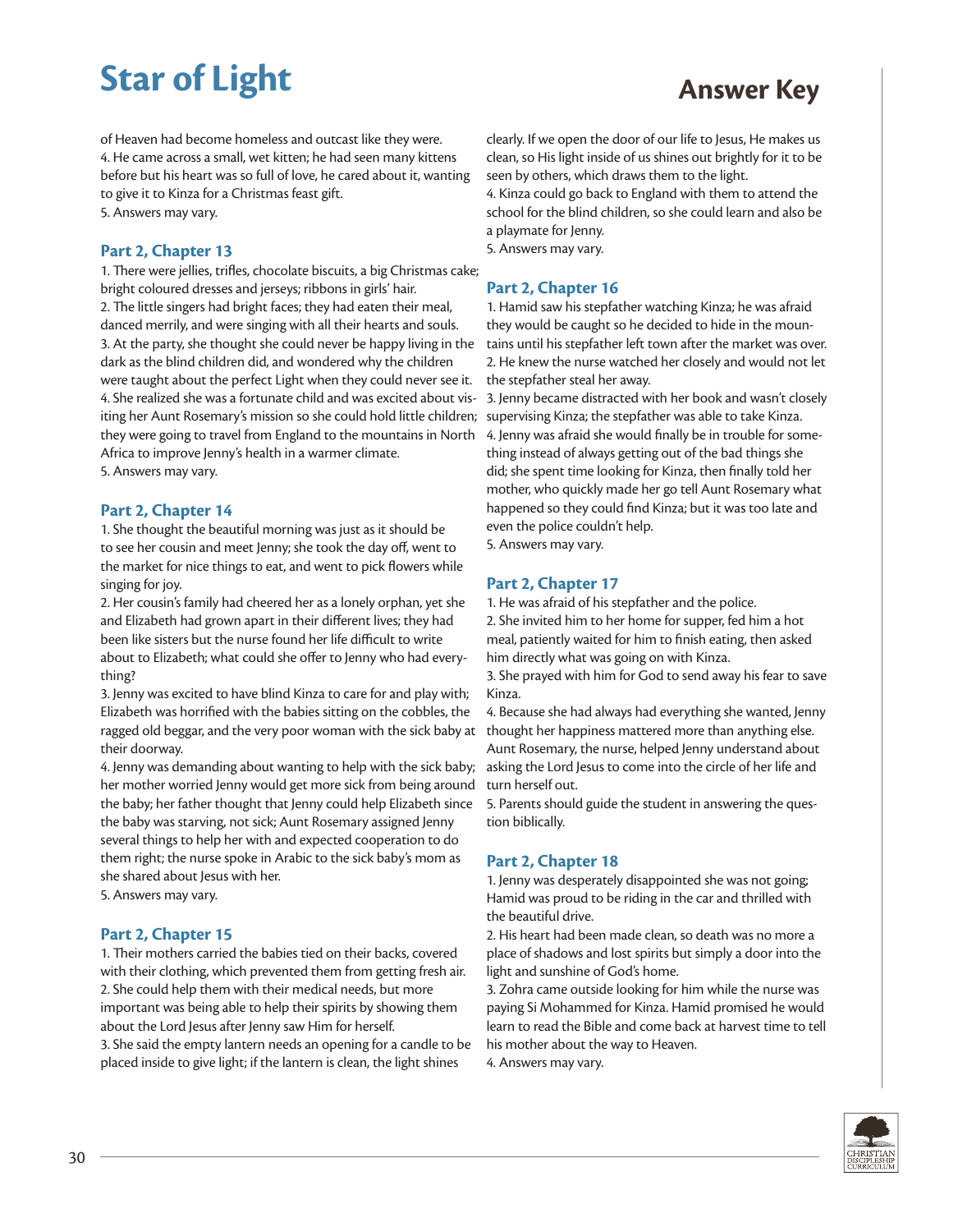#### **Part 2, Chapter 19**

1. Jenny was picking flowers on the hillside thinking about the way out of her miserable life; she thought about how a candle could be inside an empty lantern so the light shone out.

2. She asked the Lord Jesus to come into her life.

3. They stayed up very late having a feast, whispering about the rescue story of Kinza, laughing when Mr. Swift fell backwards in his excitement.

4. He asked her to teach him to read the Bible, so he could return to his stepfather's at harvest time. The nurse agreed after Hamid told her about his dream of the Lord Jesus with His arms stretched out on the cross as a wide open door to God. 5. Answers may vary.

#### **Part 2, Chapter 20**

1. They left early in the morning for a picnic far up in the mountains with a fat basket, in the car together.

2. She wanted to tell her about accepting Jesus into her heart, but was nervous and the timing didn't seem to work out.

3. It was Easter Sunday; there were no Christian churches in Morocco because it is a Muslim nation.

4. Jenny picked white flowers to give to her aunt as a surprise. They talked about that — just like Jesus' friend Mary — the Lord had loved Jenny, died for her, paid for her sins, and called her to His own.

5. Answers may vary.

#### **Part 2, Chapter 21**

1. She decided that Kinza should go to England with the Swifts, so that she could attend the Blind School.

2. She would miss her a lot, but felt quite happy because Kinza would learn to know and love the Lord Jesus while she was still tiny, and Jenny could be someone special to also teach her about Jesus.

3. Because Jenny would find God lights up and explains all the things she found dark and difficult in life.

4. Jenny had wanted to tell her parents but somehow couldn't explain it to them; the nurse said it was far more important that Jesus' love instead of her selfishness would show through her changed actions.

5. Answers may vary.

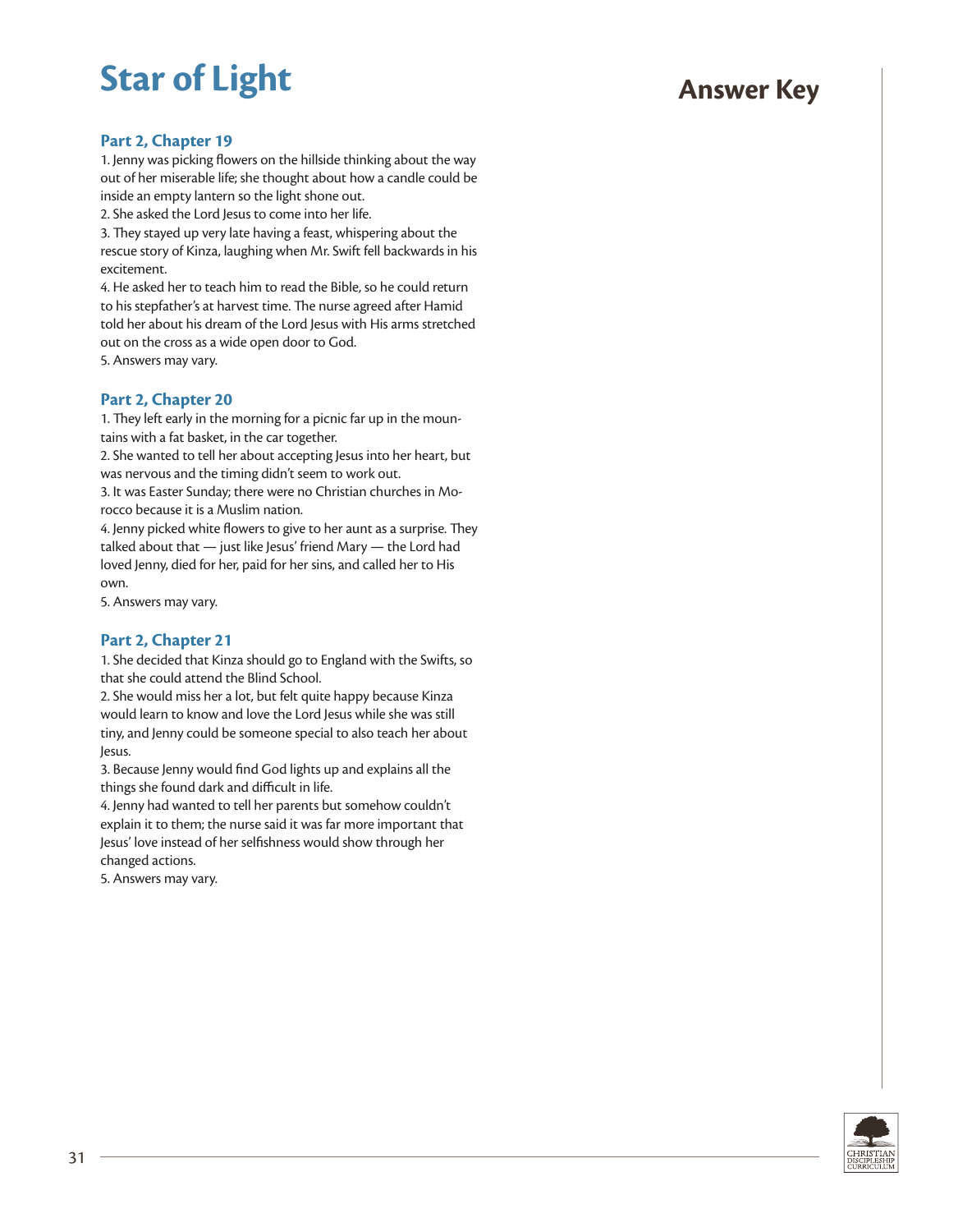# **Mary Slessor**

## **Suggested Daily Schedule** book <sup>24</sup> creding.

2nd Semester—3rd Quarter

## **Transcript Suggestions**

We recommend assigning this<br>book  $\frac{1}{4}$  credit in the category

| <b>Date</b>       | <b>Day</b>     | Assignment                                               | <b>Due Date</b> | Grade |
|-------------------|----------------|----------------------------------------------------------|-----------------|-------|
|                   | $\mathbf{1}$   | Read The End and Discuss Questions                       |                 |       |
|                   | $\mathbf{2}$   |                                                          |                 |       |
| Week <sub>1</sub> | $\mathfrak{Z}$ | Read Fight, Fight, Fight! and Discuss Questions          |                 |       |
|                   | $\overline{4}$ |                                                          |                 |       |
|                   | 5              | Read Gossips and Bad News and Discuss<br>Questions       |                 |       |
|                   | $\mathbf{1}$   | Read Wishart Street and Discuss Questions                |                 |       |
|                   | $\overline{2}$ |                                                          |                 |       |
| Week <sub>2</sub> | $\mathfrak{Z}$ | Read Africa, Canoes and Calabar and Discuss<br>Questions |                 |       |
|                   | $\overline{4}$ |                                                          |                 |       |
|                   | 5              | Read Mary's First Day and Discuss Questions              |                 |       |
|                   | $\mathbf{1}$   | Read On the Street and Discuss Questions                 |                 |       |
|                   | 2              |                                                          |                 |       |
| Week 3            | $\mathfrak{Z}$ | Read A New Baby and a New Life and Discuss<br>Questions  |                 |       |
|                   | $\overline{4}$ |                                                          |                 |       |
|                   | 5              | Read A Tea Party and a Bully and Discuss<br>Questions    |                 |       |

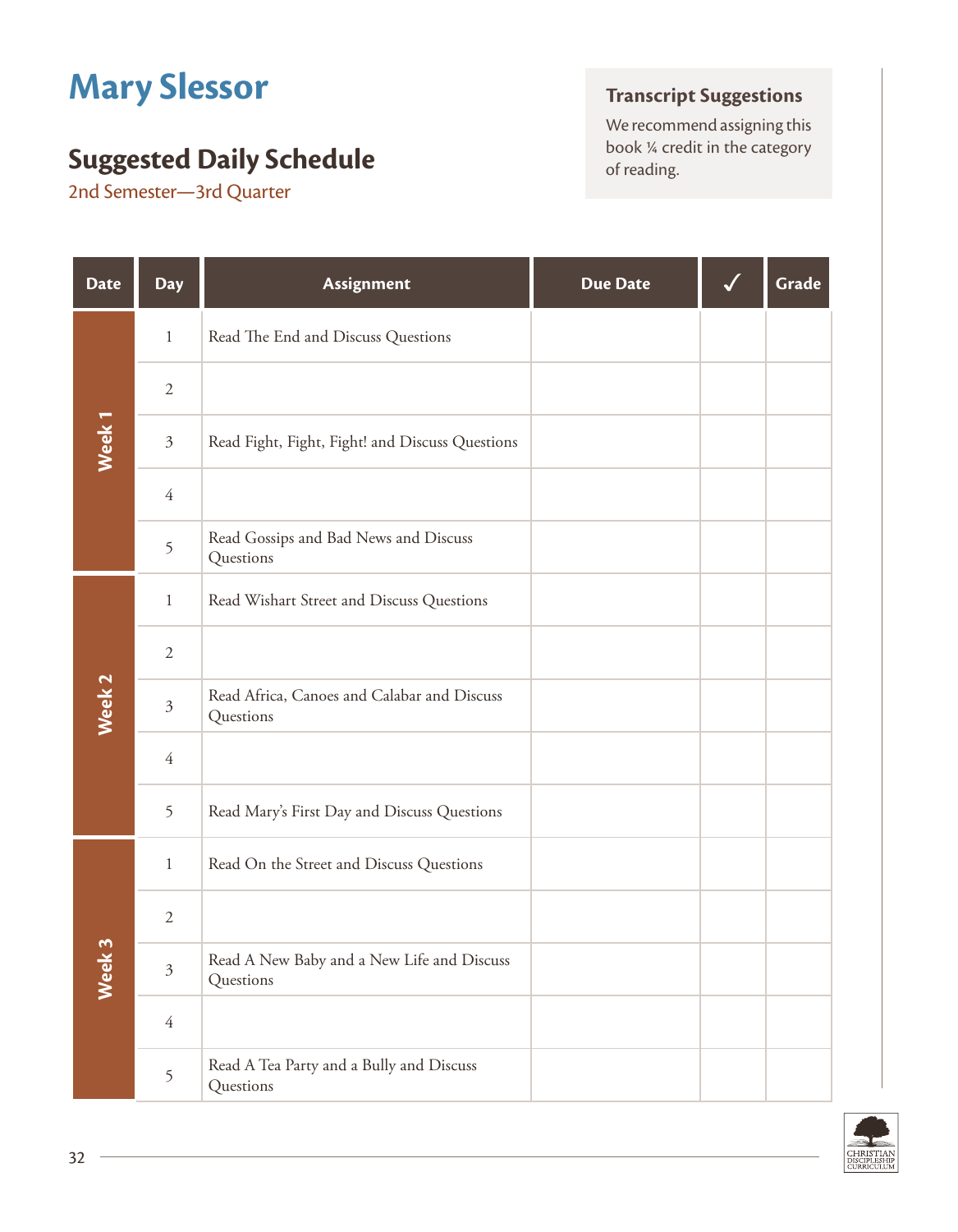## 2nd Semester—3rd Quarter

| <b>Date</b> | <b>Day</b>     | Assignment                                            | <b>Due Date</b> | Grade |
|-------------|----------------|-------------------------------------------------------|-----------------|-------|
|             | $\mathbf{1}$   | Read One Tiny Missionary and Discuss<br>Questions     |                 |       |
| Week 4      | $\sqrt{2}$     |                                                       |                 |       |
|             | $\mathfrak{Z}$ | Read Ready for Anything and Discuss Questions         |                 |       |
|             | $\overline{4}$ |                                                       |                 |       |
|             | 5              | Read Treks and Tree Climbing and Discuss<br>Questions |                 |       |
|             | $\mathbf{1}$   | Read Alarm Bells and Supper and Discuss<br>Questions  |                 |       |
|             | $\sqrt{2}$     |                                                       |                 |       |
| Week 5      | $\mathfrak{Z}$ | Read Malaria and a Journey and Discuss<br>Questions   |                 |       |
|             | $\overline{4}$ |                                                       |                 |       |
|             | 5              | Read A Midnight Adventure and Discuss<br>Questions    |                 |       |
|             | $\mathbf{1}$   | Read Double Trouble and Discuss Discuss<br>Questions  |                 |       |
|             | $\sqrt{2}$     |                                                       |                 |       |
| Week 6      | $\mathfrak{Z}$ | Read Boiling Oil and Discuss Discuss Questions        |                 |       |
|             | $\overline{4}$ |                                                       |                 |       |
|             | $\mathfrak{S}$ | Read Mary Meets Her Match and Discuss<br>Questions    |                 |       |

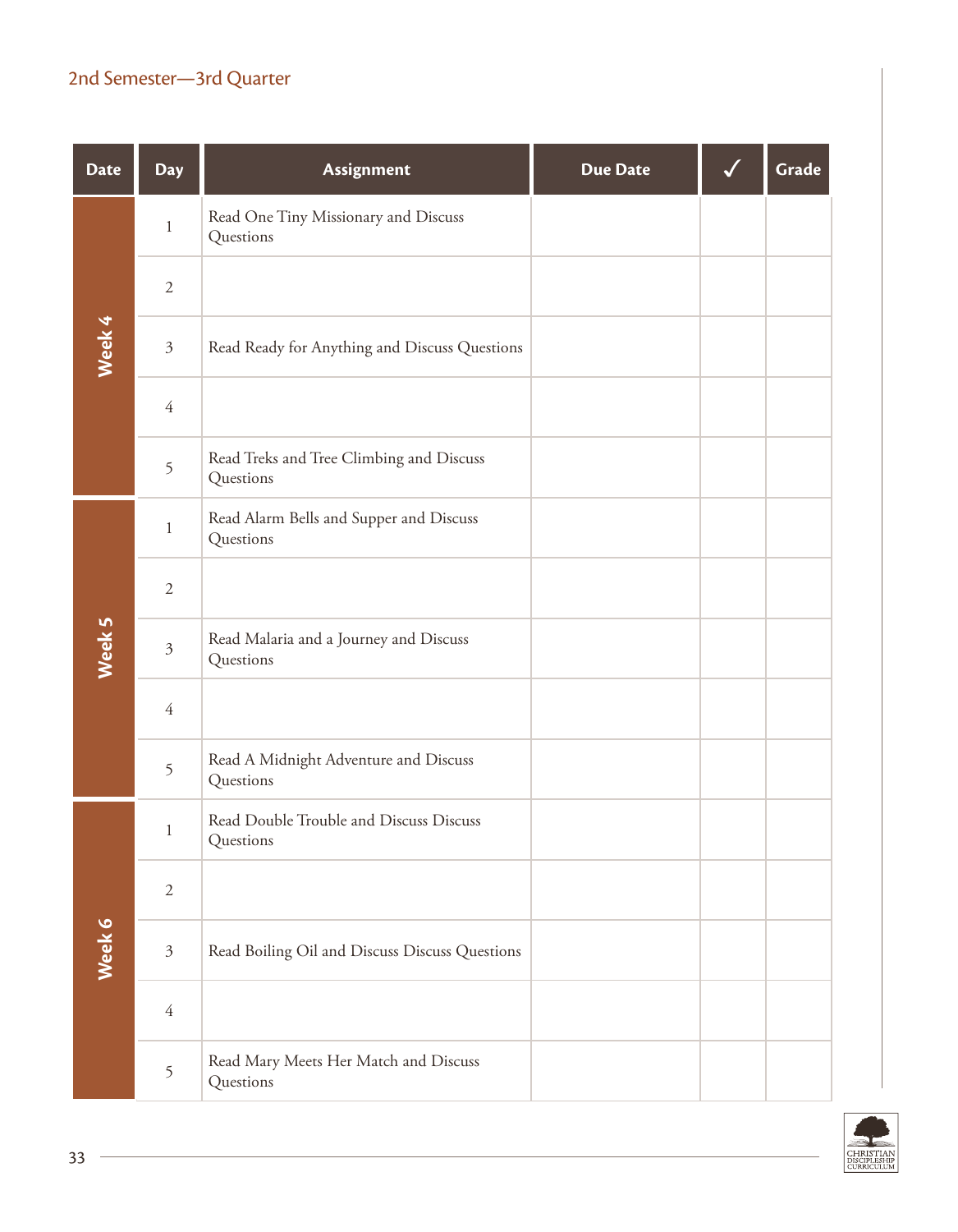## 2nd Semester—3rd Quarter

| <b>Date</b> | <b>Day</b>     | Assignment                                         | <b>Due Date</b> | Grade |
|-------------|----------------|----------------------------------------------------|-----------------|-------|
| Week 7      | $\,1\,$        | Read Romance at Last? and Discuss Questions        |                 |       |
|             | $\sqrt{2}$     |                                                    |                 |       |
|             | $\mathfrak{Z}$ | Read Back on Track and Discuss Questions           |                 |       |
|             | $\sqrt{4}$     |                                                    |                 |       |
|             | 5              | Read Plague and Discuss Discuss Questions          |                 |       |
|             | $\,1\,$        | Read Hippos and Cannibals and Discuss<br>Questions |                 |       |
|             | $\sqrt{2}$     |                                                    |                 |       |
| Week 8      | $\mathfrak{Z}$ | Read The Beginning and Discuss Questions           |                 |       |
|             | $\sqrt{4}$     |                                                    |                 |       |
|             | 5              |                                                    |                 |       |
| Week 9      | $\mathbf{1}$   |                                                    |                 |       |
|             | $\sqrt{2}$     |                                                    |                 |       |
|             | $\overline{3}$ |                                                    |                 |       |
|             | $\sqrt{4}$     |                                                    |                 |       |
|             | 5              |                                                    |                 |       |

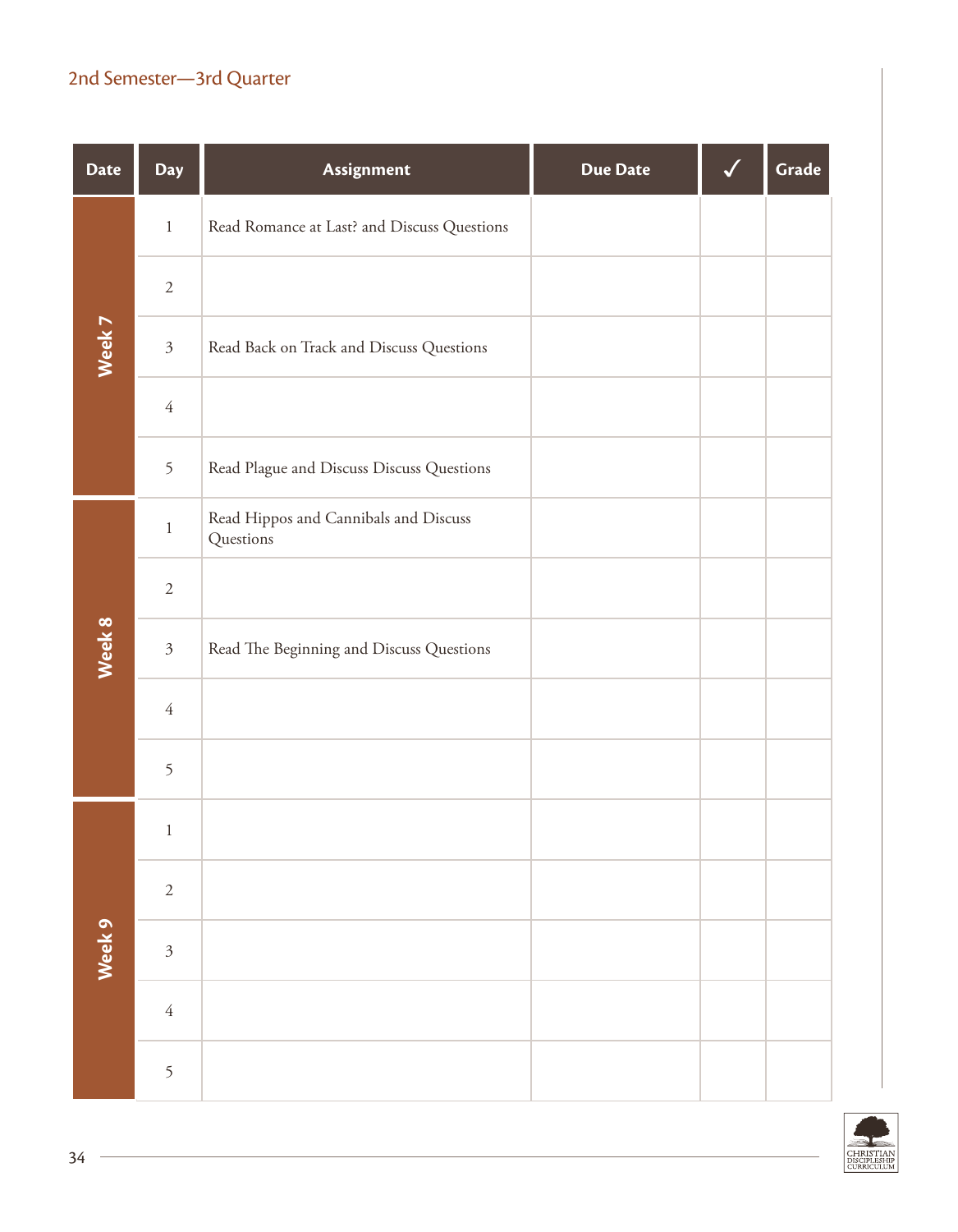## **I. The End**

1. What happened to Mary in this chapter, how did the people feel, and what did they do?

2. What did one young girl with tightly coiled hair call Mary and say about her?

- 3. What was the difference in weather between the land of Calabar and Mary's homeland?
- 4. What did an old grandmother chuckle about Mary?

5. When someone we love dies, how does our family remember their lives and why?

## **II. Fight, Fight, Fight!**

- 1. What did the bully at school tease Mary about and how did Mary respond?
- 2. When the headmaster boomed his voice at their fighting, where did Mary go and why?
- 3. What were some of the hard things Mary endured?
- 4. What did Mary wonder about her mother and think about as she laid in the nest she made?
- 5. Mary had a bad temper; what are some character flaws our family needs to work on?

### **III. Gossips and Bad News**

- 1. What were the gossipers in town saying about Mary's family?
- 2. What did Mary think about her mother?

3. When Mary's mother got home with groceries, what did the children get as a treat and what did she tell them later about their father?

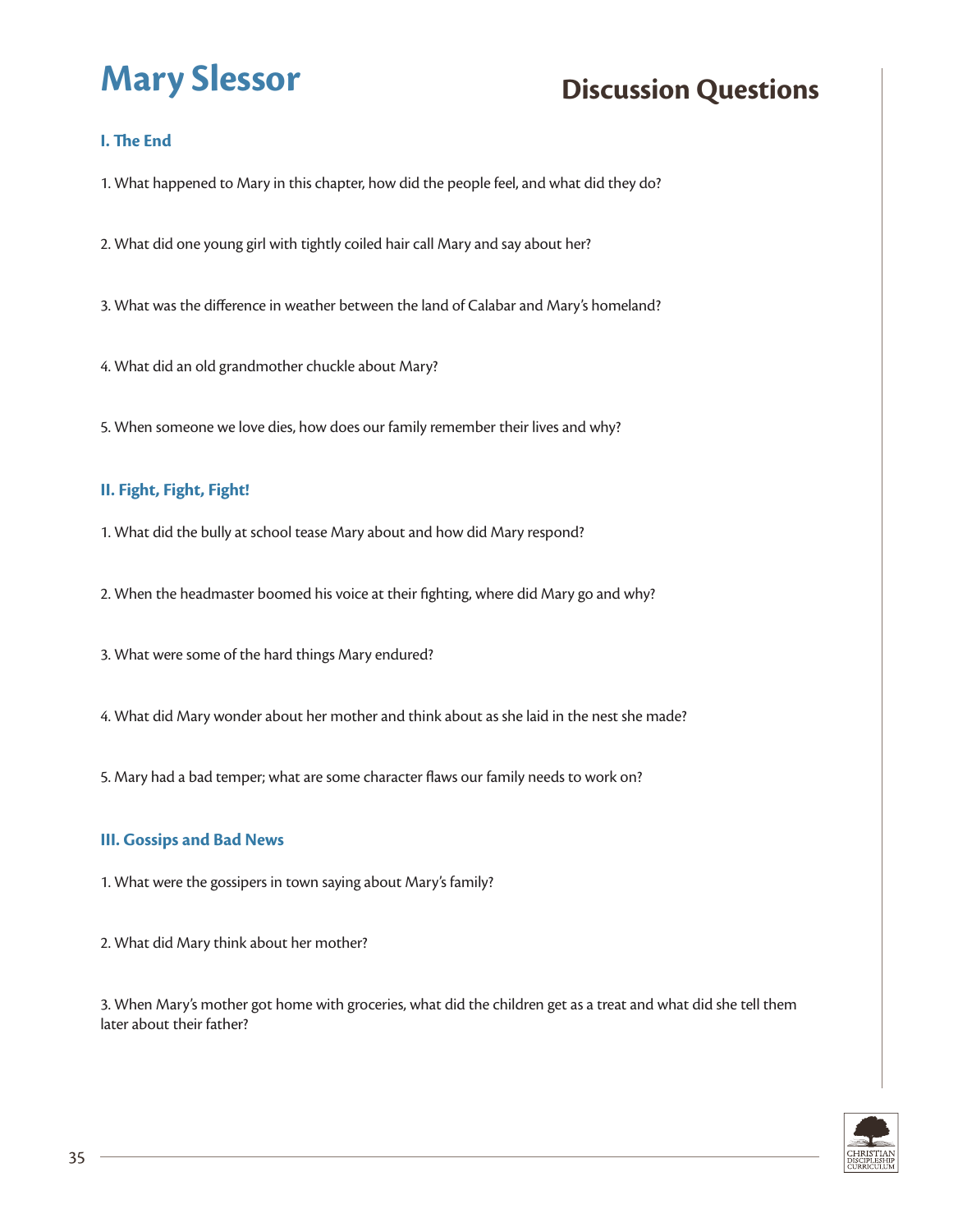4. To where did the Slessor family move, what year, and what was their new home like?

5. In what ways is our family similar to the Slessors, and how are we different from them?

#### **IV. Wishart Street**

- 1. How was the Slessor family's life changed in Dundee, and what stayed the same?
- 2. Did Mary want God to be in charge of her and what did she appreciate about going to church?
- 3. What was another great Sunday treat for Mary?
- 4. What did Mary tell God about, but what would she conveniently forget and why?
- 5. Has anyone in our family ever considered becoming a missionary? Why or why not?

#### **V. Africa, Canoes, and Calabar**

- 1. Did the Slessor children know where Calabar was and how did they find out?
- 2. What were some of the things Mary told them about Calabar?
- 3. What were two things Mrs. Slessor told them?
- 4. As she came to the top of their street, how did Mary think Calabar compared to where she lived?

5. How can we make our family into a training ground for qualifications our children will need to serve Jesus Christ as adults?

#### **VI. Mary's First Day**

1. While Mr. and Mrs. Slessor worked as weavers in a mill, what did Mary want to do?

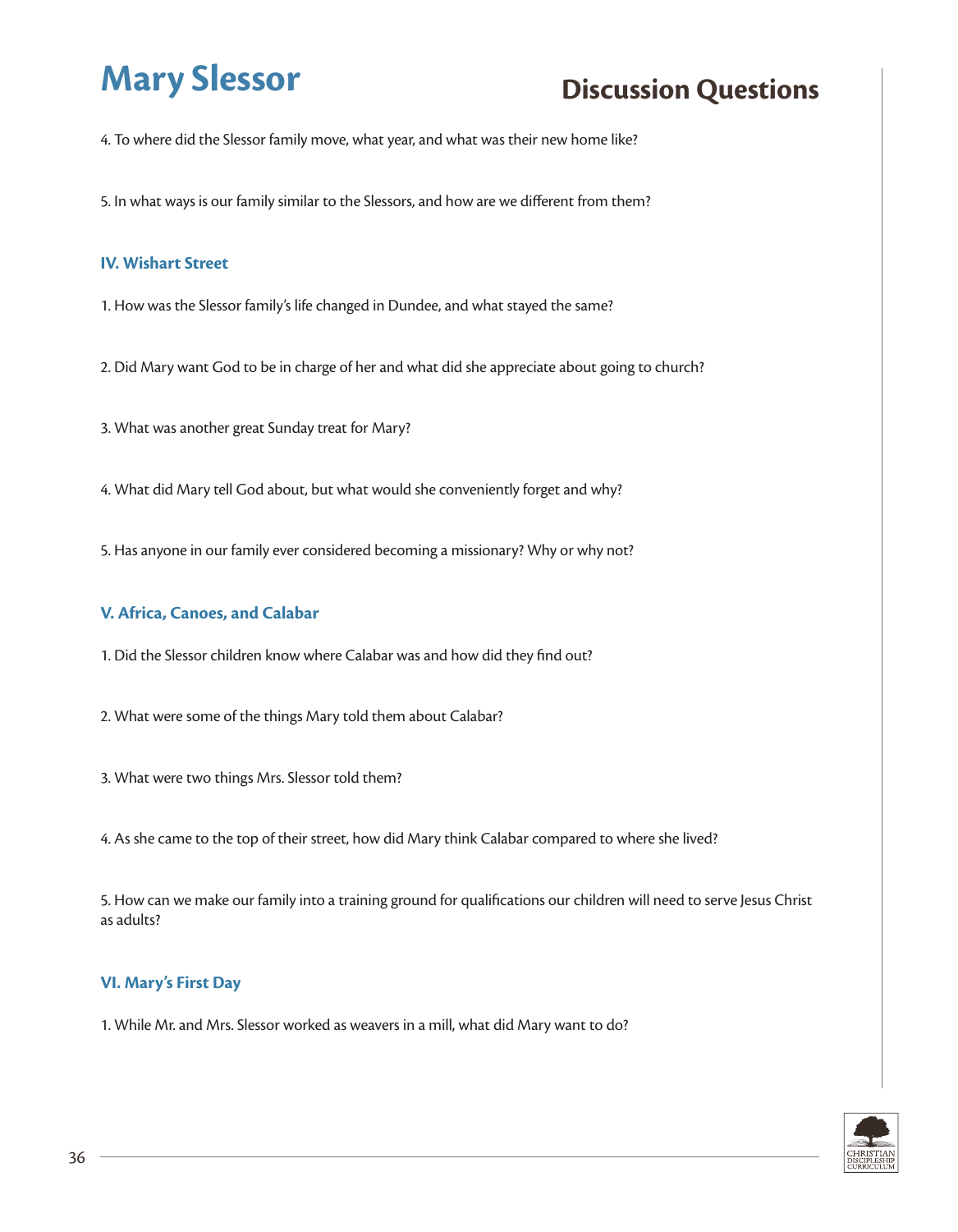2. What sad thing happened in the family that made Mr. Slessor start drinking alcohol again?

3. Why did Mary go to work, and what was the blessing God provided?

4. Why was Mary tired in school, what happened when she fell asleep during math, and how did she feel about life seeping out of her?

5. What does our family expect of children regarding school and working each day?

#### **VII. On the Street**

1. How and when did families in the tenements wake up each morning?

2. What did Mary feel she had to do to protect her mother from her father and how did she?

3. Why and where did Mary have to sleep one night outside?

4. When Mr. Slessor spent all their money on drinking, how did God provide for the Slessors to get food and how did Mary feel about it?

5. What does our family do to earn money, how do we spend it, and what would happen if we ran short of it to buy things we needed?

#### **VIII. A New Baby and a New Life**

1. When Mary was fourteen, what happened with her job and how did she continue learning?

2. What person came into Mary's life and what did she do for her?

3. What did the woman tell them about their lives and sin?

4. Who did Mary read about blazing a trail for others to follow in Africa, where did he work, and how was he educated?

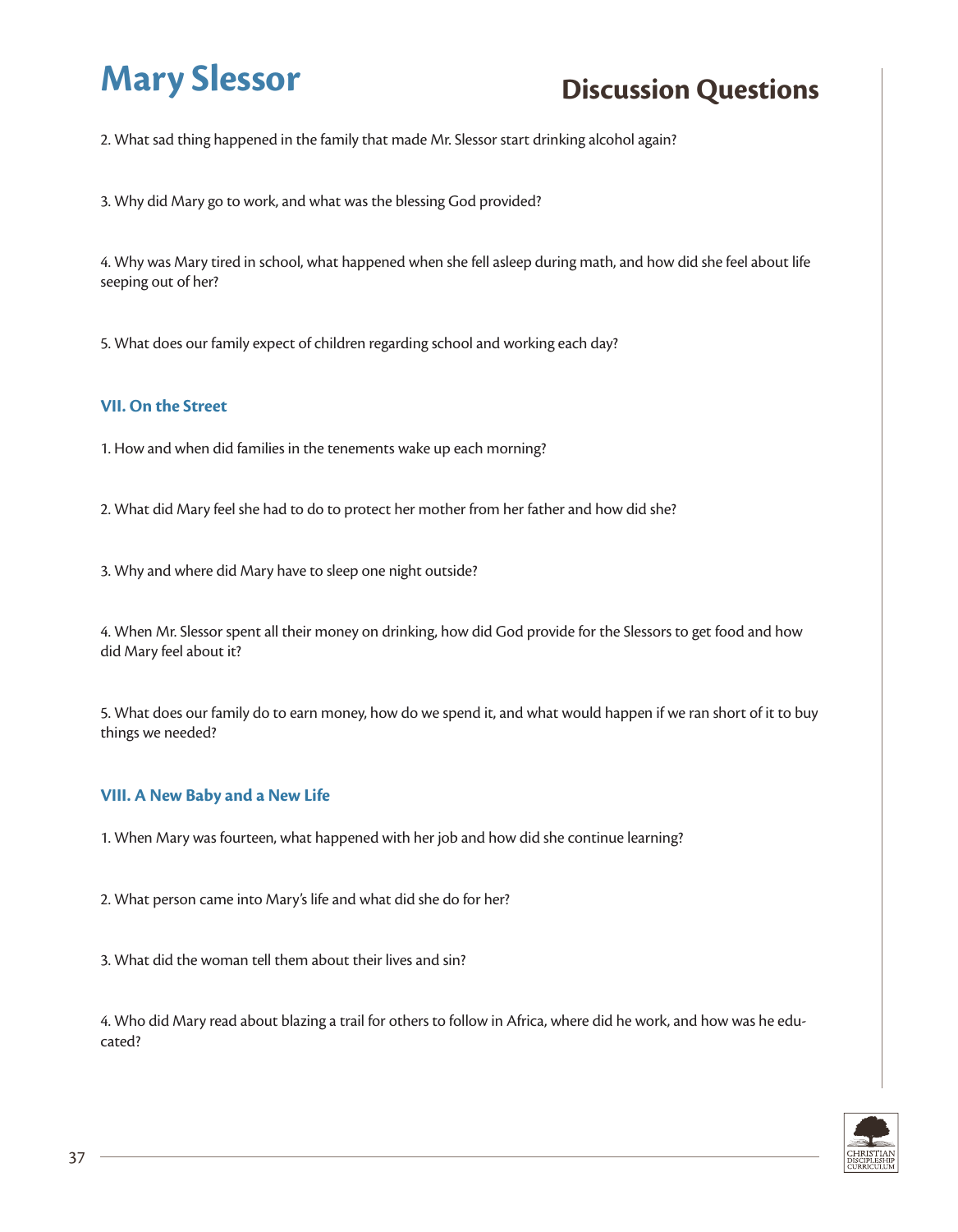5. What does the Bible say about Hell, the way to Heaven, and do we trust in Jesus?

#### **IX. A Tea Party and a Bully**

1. What did the new minister encourage the congregation to do in Dundee?

2. What was Mary's favorite room in the minister's home and what did she think of middle-class living?

3. What happened between Mary and the gang bully?

4. What did Susan, the older woman, the bully, and Mary's mother each advise her about becoming a missionary in Africa?

5. How does our family make important decisions and whose advice do we trust?

#### **X. One Tiny Missionary**

1. When and where did Mary go for her missionary training and what did she learn?

2. How did Mary feel when she finally arrived at Liverpool dockside?

3. On the ship to Africa, how did Mary pass her time and how did she feel?

4. What did Mary think about eating and living as the African people did and what gave her fright?

5. How should we think about living among people who have different customs, environment, food, and language?

### **XI. Ready for Anything**

1. How was Mary greeted in Duke Town?

2. Why were the mission houses in Duke Town, Old Town, and Creek Town built on hilltops?

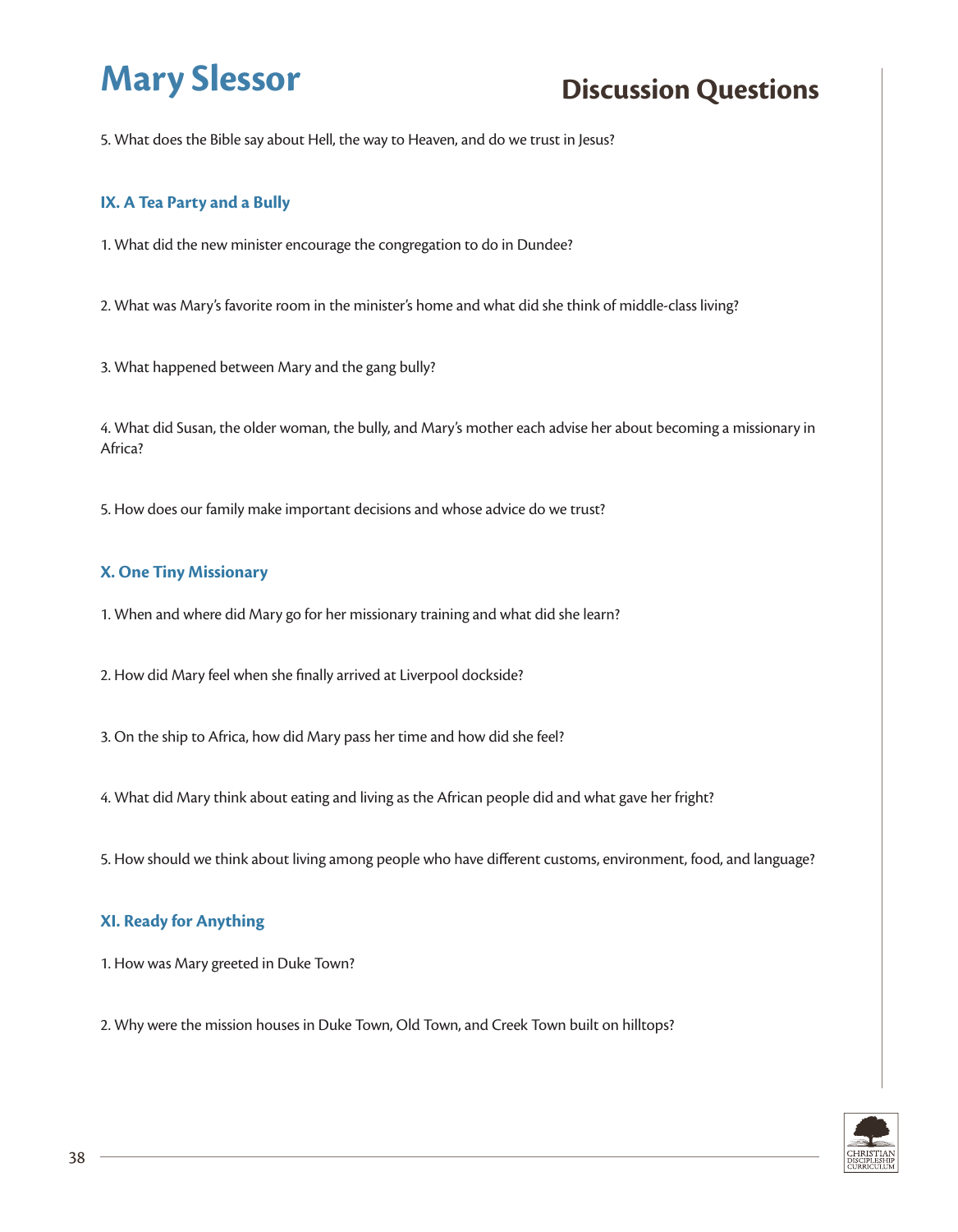3. What did Mary find out about Mrs. Sutherland and what did she think about her?

4. What had killed all the horses, mules, and donkeys so that missionaries had to walk or canoe everywhere?

5. Mary learned her duties for teaching in the school and dispensing medicine; what services could our family members provide to others in need on the mission field?

6. Bonus family discussion question: Mrs. Sutherland and Mary discussed the struggle of teaching Africans about the "white man's God" because some white men had severely mistreated black people. How can our family help spread the Gospel to people who are different than us that might have been mistreated in previous generations by people of a similar ethnic background to us?

#### **XII. Treks and Tree Climbing**

1. When Mary was finally able to tour the mission stations, what two animals was she warned about, why, and what should she do about the ants?

2. Mary wrote to her family; what did she write about and how do you think they felt when reading her letters?

3. Did Mary like the formality of Sunday afternoons in the mission house and what did she want to get out of?

4. What and how was Mary looking forward to teaching the mission children?

5. Mary was a young woman who had fun climbing trees like a "hairy monkey" with the native children. Are there things some of our family members do during playtime that others might not agree with and why?

#### **XIII. Alarm Bells and Supper**

1. Who returned in January 1877 from leave and what was the concern about Mary?

2. What were the details of the first big clash between Louisa and Mary?

3. What caused Mary to miss a meal and who helped her with something to eat later?

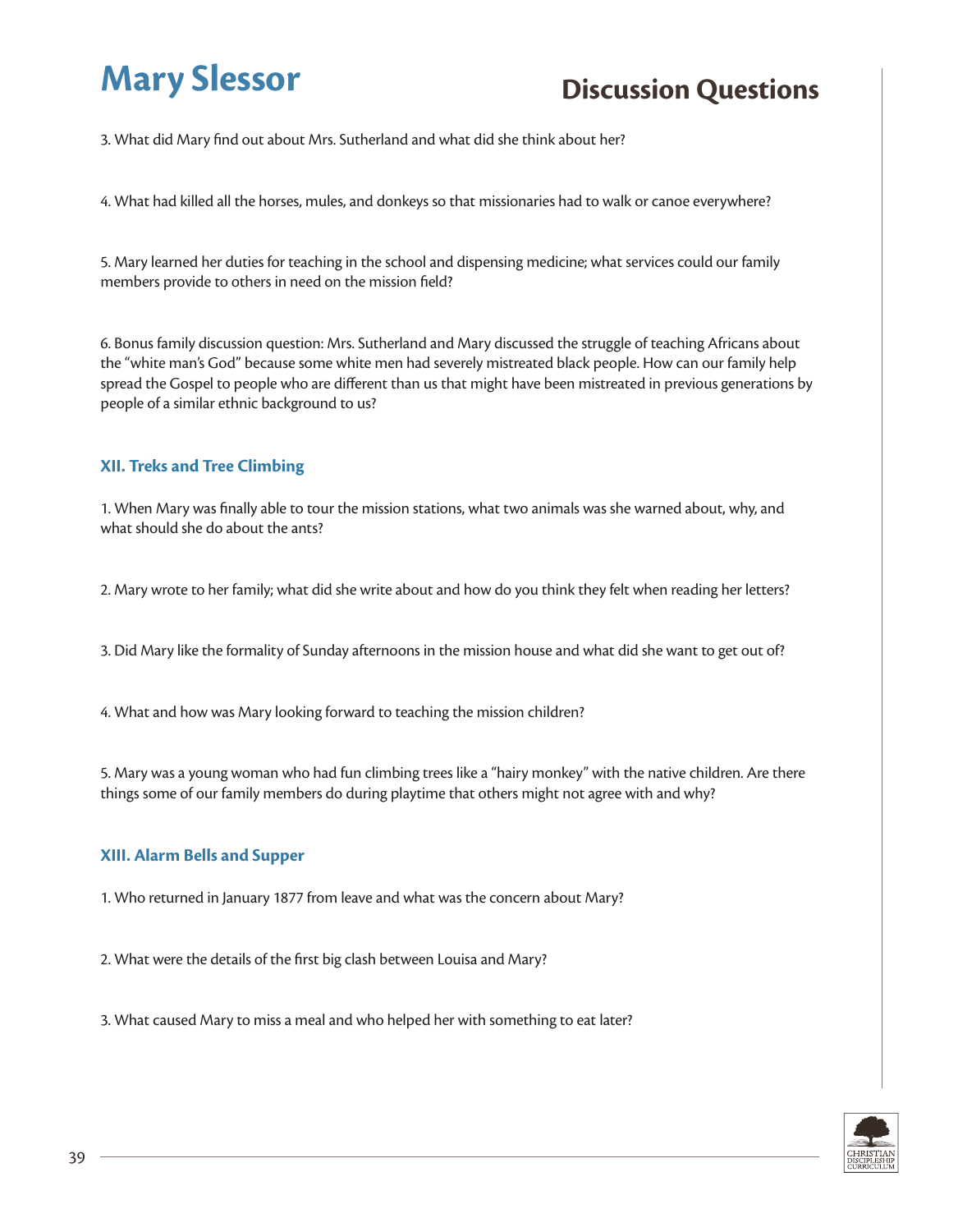4. When Mary was eventually allowed to explore more stations in the jungle, what did she learn about the tribes on the journey?

5. Mary hated the mistreatment of women and twins by the tribes and determined to do something about it, like helping the slave girls. When our family sees mistreatment, what should we do to stop it as part of God's plan for our honoring Him?

#### **XIV. Malaria and a Journey**

1. What sickness came upon Mary and how did the mission staff help her recover?

2. What personality traits of Mary helped her beat malaria?

3. How was Mrs. Andersen's attitude changed about Mary after her bout with malaria?

4. When the malaria returned, what changed in Mary's attitude to cause her to be homesick?

5. If one of our family members should become homesick while away, how could we help them recover and be encouraged to go on serving the Lord?

#### **XV. A Midnight Adventure**

1. When Mary returned from Scotland, what got her bursting with ideas and enthusiasm?

2. Along with refurbishing the station, how did Mary refurbish herself for mission work?

3. When two men from the Foreign Mission Board visited Mary, what did they think of her?

4. What did Mary understand about and do for twins born to native women?

5. Mary experienced sadness when Mrs. Anderson and Mrs. Sutherland both died, and she faced danger on long journeys to visit the tribal chiefs, yet she continued serving God. How can the members of our family learn to deal with hardships and still serve the Lord?

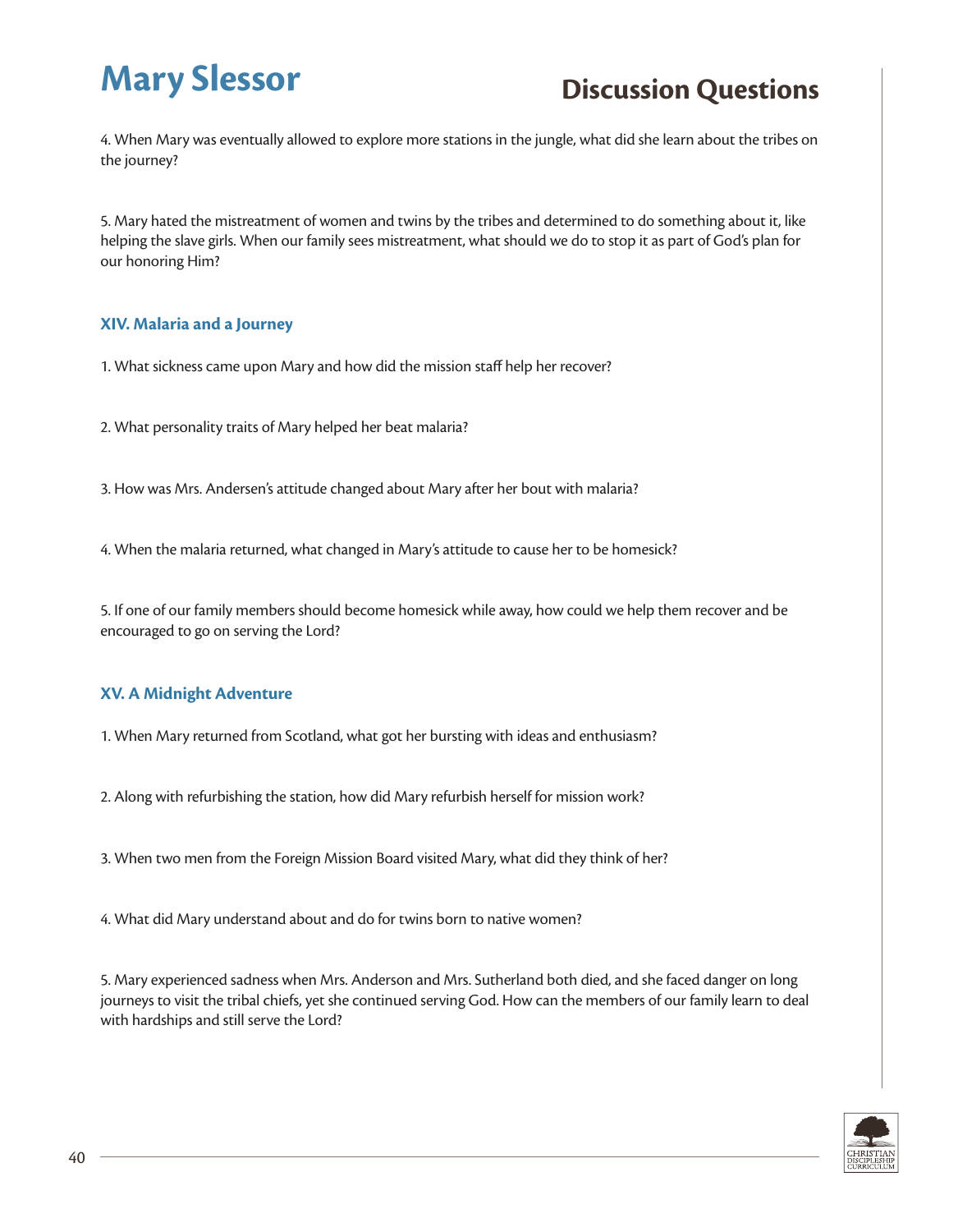## **XVI. Double Trouble**

1. When Mary visited Ibaka, what did the people call her and how was she treated?

2. How did the women react to Mary and who did the chief have her sleep with and what were they like?

3. What were some of Mary's medical duties there?

4. How did Mary help the two young wives who had left the compound to visit a young man?

5. Mary, even though ill, went back to Scotland with her newly adopted baby, did fundraising and recruiting for the Mission Board, and helped her sick relatives. How can our family members be equally versatile with skills to serve the Lord in our difficulties?

### **XVII. Boiling Oil**

1. When Mary left to serve the Okoyong tribe, what family members did she take with her?

2. What was going on in Ekenge when she arrived and what danger might there be?

3. It wouldn't be safe for her children to be left alone, but Mary needed her promised supplies, so what did she do?

4. Mary's personality seemed to have two sides for dealing with people; what were they and to whom did she show them?

5. Mary was a great example of dealing with people very different from her all while teaching the truth of the Bible. How can our family learn to be more like this?

#### **XVIII. Mary Meets her Match**

1. When Mary preached, why were the people of Ifako and Ekenge confused about our loving and caring God who isn't vindictive?

2. What part of the service did the Okoyong people love greatly, and did they trust Mary overnight?

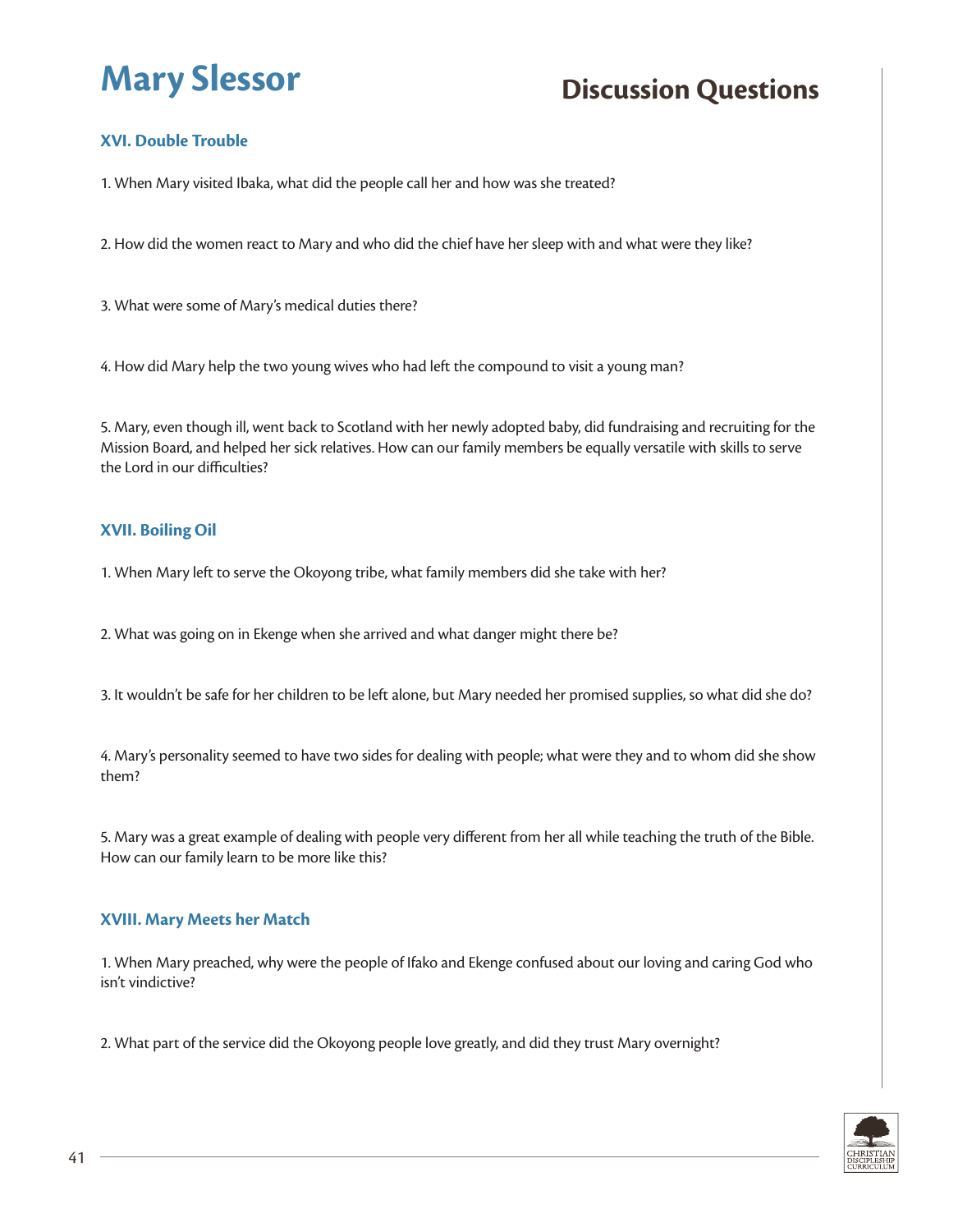3. What was Mary's one regret during her time with the Okoyong people?

4. What happened with the warrior women and Eme?

5. Is there someone close to us that does not trust in Jesus who we can continue to reach out to in hopes that they will one day?

#### **XIX. Romance at Last?**

1. What did Mary think would help the Okoyong become too busy and otherwise focused, so as to not drink alcohol all the time?

2. What caused Mr. Ovens to join Mary's mission work team?

3. What are some details involving the other man who came to the mission to work?

4. What are some details about Chief Edem's son, Etim's, death?

5. When people work together, a lot can be accomplished. How can our family become more of a team to do things for us and especially for God?

### **XX. Back on Track**

1. When Mary and Janie were caring for a new set of twin boys, how old was Mary and how many children lived with her?

2. What are some details of the story about how the twin boys came to be in Mary's care?

3. In 1895, what was some of the good news Mary could report to the Foreign Mission Committee?

4. What were other signs that Mary's decades of dawn-to-dusk service were having a positive impact on the people of Calabar?

5. Despite her temper, Mary developed really good people handling skills that helped in her ministry. What are

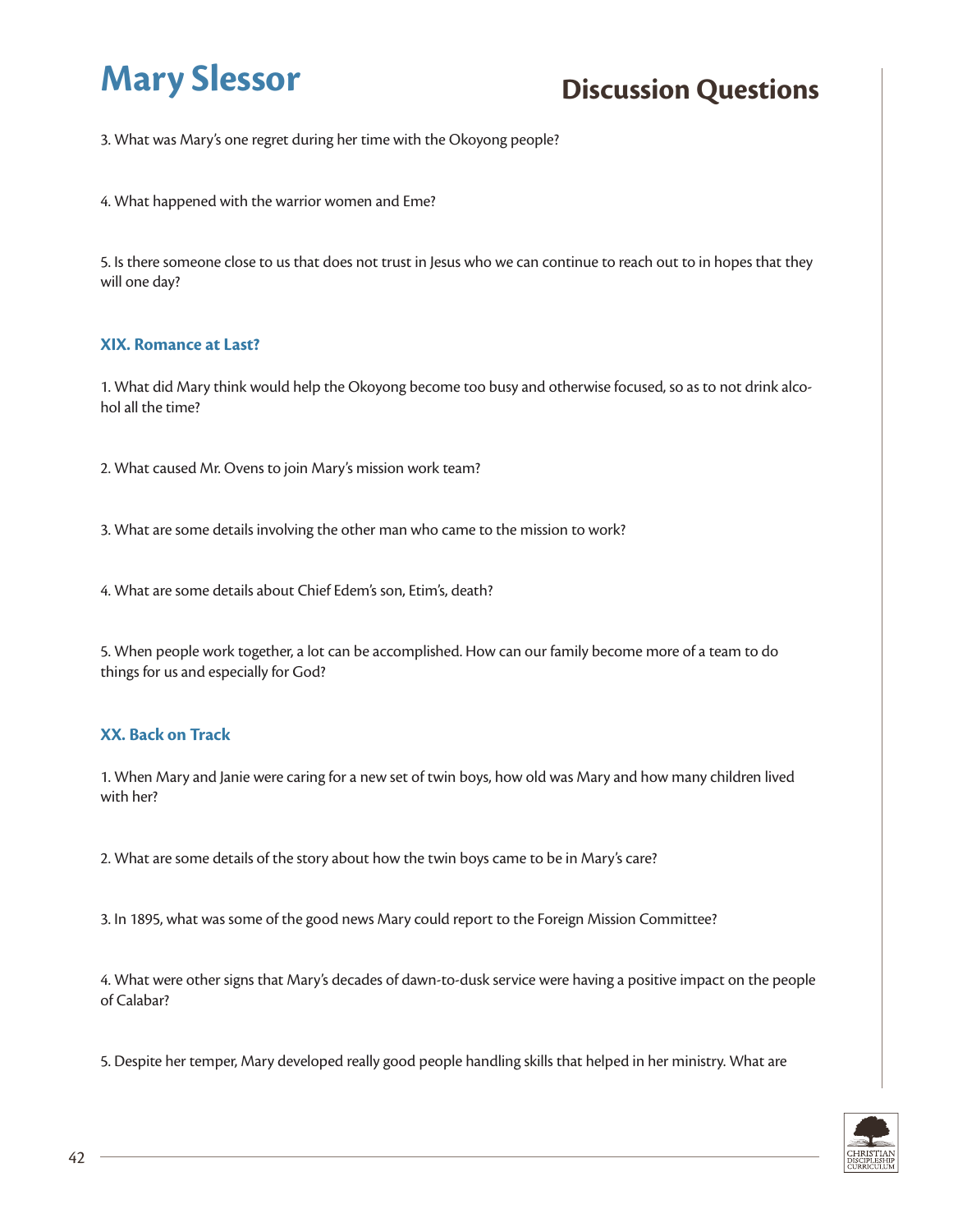some skills we can develop for dealing better with our family members and those people we want to help outside of our home?

### **XXI. Plague**

1. Why did Mary sometimes get confused about what day it was?

2. Why did Mary sometimes have to go to Creek Town for a short rest?

3. What was changing about the tribes and why would Mary need a new home?

4. What happened when the plague of smallpox hit the Cross River tribes?

5. Mary did not have enough help at the mission. What stops modern Christians from choosing to become missionaries and how can our family help with that problem?

### **XXII. Hippos and Cannibals**

1. While Mary was in Scotland, what did she do and how did she feel about it?

2. When going by canoe to help with a dispute, what did Mary encounter and what did she do?

3. Because they were cannibals and slavers, no other tribes would help the Aro against the British so they surrendered; how did Mary later help the situation?

4. Because the mission board was slow to approve Mary helping the remote villages, what did she do and later write the board?

5. Mary gave up her own salary to serve the Aro tribe because she was passionate about reaching them. What can our family give up to help others come to know Jesus Christ?

### **XXIII. The Beginning**

1. When Mary expanded the mission to include the Aro, to whom did she have to say goodbye and what happened when she did?

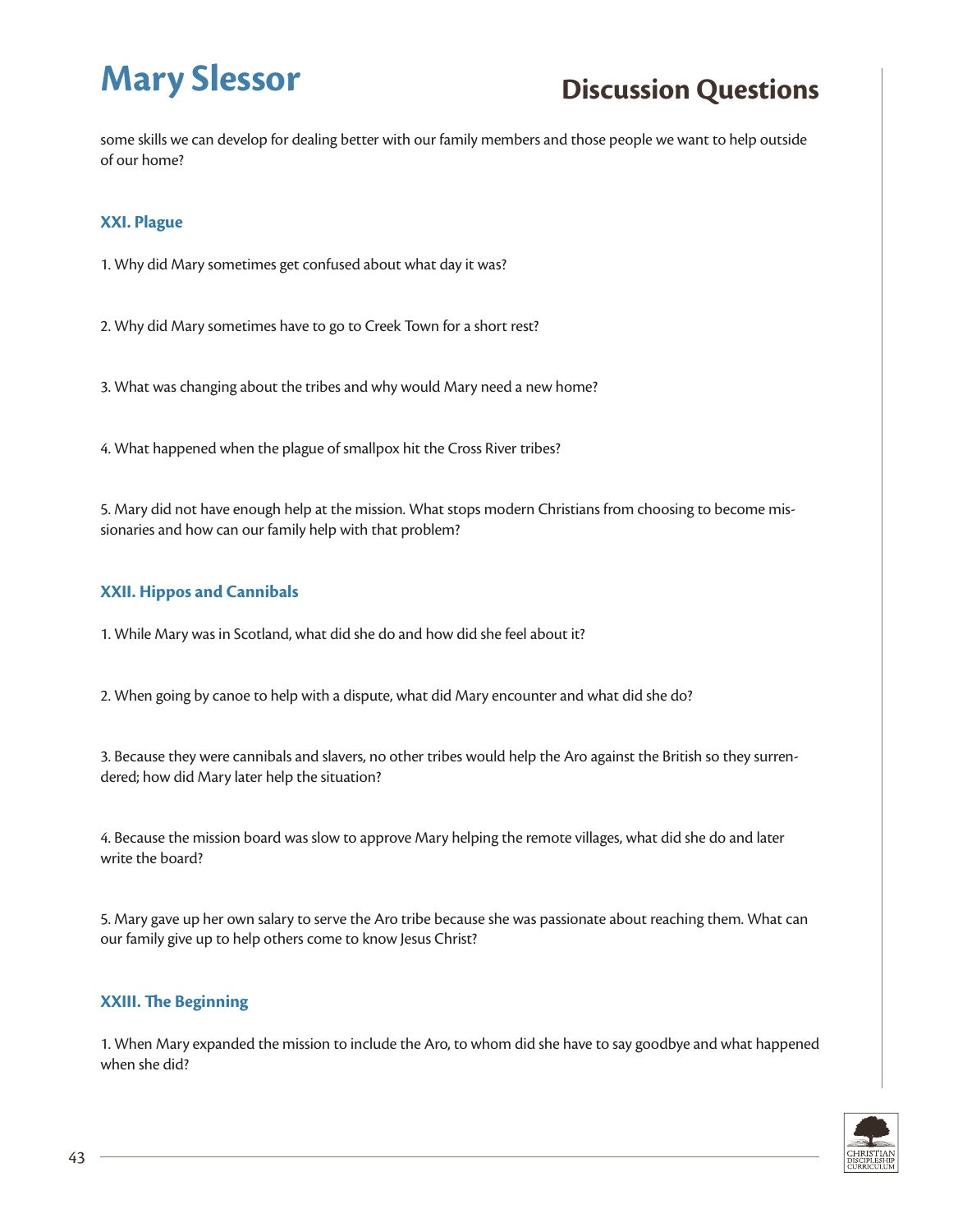2. For the Aro, what kinds of work did she do?

3. With all the extra work at the women's settlement, visiting, and travelling she also did, what gift helped her and until when?

4. After she returned from a health break in Scotland, what did she see for the first time?

5. Mary's health failed, but she kept serving the Lord until her death. How can we help people who are slowing down due to age so they can continue to do the Lord's work?

### **XXIV. Thinking Further Topics**

(These are optional to read as they are similar to the family discussion questions above and below.)

#### **XXV. Facts on Nigeria**

1. On what continent and along what body of water is the federal republic of Nigeria (formerly Calabar) located?

2. What is it sometimes called, and what are the major cities?

3. What is the size of the Niger Delta, and the main export of Nigeria?

4. At the time this book was written, how many people live in Nigeria; what is the official language; how many dialects are there, how many languages don't have a Bible translation?

5. Can our family find Nigeria on the map, then pray for the 40% Christians, 50% Muslims, and 10% who have other beliefs, so that all might come to trust Christ?

#### **XVI. Mary Slessor: Life Summary**

1. In what town and country was Mary Slessor born and where did she move to when she was 11 years old?

2. What describes Mary's father and mother?

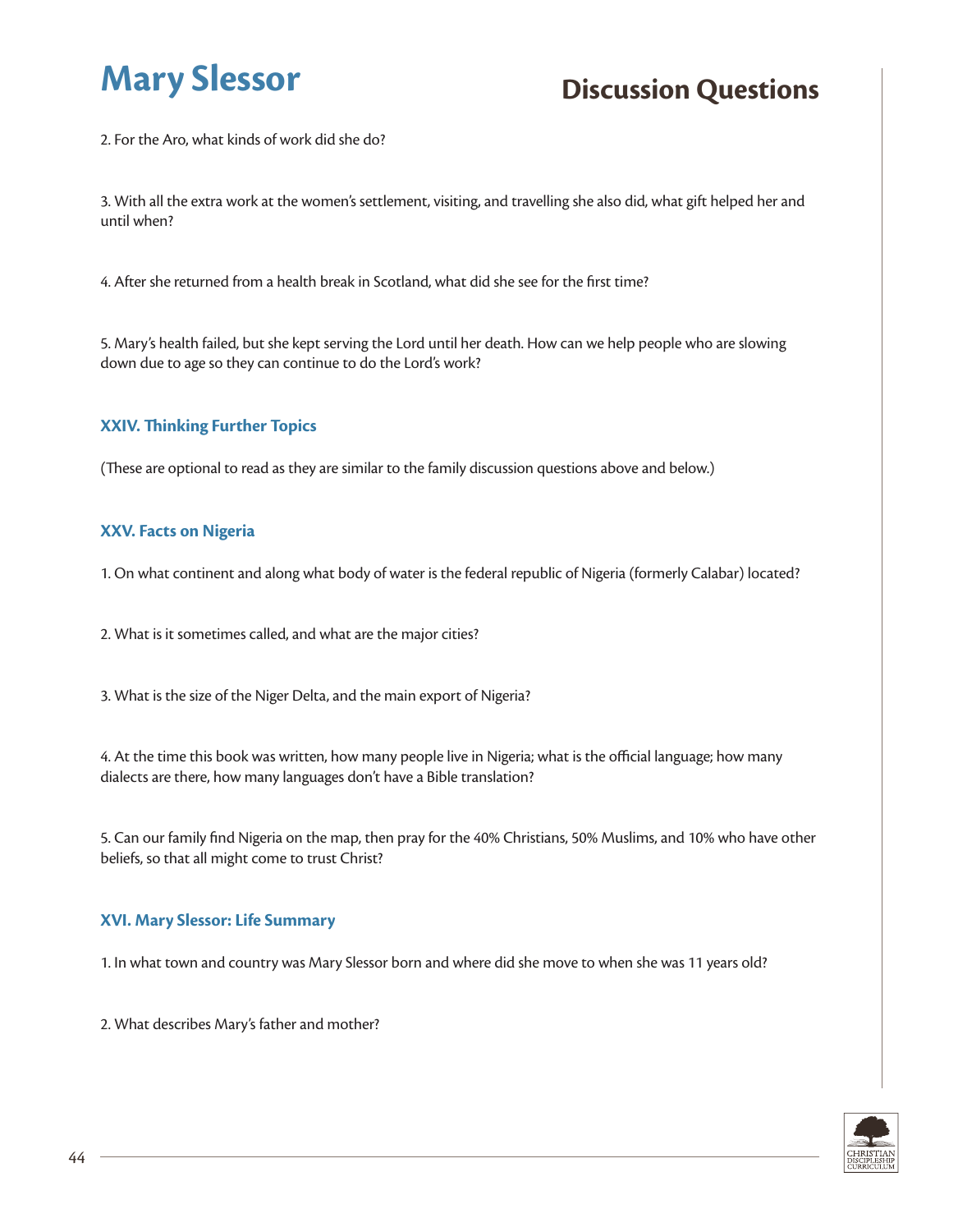3. What was Mary well-known for and what story proved it?

4. When Mary was first sent to Calabar, what two violences were common and how were women treated?

5. Why was Mary Slessor buried where she was and given such an important funeral?

#### **XVII. Mary Slessor Timeline**

1. When was Mary Slessor born and who was also born that same year?

2. When was Mary sent to Calabar and who invented what that same year?

3. When did Mary go to the Okoyong people and who made what that same year?

4. When was Mary named Vice President of native court and who published what that same year?

5. During what war did Mary Slessor die and what were the beginning and ending dates?

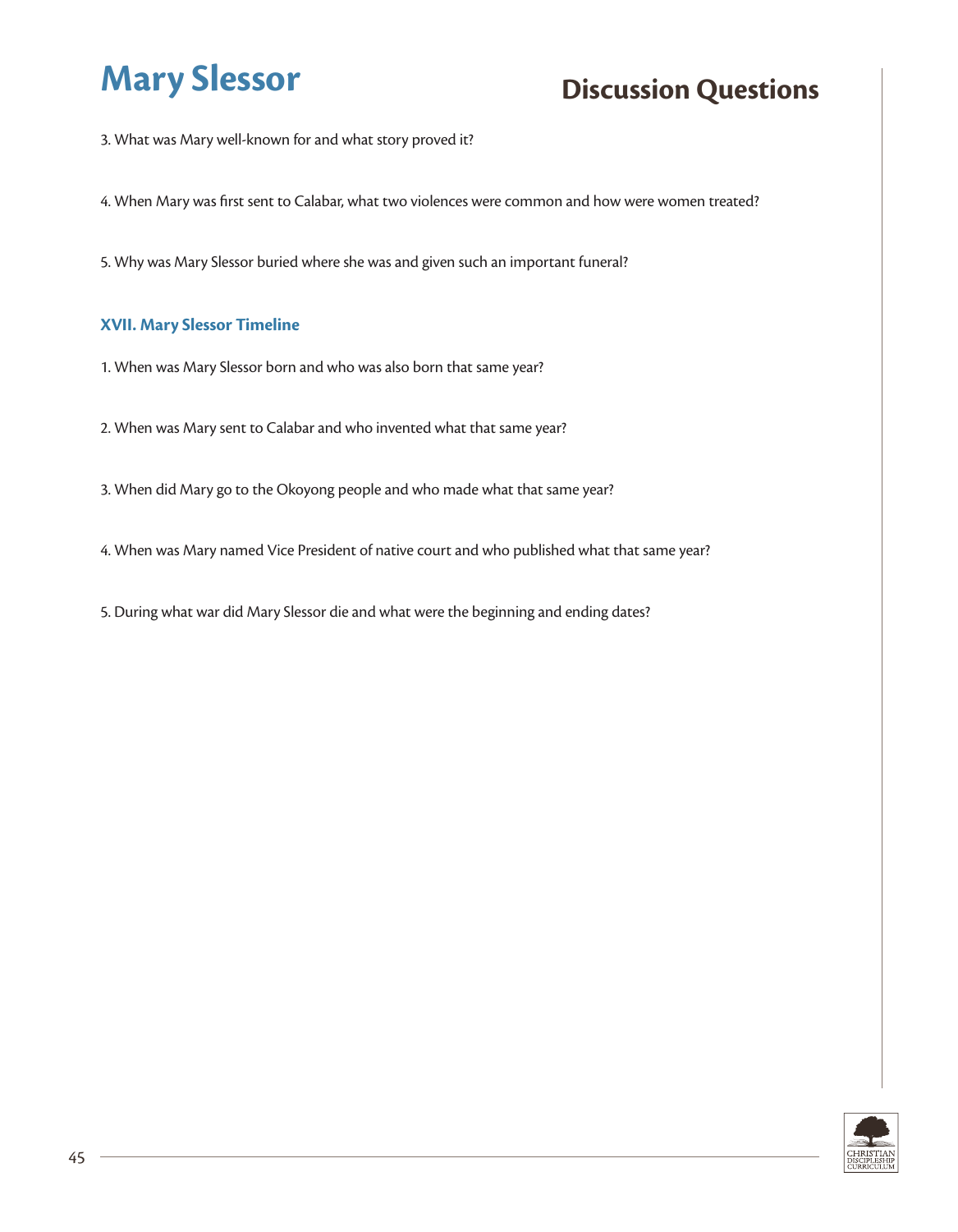#### **I. The End**

1. She died and the people gasped with pain and disbelief, then they wanted to remember her, to wonder at the young girl with hair like fire who made such a difference to their lives.

2. She called her "Ma" and said she told brilliant stories.

3. Calabar was steaming and humid even at night compared to Mary's stories of cold snow, freezing winds, and icy seas in the faraway countries.

4. That she was a wonder, but had a temper that made even the chiefs tremble.

5. Answers may vary.

#### **II. Fight, Fight, Fight!**

1. He teased her about her looks and her father being a drunk; she screamed back, then pulled his hair and kicked his shins.

2. She ran away to the beach to think about the hard things in her family life and calm her anger by being in nature.

3. Her father was a drunk who beat her and her mother; her broth-people about Jesus and they live like the natives do. er Robert had died.

4. She wondered how her mother could be sad about Robert dying but also be happy at the same time. She imagined she was a missionary in Africa, teaching the alphabet to imaginary black children and wondered if she would ever travel to Africa. 5. Answers may vary.

#### **III. Gossips and Bad News**

1. Mary's family was young and happy when Robert died, but everything had gone downhill since; Mr. Slessor shouted at Mary who was a little terror; they had a lot of children; their father might lose his job; Mary's mother took them to church and other families could learn from her.

2. She wondered how her mother kept going; thought of one of her first memories of sitting on her knee as she read the church magazine about Calabar; agreed with the gossipers that she had a very good mother.

3. They got fresh bread with jam; their father lost his job and they might have to move away for him to get another.

4. They moved to Dundee, Scotland in 1859; their new home was cold and comfortless, damp and smelly, and walking the streets was like navigating a cesspit [areas of raw sewage]. 5. Answers may vary.

#### **IV. Wishart Street**

1. Their dad found work in a cotton mill but the children did not get to go to school; their mother still took them to church and Mary got into fights and trouble there too.

2. Mary did not want God to be in charge of her; in church she liked the treats, scented handkerchief, wearing boots, and spending time in quiet thought which was a luxury compared to her life in the tenements where she had very little privacy.

3. She read the church magazine which had reports on what the

churches were doing in the mission field and Calabar. 4. She wanted to find out things about Africa and would love to travel there; she forgot that serving God as a missionary meant submitting to Him because she just wanted the excitement since the answers were in her head and not her heart.

5. Answers may vary.

#### **V. Africa, Canoes, and Calabar**

1. They did not know; John wondered if it was near France or Germany, so Mary told them where it was.

2. That it was far away and inaccessible; people traveled differently there on foot in the jungle and in canoes on the rivers; the weather is hot and stuffy as it is near the equator; it is a hard life but exciting and thrilling for missionaries to live there.

3. Missionaries don't go to Africa for adventure but to tell 4. At first she shivered that Calabar was a frightening country, but then she looked around the squalid dung heaps, the rotting waster, the squabbling families, poverty and beggars and wondered if Dundee was as bad as Calabar in some ways.

5. Answers may vary.

### **VI. Mary's First Day**

1. She wanted to go back to school.

2. The youngest children died leaving only Mary, John, and Susan.

3. Mr. Slessor started to complain about Mary not working at the mill for her "fair share"; because she was young, she could only work part-time then got to spend the rest of the time in school.

4. She worked all morning then went to school all afternoon so had no energy; the schoolmaster hit her knuckles with a belt; she was thankful to have a job.

5. Answers may vary.

#### **VII. On the Street**

1. The knocking man came round shouting and hollering, then Mary and her mother would fly about the house waking up the others in the dark morning.

2. When Mr. Slessor came home from work, if his food wasn't ready, he would fly around in a rage and abuse Mrs. Slessor; Mary stepped in between them to take the abuse instead.

3. One night Mr. Slessor physically threw Mary outside; people were trying to grope her so she hid behind a pile of rubbish to sleep.

4. They sold things at the pawnbroker's; it was shameful but God provided them money there and Mary was thankful in

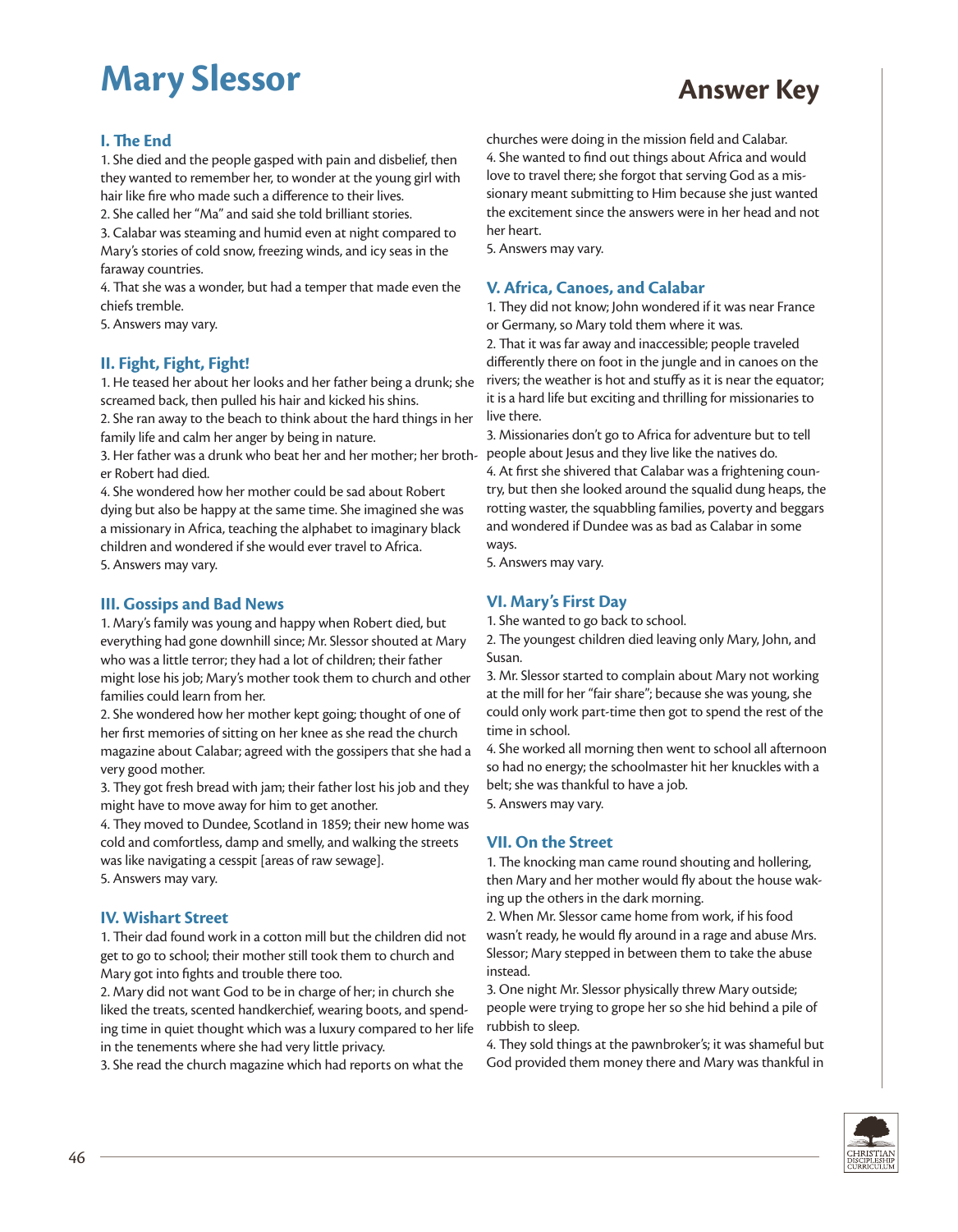prayer. 5. Answers may vary.

#### **VIII. A New Baby and a New Life**

1. Mary began to work full-time at the mill; she borrowed books from the church.

2. An old woman noticed the girls out in the cold; she invited them in to become warm and told them about Jesus.

3. That even though their whole lives are before them, none of us knows when we are going to die; and Jesus is the only way to Heaven through forgiveness of sins.

4. She read about the Scottish explorer and missionary, David Livingston, who had worked in the mills and was self-educated like Mary was.

5. The parent should guide the student in answering the question biblically.

### **IX. A Tea Party and a Bully**

1. To show the people Christ's love in a meaningful way.

2. Her favorite room was the library; she never lost sight that it was the people of the tenements who were her real people.

3. The bully threatened her with a lead weight; she stood up to him; he backed down, so the gang began attending Mary's Sunday School rambles.

4. Susan said God must call her; the older woman said to pray, be silent, and listen hard for God's answer; the bully said the "savages" needed telling about God like he did; and her mother told her "You must go to Calabar."

5. Answers may vary.

#### **X. One Tiny Missionary**

1. In 1876 she went to Edinburgh for four months; she learned about the tonal languages of Calabar, the palm oil and alcohol trade, tribal society and their brutal justice.

2. She felt lonely, swallowed tears, and gasped, "Lord, help us." 3. She jotted down various points of interest about her sailing companions, the ship, and the journey; the ship experience was exhilarating and she was thrilled at her first sight of Africa.

4. She wanted to eat and live as the Africans did; large lizards and crocodiles especially frightened her more than the warrior chiefs and natives.

5. Answers may vary.

### **XI. Ready for Anything**

1. A whole crowd of inhabitants came to welcome her, the mission school children formed an honor guard, and Mr. Sutherland walked arm-in-arm with her up the road.

2. On clear days, they could signal each other by semaphore. [The semaphore system was invented and used by the British about 1842 for railroad signaling.]

3. She was normal, yet unique; quiet but very stern when needed;

had saved women and children from burning huts, and unchained prisoners with a gun butt during a battle. Mary wanted to be like her: strong, fearless, and effective. 4. Tsetse flies had bit them all, driving them mad then killing them off.

5. Answers may vary.

6. Answers may vary.

#### **XII. Treks and Tree Climbing**

1. Pythons hanging from trees can crush their victims to death; driver ants will devour someone lying in their path; if attacked, Mary should strip off all her clothes, run to, and plunge into the nearest river.

2. She wrote about all she was doing, what Calabar was like, about money and violence, and how she felt about living as an Englishwoman in Africa; they were probably glad to hear from her, a bit worried, but glad she was alive and serving Christ.

3. Mary felt like a fish out of water, tongue-tied, because sipping tea and polite conversation almost drove her mad; she had been made quite different and didn't fit into their mould; she longed to get out of her corset! [A corset is a stiff, tight undergarment that was expected to be worn by European ladies of that time.]

4. She was going to teach biology and nature studies with field trips into the bush for them to learn about flowers and seeds.

5. Answers may vary.

#### **XIII. Alarm Bells and Supper**

1. William and Louisa Anderson were back; Louisa was determined to get Mary in order from running races and climbing trees.

2. Mary failed to ring the rising bell because she had slept in; when she charged down the corridor in her nightgown, Mrs. Anderson scolded her. Mary was determined not to be caught again so barely slept that night, waking too early and ringing the bell during the moonlight instead of sunrise. 3. Mary often played with the children, so came to meals late. Mrs. Andersen wouldn't let the cook feed her after everyone else had finished, so Mr. Andersen brought her food later; Mrs. Andersen apparently knew and didn't stop him then and many more times.

4. The tribes were curious to find out more about God and the BIble except the Okoyong who ambushed and demanded ransoms; the Efik and Okoyong were bitter enemies, raiding for livestock, women, and heads.

5. Answers may vary.

#### **XIV. Malaria and a Journey**

1. Mary became sick with malaria; she immediately went

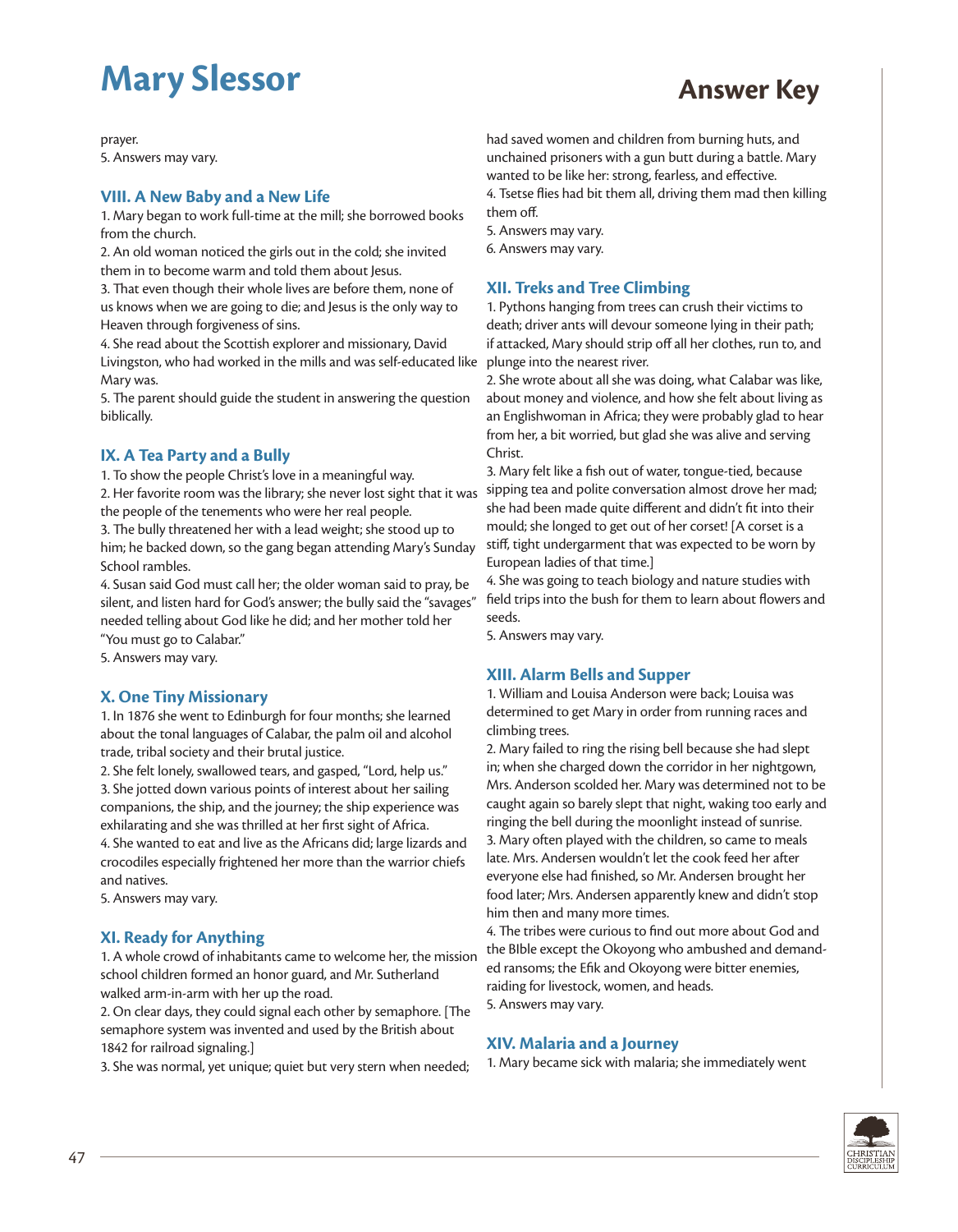to bed with cool, damp cloths laid on her head to take the fever down; quinine was administered; Mrs. Anderson and other women cared for her round the clock.

2. She was tough, resilient, and had the urge to climb trees when she got well.

3. Mrs. Anderson seemed to lose her compulsion to recreate the young redhead into a suitable lady missionary, so just looked on with mild disapproval; having nearly lost Mary, she was too glad to have her back.

4. She was depressed, discouraged, and thoroughly disillusioned. 5. Answers may vary.

#### **XV. A Midnight Adventure**

1. She got to become more independent by reopening the abandoned Old Town station.

2. She began to wear simple cotton clothing with no frills, bobbed her hair, went barefoot, didn't wear a hat, and took an umbrella for 1. She thought if they could be interested in commerce, shade and protection from threatening tribesmen.

3. They thought she was a wonder running a mission station, taking services, and looking after orphans.

4. She knew that because of tribal superstition, the babies would be killed or left in pots to die in the jungle; she tried to save the ones she could, taking them into her own care. 5. Answers may vary.

#### **XVI. Double Trouble**

1. They called her "Ma Akamba"; she was treated with great ceremony and given the chief's own hut to stay in.

2. The women watched her every move, commenting on everything she did; she slept with the chief's wives who were all very fat!

3. She treated boils and sores, disinfected and cleaned cuts, bandaged wounds and burns.

4. She lectured the wives, then lectured the men who would sentence them to get the punishment reduced; after their lashings, 5. Answers may vary. Mary treated the cuts and bandaged them.

5. Answers may vary.

#### **XVII. Boiling Oil**

1. Mary took little Janie and quite a few other children who were part of her African family.

2. The Ifako and Ekenge villages were celebrating a funeral with drinking alcohol and killing, so everyone within 10 miles of her and her children would be an immediate threat.

3. When an official with the supply expedition arrived with a report of the delay, Mary left the children with him and took three trips back and forth through the jungle to the boat to demand the a woman drunk, twins were still a problem but women boatmen help her carry the supplies.

4. With her children, Mary was loving and gentle; with African chiefs and others, she was tough and rough causing them to be afraid of her.

5. Answers may vary.

#### **XVIII. Mary Meets her Match**

1. Their gods were unreliable except in their thirst for blood and sacrifices.

2. The people loved the singing, joining in with Mary's hymns; it took months and years for the villagers to begin to trust Mary and God.

3. Even though many of the tribe became Christians, Chief Edem and his wife Eme, who helped Mary with all their power, did not come to trust Mary's God.

4. The warrior women charged into the village one night, firing their guns, shouting, waving swords and torches in the air; they looked dreadful and demanded to see Mary; Eme got in front of Mary to protect her.

5. Answers may vary.

#### **XIX. Romance at Last?**

trading for goods and income, alcohol would be less appealing to them.

2. He read an article in the Missionary Record about her work and decided to become a carpenter for the mission. 3. Charles Morrison was half Mary's age and trained the African teachers; they met when she went to Duke Town to recover from sickness; the two began talking and writing to each other, they became engaged, but he was not healthy, so it was broken off.

4. Etim had a tree branch fall on him while renovating his house; when he died there would be a big funeral with drinking and killings; Mary had to think of how to give him a proper funeral without violence arising, so she had Mr. Ovens build a grand coffin, gave a slideshow, then spent 21 days negotiating the freedom of the slaves who were to be sacrificed.

#### **XX. Back on Track**

1. She was nearly 50 and had 17 children to care for. 2. They were born to a family who wouldn't allow Mary to care for them; so Mary kidnapped the twins before the family killed them; the tribe refused to have anything to do with Mary because of it; one twin got sick and died; then the chief came to visit Mary again since the "evil" twin had died and the other living baby was all right.

3. The raiding, laundering, and stealing of slaves had almost ceased; the killings at funerals were past, it was rare to see would even come to Mary's yard to sit beside and touch them.

4. She was respected and trusted, and some trusted her God; she was becoming well-known in Scotland and the world; the British Consul even sent new officers to have

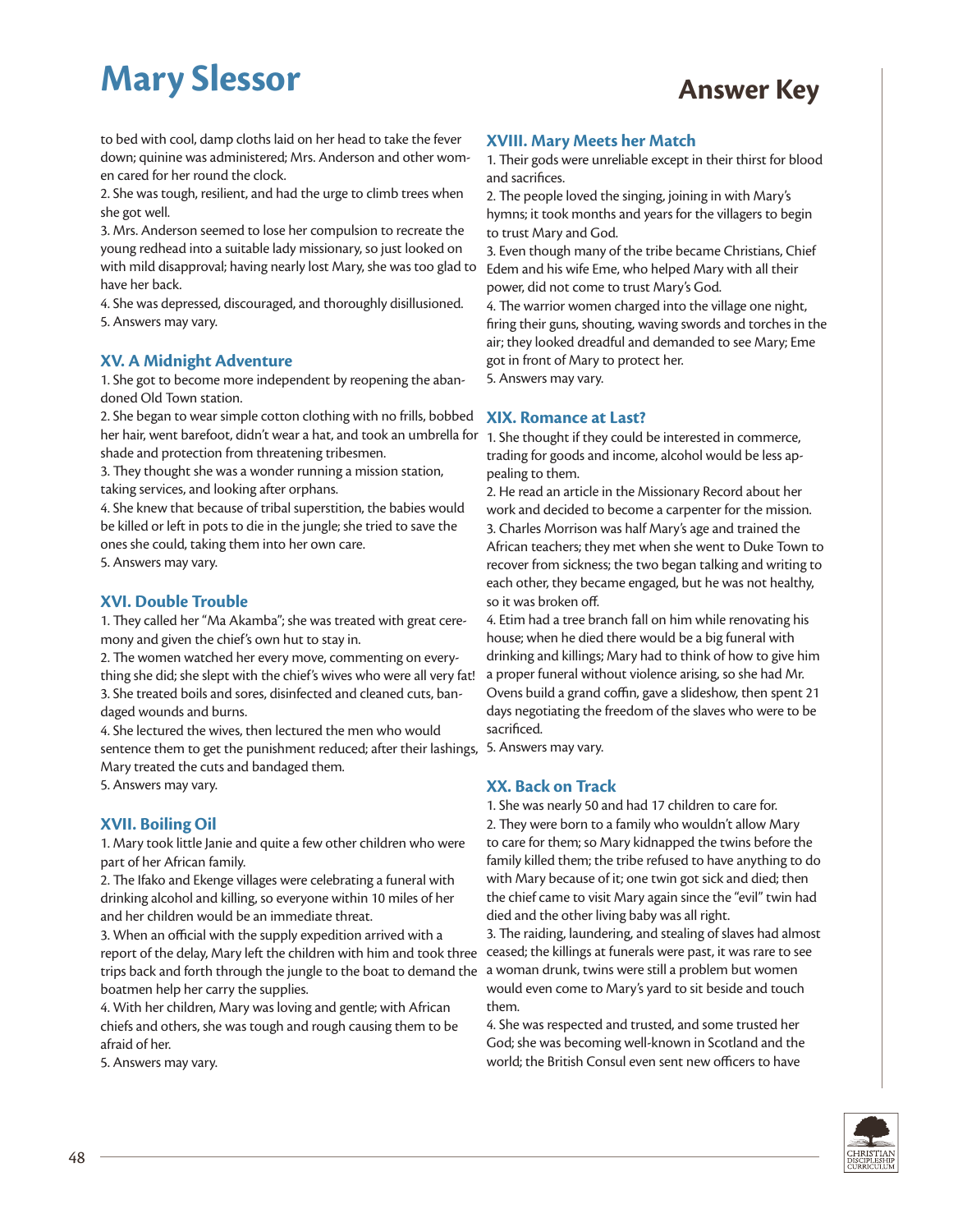basic training from Mary. 5. Answers may vary.

#### **XXI. Plague**

1. She was far from civilization, schedules were constantly changing, and her clock was either the sun or her own hunger pangs. 2. She had recurring fevers and ran the mission station alone. 3. Mary's influence on the tribes for commerce and trade was moving people toward the trade route on the Cross River and she would need to relocate her family to Akpap.

4. Mary and Janie gave as many vaccinations as they could but ran out of supplies; they had to create their own from previously vaccinated patients; so many people died that bodies were piled in Mary's yard. Even Chief Edem died. 5. Answers may vary.

**XXII. Hippos and Cannibals**

1. She had her fill of meetings, fundraisers, and recruitment drives; she wanted to go back to Calabar; she believed others should take her place allowing her to go to the Aro tribe.

2. A large hippo tried to attack her in the canoe so she threw a cooking pot at it.

3. She went with the British to negotiate with the Aro, and because 5. World War I; 1914-1918.the Aro recognized her, they asked Mary to set up a school, so she set up another "secret" mission station there.

4. Mary set up "secret" missions without their approval and later wrote them a long letter about the expansion, asking for them to send another female missionary.

5. Answers may vary.

#### **XXIII. The Beginning**

1. She had to leave the Okoyong; they came to see her off with gifts and wailing; Mary wept in the boat a long time without speaking.

2. Mary set up schools, services, and clinics; also a women's settlement for those abandoned by their husbands.

3. She was given a bicycle she used until rheumatism slowed her down.

4. Mary saw that the tribes were changing their mind about twins, with women and twins accepted back to their families. 5. Answers may vary.

#### **XXIV. Thinking Further Topics**

(These are optional to read as they are similar to the family discussion questions above and below.)

#### **XXV. Facts on Nigeria**

1. It is in west Africa, along the Gulf of Guinea. 2. The Giant of Africa; it's major cities are Abuja, Lagos, Ibadan, Osogbo, Calabar, and Benin City.

3. The Niger Delta is one of the largest rivers systems in the world; the main export is oil.

4. 135 million people; English; 4,000 dialects; 379 languages are without the Scriptures.

5. Spend time together in prayer.

#### **XVI. Mary Slessor: Life Summary**

1. She was born in Aberdeen, Scotland and moved to Dundee.

2. Mary's father was an alcoholic who became a mill labourer; her mother was godly and attended church regularly. 3. She was courageous and stood up to a bully who threatened her with a swinging metal weight to her face. 4. Murders and human sacrifice were common; women had no rights and were considered as low as animals.

5. Answers may vary.

#### **XVII. Mary Slessor Timeline**

1. 1848; Wyatt Earp, U.S. Marshall.

- 2. 1876; Alexander Graham Bell invented the telephone.
- 3. 1888; Vincent Van Gogh painted his "Sunflowers".
- 4. 1905; Albert Einstein published his theory of relativity.
- 

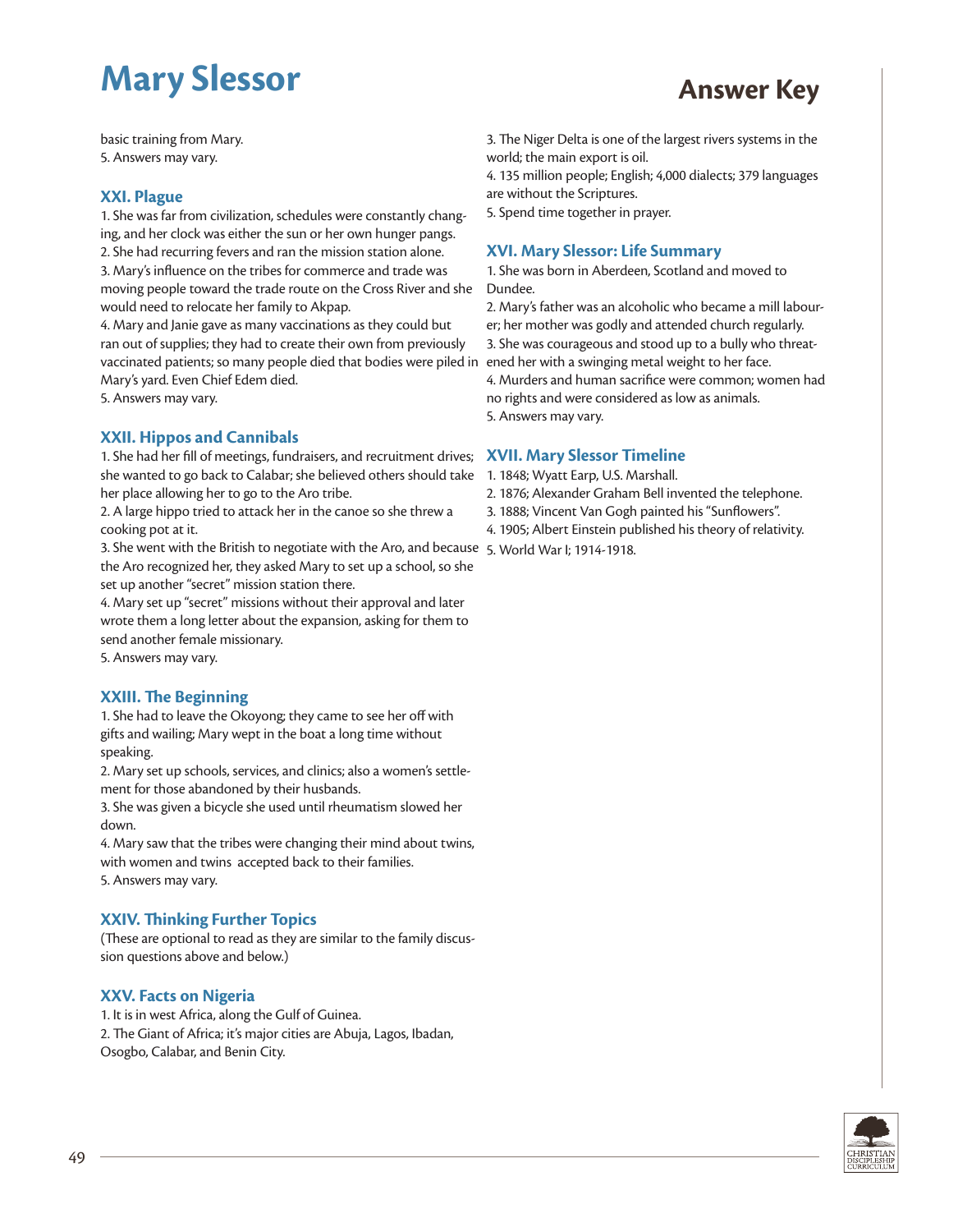## **Adventures of Missionary Heroism**

## **Suggested Daily Schedule** book <sup>24</sup> creding.

2nd Semester—4th Quarter

## **Transcript Suggestions**

We recommend assigning this<br>book  $\frac{1}{4}$  credit in the category

| <b>Date</b>       | <b>Day</b>     | Assignment                                                                      | <b>Due Date</b> | Grade |
|-------------------|----------------|---------------------------------------------------------------------------------|-----------------|-------|
| Week <sub>1</sub> | $\mathbf{1}$   | Read Chapter 1: In the Steppes and Deserts of<br>Mongolia and Discuss Questions |                 |       |
|                   | $\sqrt{2}$     |                                                                                 |                 |       |
|                   | $\mathfrak{Z}$ | Read Chapter 2: In the Country of the Telugus<br>and Discuss Questions          |                 |       |
|                   | $\overline{4}$ |                                                                                 |                 |       |
|                   | 5              | Read Chapter 3: A Japanese Adventure and<br><b>Discuss Questions</b>            |                 |       |
| Week <sub>2</sub> | $\mathbf{1}$   | Read Chapter 4: "From Far Formosa" and<br><b>Discuss Questions</b>              |                 |       |
|                   | $\sqrt{2}$     |                                                                                 |                 |       |
|                   | $\mathfrak{Z}$ | Read Chapter 5: "The Savior of Liao-Yang" and<br><b>Discuss Questions</b>       |                 |       |
|                   | $\overline{4}$ |                                                                                 |                 |       |
|                   | 5              | Read Chapter 6: "The Hero of Uganda" and<br><b>Discus Questions</b>             |                 |       |
| Week 3            | $\mathbf{1}$   | Read Chapter 7: The Lion-Hearted Bishop and<br><b>Discuss Questions</b>         |                 |       |
|                   | $\mathfrak{2}$ |                                                                                 |                 |       |
|                   | $\mathfrak{Z}$ | Read Chapter 8: Vortrekkers in Barotseland and<br><b>Discuss Questions</b>      |                 |       |
|                   | $\overline{4}$ |                                                                                 |                 |       |
|                   | 5              | Read Chapter 9: A Pioneer in Garenganze and<br><b>Discuss Questions</b>         |                 |       |

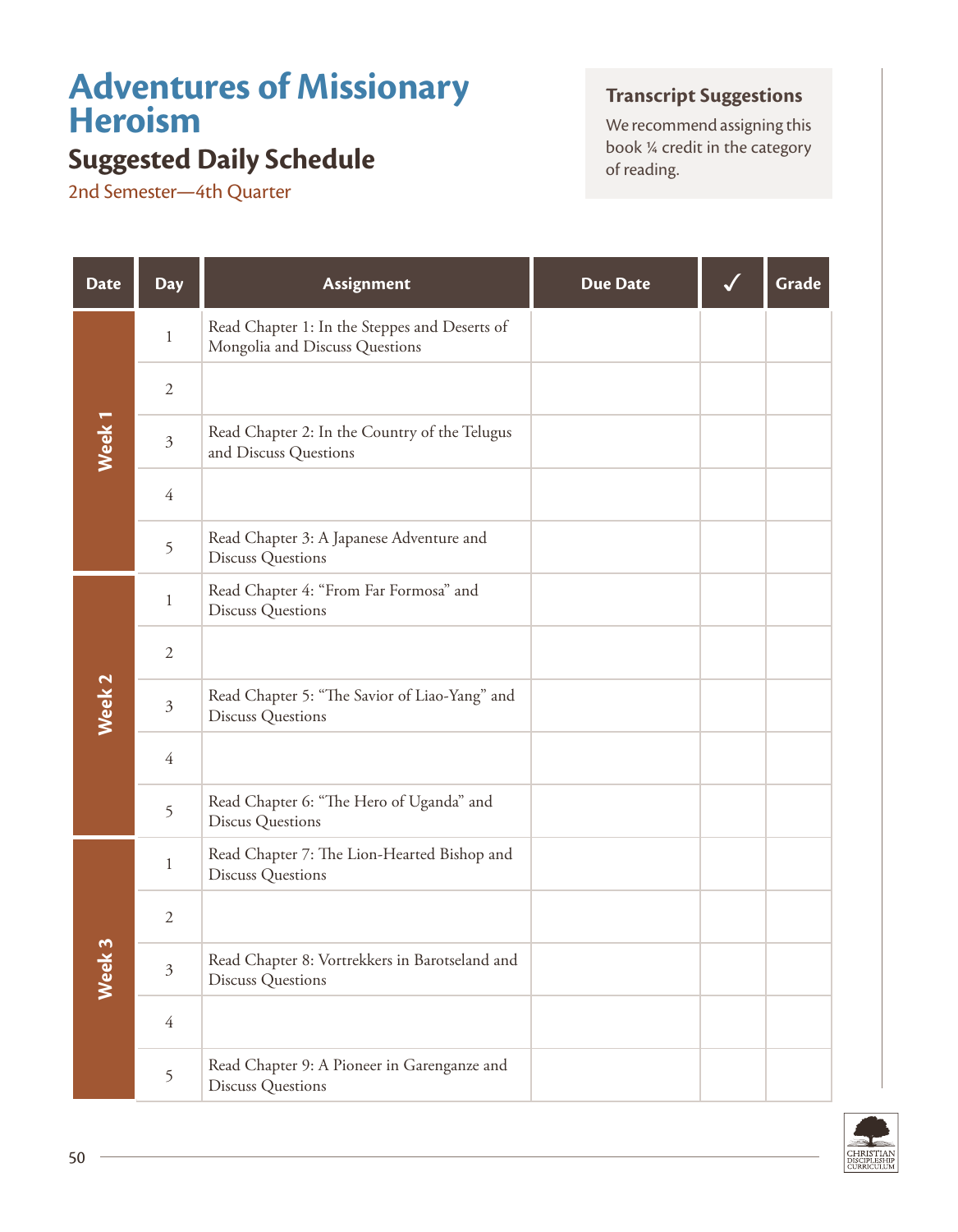## 2nd Semester—4th Quarter

| <b>Date</b> | <b>Day</b>     | <b>Assignment</b>                                                                           | <b>Due Date</b> | Grade |
|-------------|----------------|---------------------------------------------------------------------------------------------|-----------------|-------|
| Week 4      | $\mathbf{1}$   | Read Chapter 10: A Tramp Through the Great<br>Pygmy Forest and Discuss Questions            |                 |       |
|             | $\sqrt{2}$     |                                                                                             |                 |       |
|             | $\mathfrak{Z}$ | Read Chapter 11: Among the Indians and<br>Eskimos of Hudson Bay and Discuss Questions       |                 |       |
|             | $\overline{4}$ |                                                                                             |                 |       |
|             | 5              | Read Chapter 12: The "Praying Master" of the<br>Redskins and Discuss Questions              |                 |       |
|             | $\mathbf{1}$   | Read Chapter 13: In the Land of the Dakotas<br>and Discuss Questions                        |                 |       |
|             | $\sqrt{2}$     |                                                                                             |                 |       |
| Week 5      | $\mathfrak{Z}$ | Read Chapter 14: In the Forests of Guiana and<br><b>Discuss Questions</b>                   |                 |       |
|             | $\overline{4}$ |                                                                                             |                 |       |
|             | 5              | Read Chapter 15: The Sailor Missionary of<br>Tierra del Fuego: Part I and Discuss Questions |                 |       |
|             | $\mathbf{1}$   | Read Chapter 16: The Schooner of Keppel<br>Island: Part II and Discuss Questions            |                 |       |
|             | $\overline{2}$ |                                                                                             |                 |       |
| Week 6      | $\mathfrak{Z}$ | Read Chapter 17: The Martyr of Melanesia and<br><b>Discuss Questions</b>                    |                 |       |
|             | $\overline{4}$ |                                                                                             |                 |       |
|             | 5              | Read Chapter 18: One of the Unreturning Brave<br>and Discuss Questions                      |                 |       |

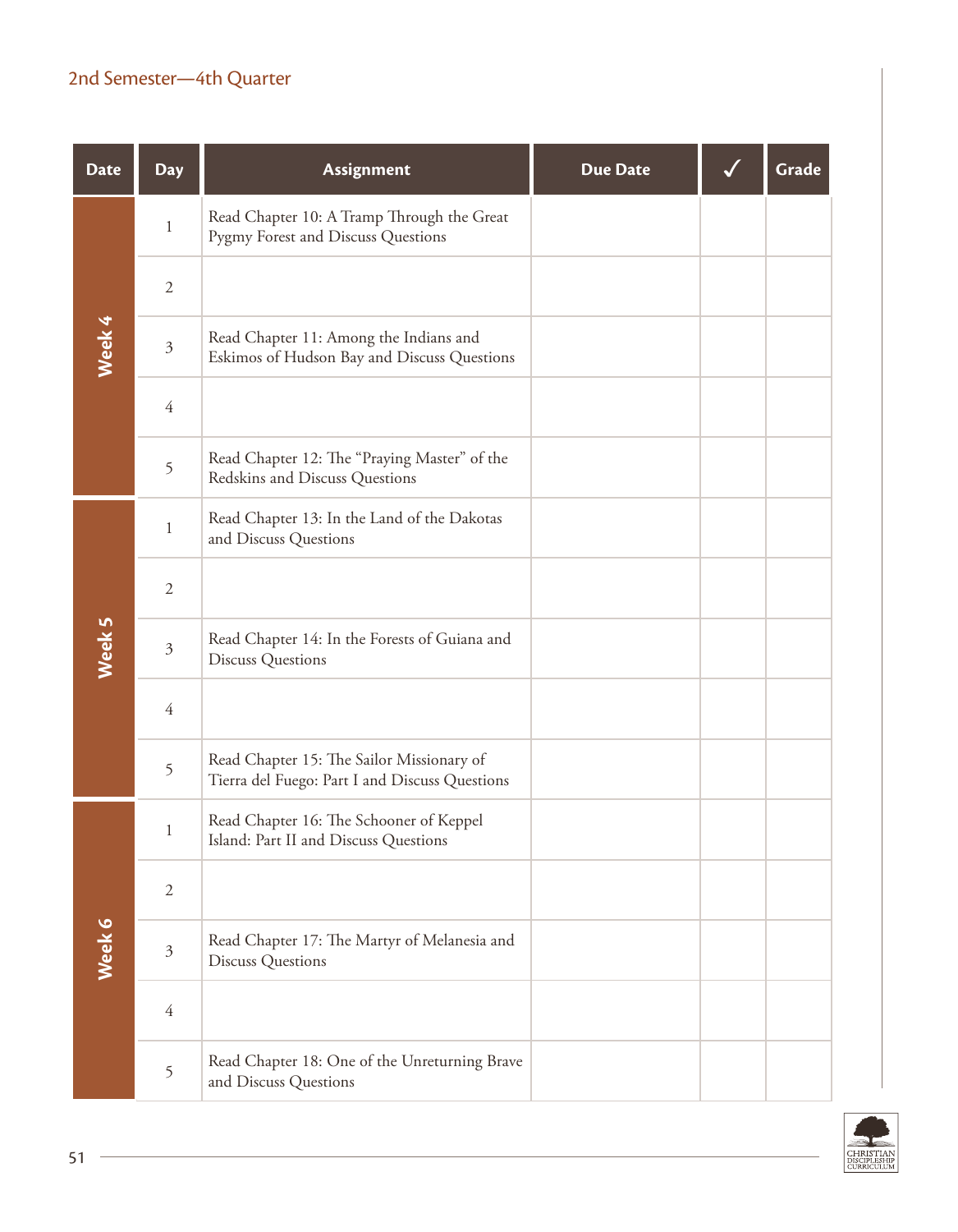## 2nd Semester—4th Quarter

| <b>Date</b> | <b>Day</b>     | Assignment                                                                         | <b>Due Date</b> | Grade |
|-------------|----------------|------------------------------------------------------------------------------------|-----------------|-------|
| Week 7      | $\,1\,$        | Read Chapter 19: Among the Cannibal Islands<br>and Discuss Questions               |                 |       |
|             | $\sqrt{2}$     |                                                                                    |                 |       |
|             | $\mathfrak{Z}$ | Read Chapter 20: The Apostle of the New<br>Hebride and Discuss Questions           |                 |       |
|             | $\sqrt{4}$     |                                                                                    |                 |       |
|             | 5              | Read Chapter 21: Kapiolani and the Goddess of<br>the Volcano and Discuss Questions |                 |       |
|             | $\,1\,$        |                                                                                    |                 |       |
|             | $\sqrt{2}$     |                                                                                    |                 |       |
| Week 8      | $\mathfrak{Z}$ |                                                                                    |                 |       |
|             | $\sqrt{4}$     |                                                                                    |                 |       |
|             | 5              |                                                                                    |                 |       |
| Week 9      | $\mathbf{1}$   |                                                                                    |                 |       |
|             | $\sqrt{2}$     |                                                                                    |                 |       |
|             | $\mathfrak{Z}$ |                                                                                    |                 |       |
|             | $\sqrt{4}$     |                                                                                    |                 |       |
|             | 5              |                                                                                    |                 |       |

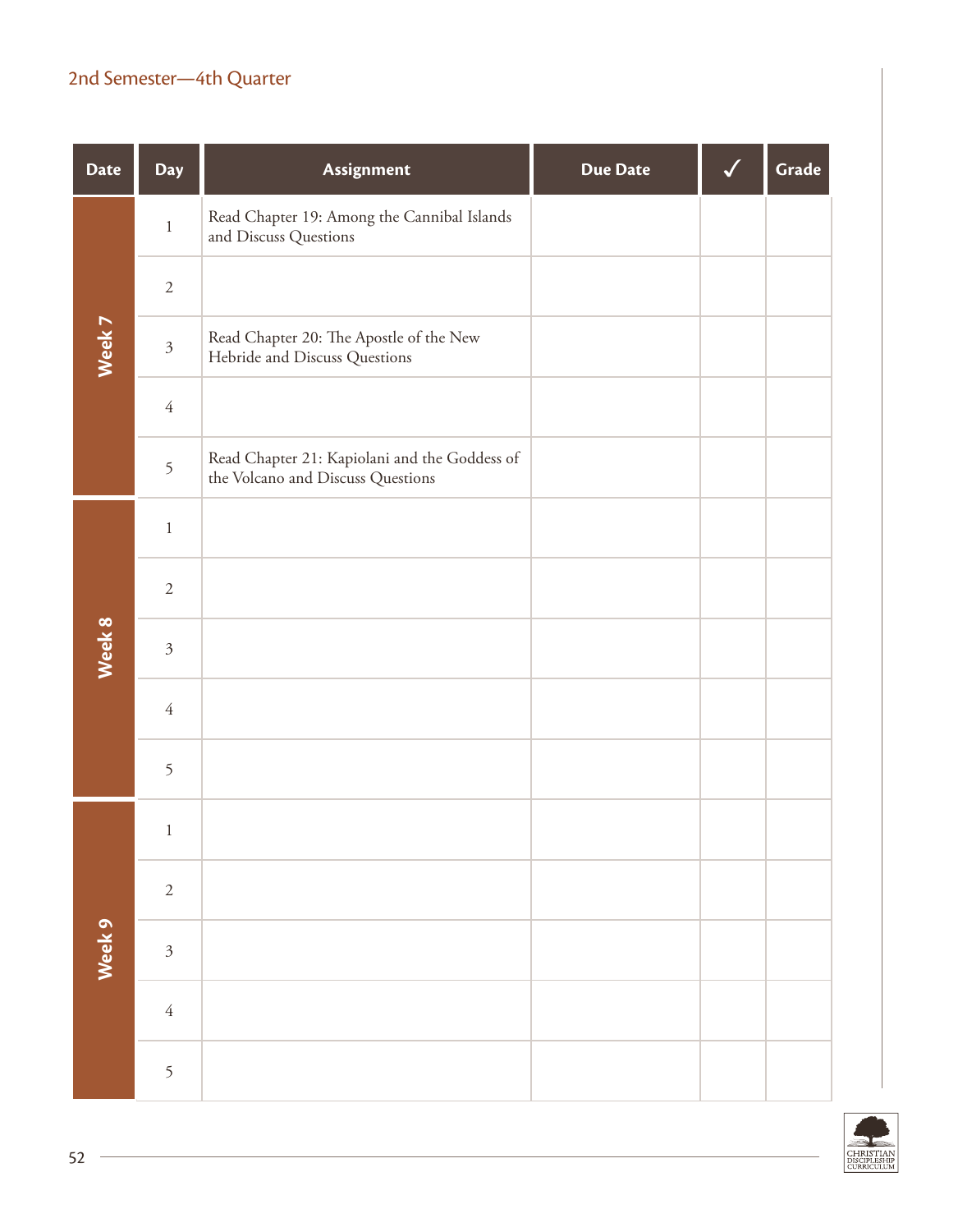## **Chapter 1: In the Steppes and Deserts of Mongolia**

1. What did James Gilmour's father and mother do with him that prepared him for missionary work?

- 2. How effective was his ministry at bringing about converts?
- 3. What was it that kept the population low in Mongolia?
- 4. How did James Gilmour demonstrate "involvement" right away when he reached Mongolia?
- 5. What did Mongolians buy from the Chinese (which they also used for money)?
- 6. How many miles did Gilmour walk in one day (average)?
- 7. How did he adopt the lifestyle of the Mongolians?
- 8. What were the two dangers Gilmour faced?

### **Chapter 2: In the Country of the Telugus**

- 1. What are the three major people groups that came into India? To which group did Dr. Chamberlain minister?
- 2. What was unique about this tribe to which Dr. Chamberlain ministered?
- 3. Why did Chamberlain give a copy of the Bible to the two patients who could not read?
- 4. How did the tribe make it known that they would abandon their idolatry?

5. Why did the village fear the serpent?

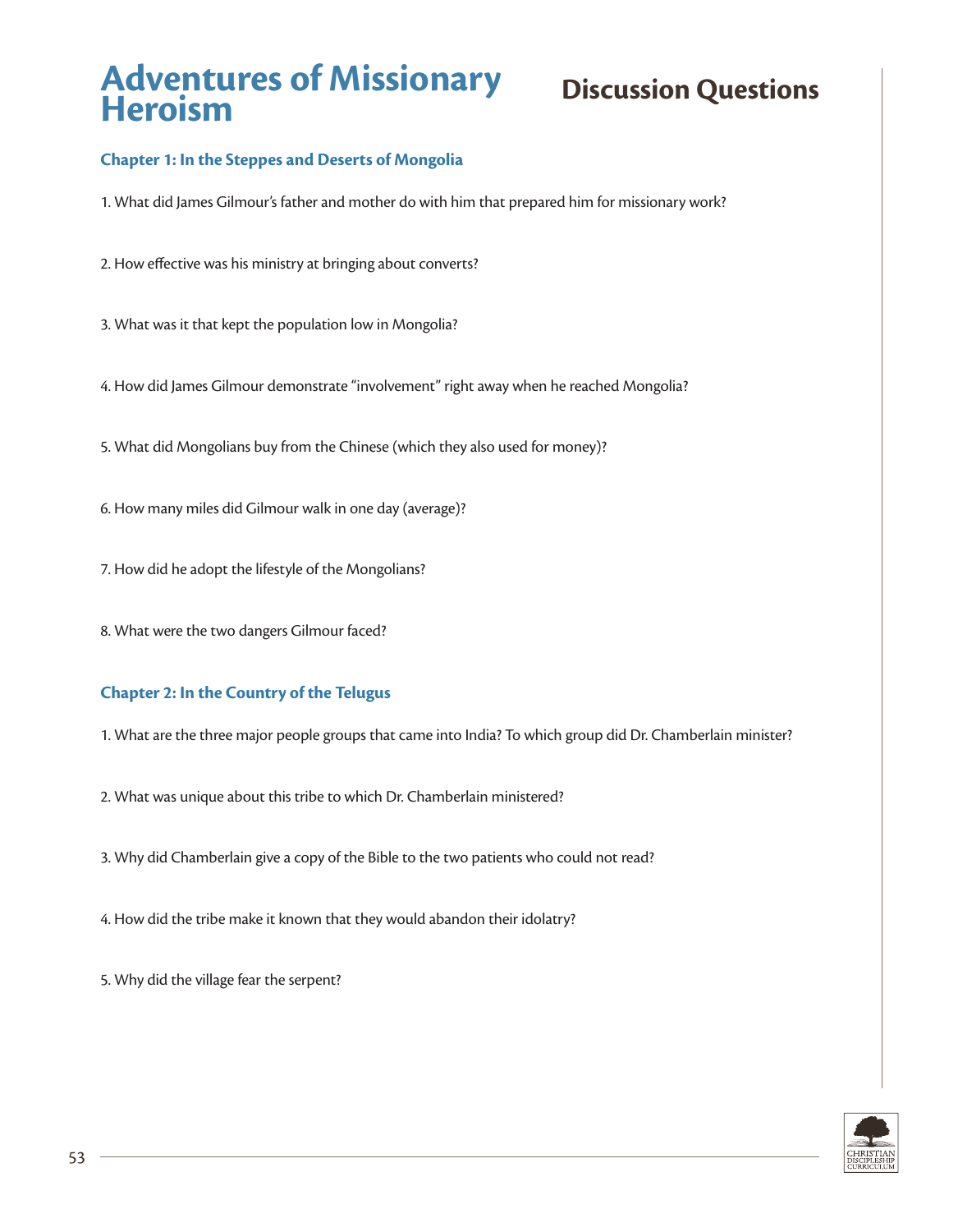## **Chapter 3: A Japanese Adventure**

1. What is a Samurai?

2. What were the two things the young Neesima (Niishima) was looking for?

3. How old was Neesima when he refused to worship the gods made out of wood? Why did he stop worshiping these false gods?

4. How old was Neesima when he finally escaped Japan?

5. What did Neesima trade for his first New Testament?

6. Which novel did Neesima find most encouraging, and what part of the story was most comforting for him?

7. Where did Neesima attend college?

8. What was the goal of the Mikado?

9. When Neesima had a choice of becoming an important diplomat for the Japanese government, or start a school in Kyoto, which did he choose?

10. Who hated his work when he got started building the college?

11. How many preachers of the Gospel came out of Neesima's first generation of college students?

#### **Chapter 4: "From Far Formosa"**

1. What were the original settlers on Taiwan called, and who later settled more in the coastlands?

2. Who were the "raw barbarians," and what were their practices?

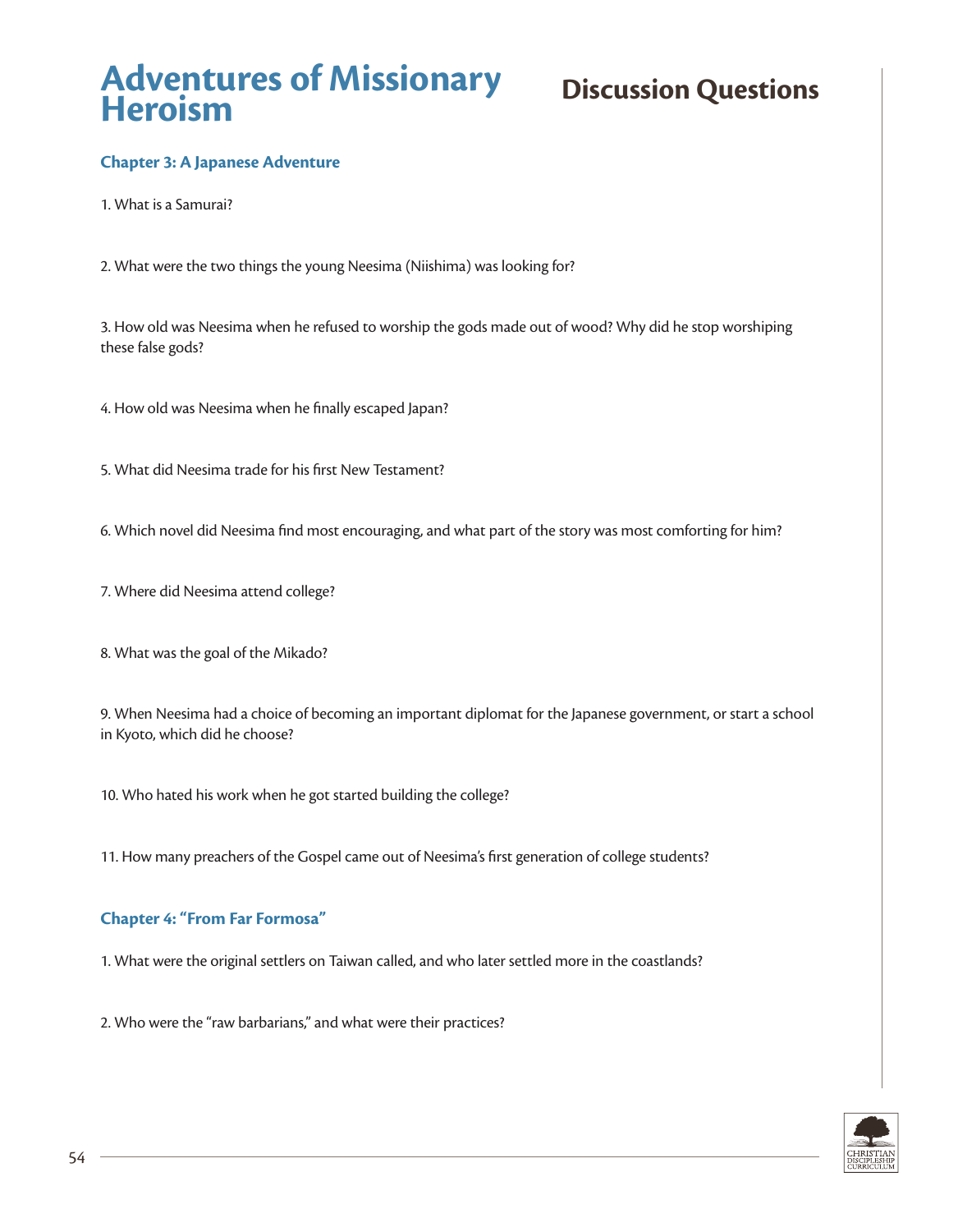3. What was the initial key to Mackay's success in discipling this nation?

4. How many patients could the team handle in one afternoon (as they worked on tooth extraction)?

5. How did the first six Christian martyrs in the work get arrested?

- 6. After reaching the Chinese with the Gospel, what were the other two groups Mackay reached?
- 7. Who were the first to receive the Gospel among the Malays?
- 8. What did they do to their idols?
- 9. How many chapels were planted in the plains, and who pastored them?

### **Chapter 5: "The Savior of Liao-Yang"**

- 1. Which nations were fighting over Manchuria between 1904 and 1905?
- 2. What characterized the Russian method of war?
- 3. What was Dr. Westwater's denominational background?
- 4. How did Dr. Westwater serve as a peacemaker in the battle of Liao-Yang?
- 5. How many refugees did the doctor take under his care during the war?
- 6. What were the differences in the work done by Dr. Westwater and Mr. MacNaughtan during the war?

7. While Westwater was hailed as a hero by both Chinese and Russians, what was the evidence that the Japanese also had respect for him?

8. What was the other group of men that had tremendous respect for Dr. Westwater?

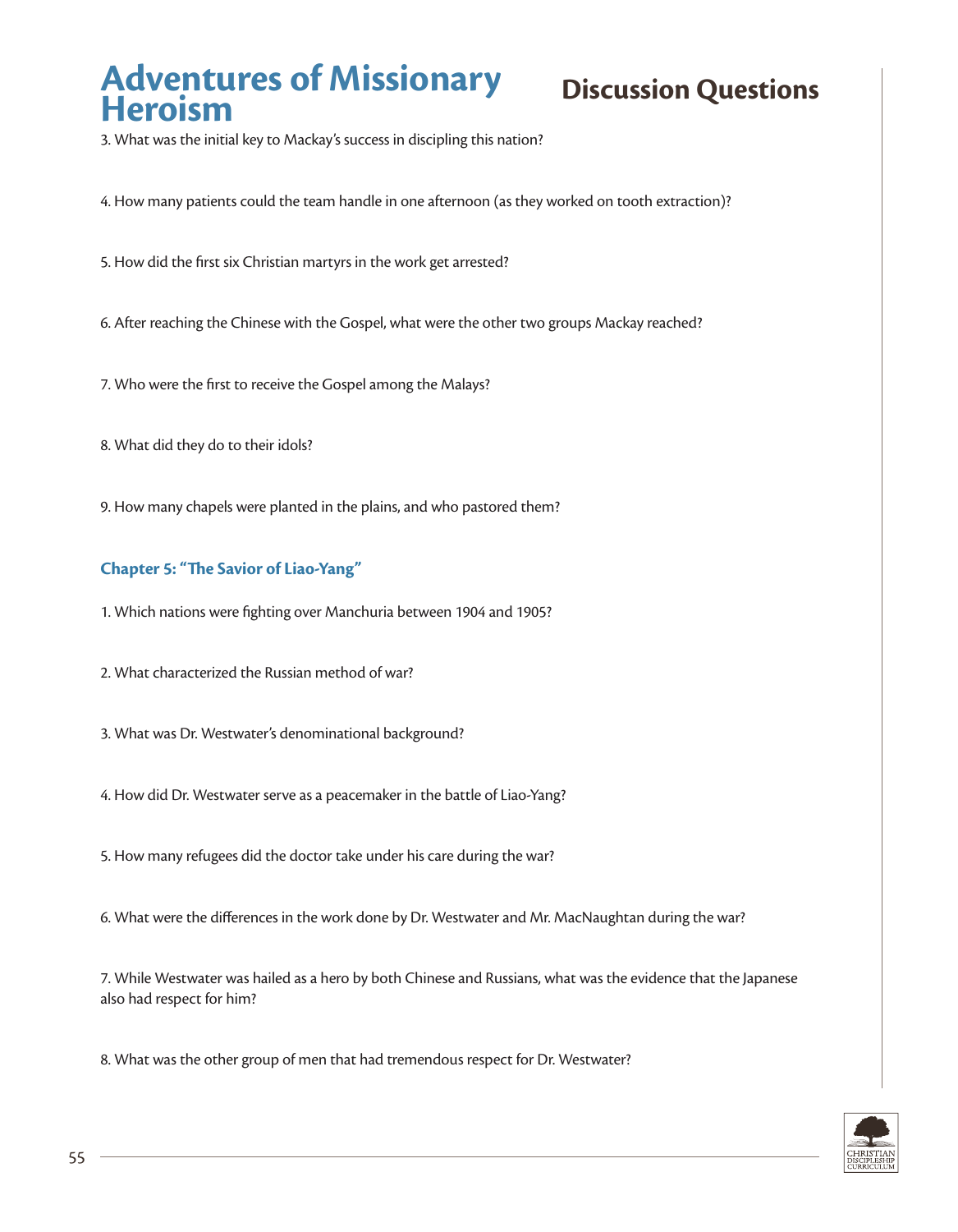9. **BONUS!** How does the kingdom of God differ from the kingdoms of men (reference Romans 14:17–19)?

## **Chapter 6: "The Hero of Uganda"**

1. What was the national background of David Livingstone and Alexander Mackay?

2. What was Mackay's educational background that might have helped him in Uganda with the king and political leaders?

3. Who was the first white man to enter Uganda in 1862?

4. Who were the first two missionaries killed in Uganda?

5. How many years did it take for Mackay to finally make it to Rubaga, the capital of Uganda?

6. Where did the greatest Satanic opposition come from as Mackay attempted to read the Bible and teach the Gospel in the court of the king?

7. How many people would this evil king put to death in a single day?

8. Under which king did the persecution of Christians begin?

9. What were some of the engineering projects Mackay worked on in Africa?

### **Chapter 7: The Lion-Hearted Bishop**

1. What is remarkable about the development of the church in Uganda?

2. What were Bishop Hannington's last words?

3. What sort of man was Bishop Hannington?

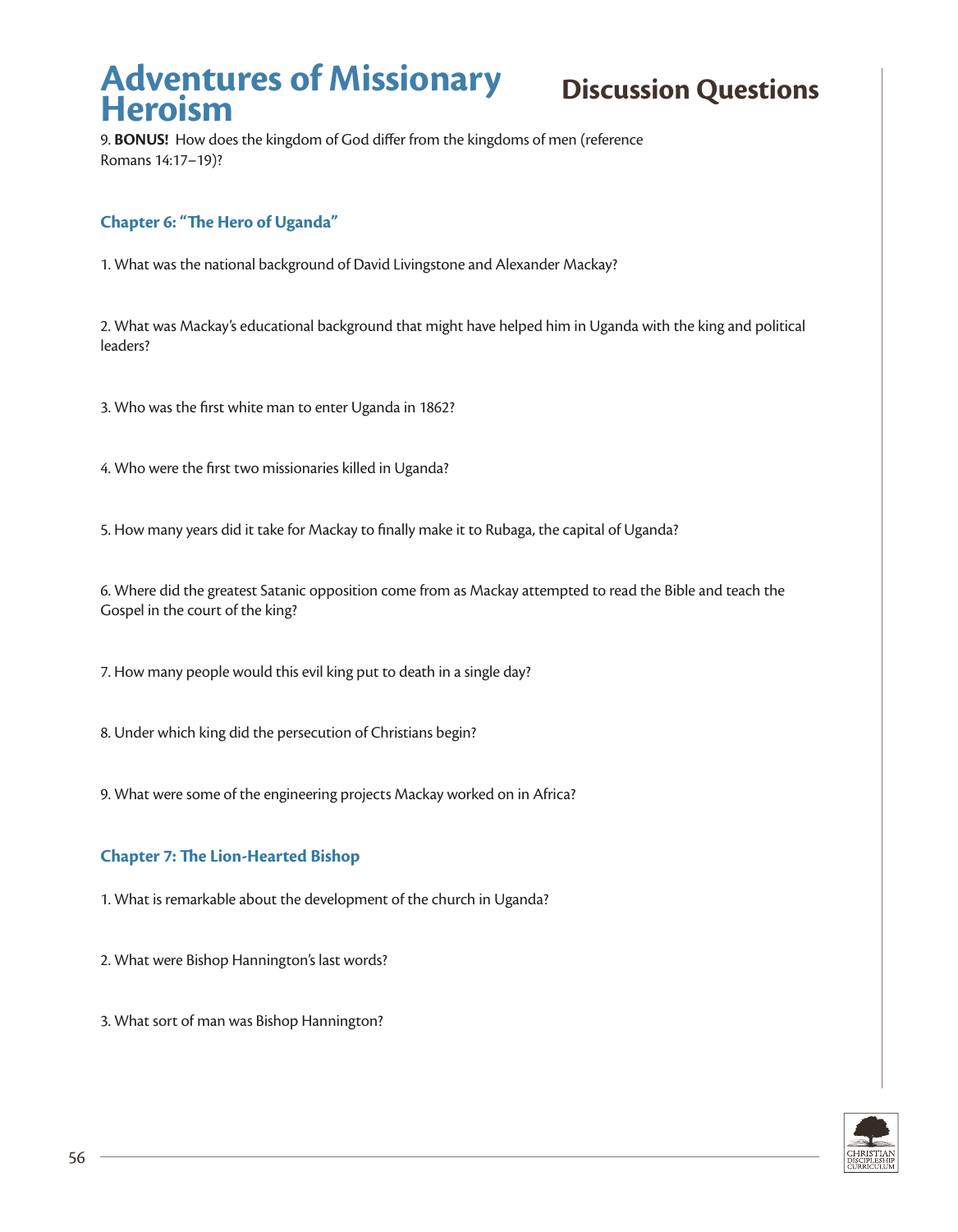4. At what point did Hannington agree to come? What does this say about his courage?

5. How many trips did he make into Africa?

6. What evidence do we have of Hannington's care and concern for the Masai warriors?

7. Which two psalms encouraged Hannington as he prepared for his death? Which verses do you think he found most encouraging?

8. What happened to some of the soldiers who killed Hannington?

#### **Chapter 8: Vortrekkers in Barotseland**

1. Where did the Coillards work before moving up into Zambia?

2. What two local chiefs persecuted the Christian missionaries as they attempted to cross into Zambia?

3. Who had spent a little time in Zambia before the arrival of the Coillards, but was forced out due to illness?

4. What were some common practices that the Coillards had to confront during their service?

#### **Chapter 9: A Pioneer in Garenganze**

1. Who was a strong influence on Fred Arnot when he was a boy?

2. What did Arnot accomplish when he was in the land of Msidi?

3. What foreigners had made it into the kingdom of Msidi before Arnot arrived?

4. What pets did Arnot keep with him on his journeys?

5. How many years did Arnot serve in Msidi's land?

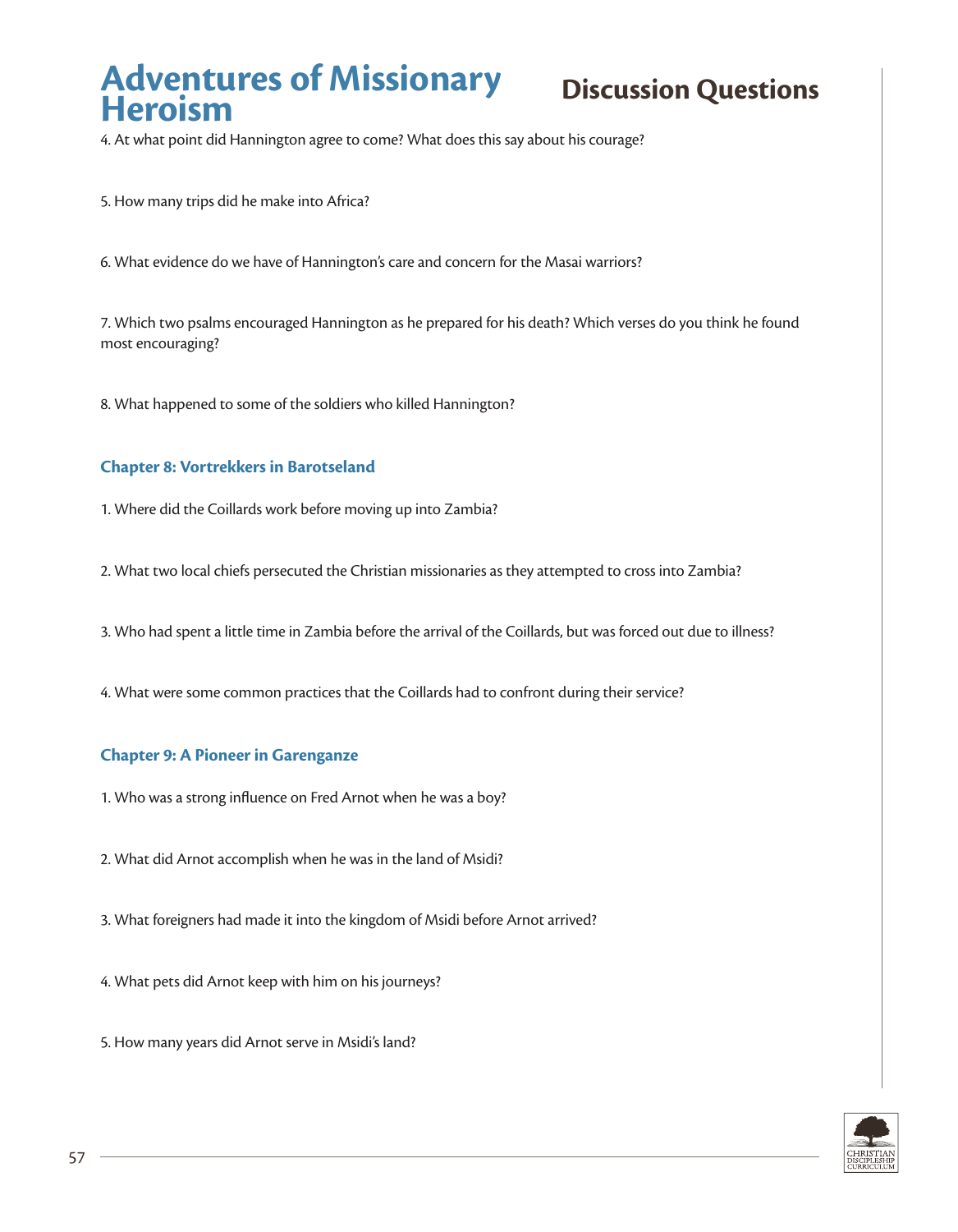6. What local practice did Arnot become determined to end?

### **Chapter 10: A Tramp Through the Great Pygmy Forest**

- 1. What did A.B. Lloyd do in Uganda?
- 2. What two groups did A.B. Lloyd discover in the jungles of the Congo?
- 3. What did A.B. Lloyd want for these people (as he stated in his journals)?

#### **Chapter 11: Among the Indians and Eskimos of Hudson Bay**

1. How many miles across was John Horden's parish (geographical area for which he was responsible) in each direction?

- 2. What were the means of travel?
- 3. How long would it take Horden to preach in these complicated languages?
- 4. What practices did Horden encounter with the natives?
- 5. What kind of bears would he encounter?
- 6. What was Horden's motto?
- 7. What was Horden doing on his deathbed?
- 8. What did the natives do with people who were sick?
- 9. How many native workers, missionaries and evangelists, did Horden have working the ministry when he died?

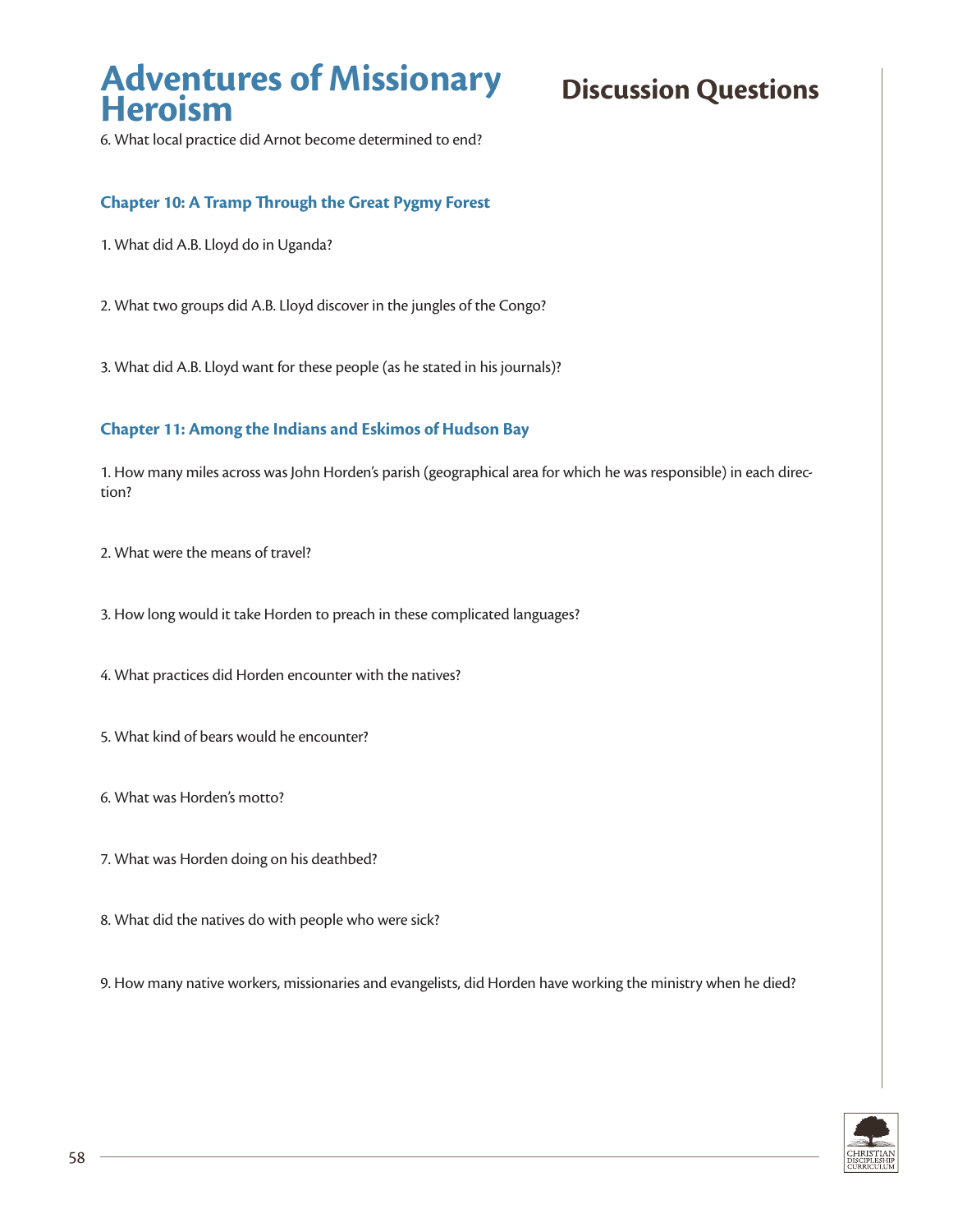## **Chapter 12: The "Praying Master" of the Redskins**

1. What was James Evans' denominational background?

2. What famous missionaries to the Native Americans did James Evans succeed?

3. Which Native American tribes did James Evans reach?

4. In what sort of dwelling did his wife and he live when they were first married?

5. Why were the tribes moving south at this time?

6. What sort of men worked in Norway House?

7. How many miles did Evans have to paddle in a canoe to make it to the north side of Winnipeg?

8. What was the basic problem with the religious perspective of the Indians in the far north?

### **Chapter 13: In the Land of the Dakotas**

1. How long did it take for the Riggs to make it from Massachusetts up to the Minneapolis area? How long would it take to make that drive today? (You will need to do some research to answer the last question.)

2. Who were the Indians fighting during these years of ministry?

3. What did the natives do when Mr. Riggs prayed that they would fail in the scalping party sent out against the Ojibway tribe?

4. How old was Mary's brother when he died? How did he die?

5. What practices did many of the Dakota have difficulty giving up when they converted?

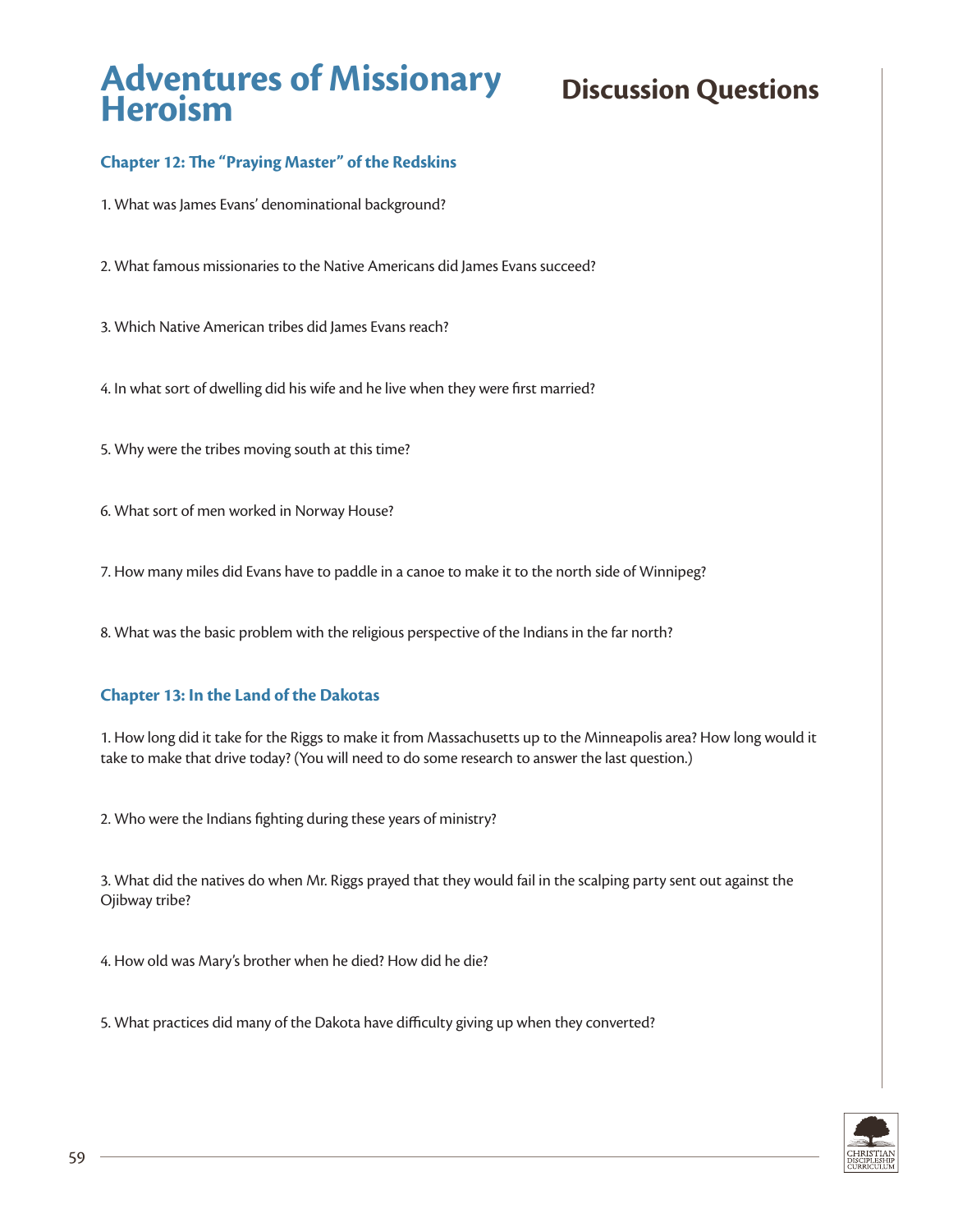6. What needs to happen to a person for a radical change to take place, such that they will not revert back into a lifestyle of drunkenness and paganism?

7. Why did the Sioux Indians begin to attack the American troops?

8. What was it that seemed to soften the hearts of the Sioux to receive the Gospel? How many became Christians at this time? How many years of work had the Riggs spent with these tribes before this breakthrough happened?

9. How many years did the Riggs work with the Indians?

#### **Chapter 14: In the Forests of Guiana**

- 1. Who was the real life Robinson Crusoe, after which Daniel Defoe wrote his tale?
- 2. Where does the word "Caribbean" come from?
- 3. Where did the Carib tribes originate?
- 4. What were the four tribes that Brett worked with?
- 5. What is the major element of the South American indigenous religions?
- 6. What was Cornelius before he became a Christian?
- 7. How many witchdoctors total came to faith in Christ under Brett's ministry?

#### **Chapter 15: The Sailor Missionary of Tierra del Fuego: Part I**

- 1. What were the challenges with the Fuegian people, as well as their sins?
- 2. Why was he forced to move from South Africa?
- 3. Why did the Dutch in New Guinea reject his ministry efforts?

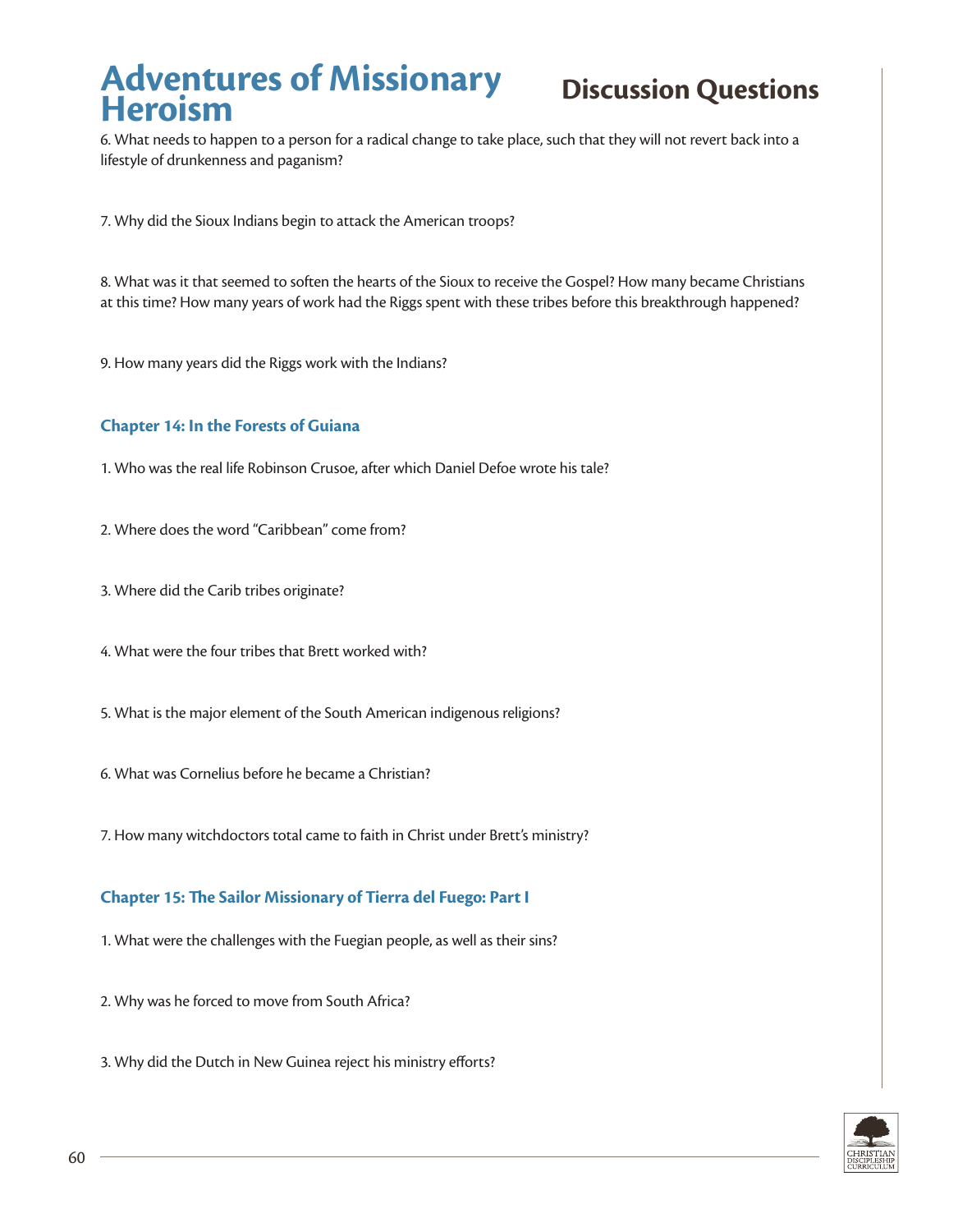4. Why was he forced to move out of Argentina, ministering to the Araucanian tribes?

5. How many trips did Gardiner take to the Fuegian islands?

6. When he was advised to give it all up, what did he tell his friends?

7. Why did the seven men die in their last attempt to reach the Fuegians?

8. What Psalm was painted on the rocks?

### **Chapter 16: The Schooner of Keppel Island: Part II**

1. Who was the man with the faith and vision to spur on the mission after Gardiner's death?

2. What were the two parts of Gardiner's plan that the society implemented?

3. What was the missionaries' impression of the natives, when they began to live with them?

4. What happened to the seven missionaries that landed at Woollya?

5. How many years after Gardiner's death, did they finally plant a mission station on the main island?

6. By 1872, how many professing Christians belonged to the first church on the Fuegian islands?

#### **Chapter 17: The Martyr of Melanesia**

1. How many years did Patteson serve in Melanesia?

2. What sort of lifestyle did Patteson live in his youth?

3. What sport did he play at Eton that helped prepare him for his career as a missionary?

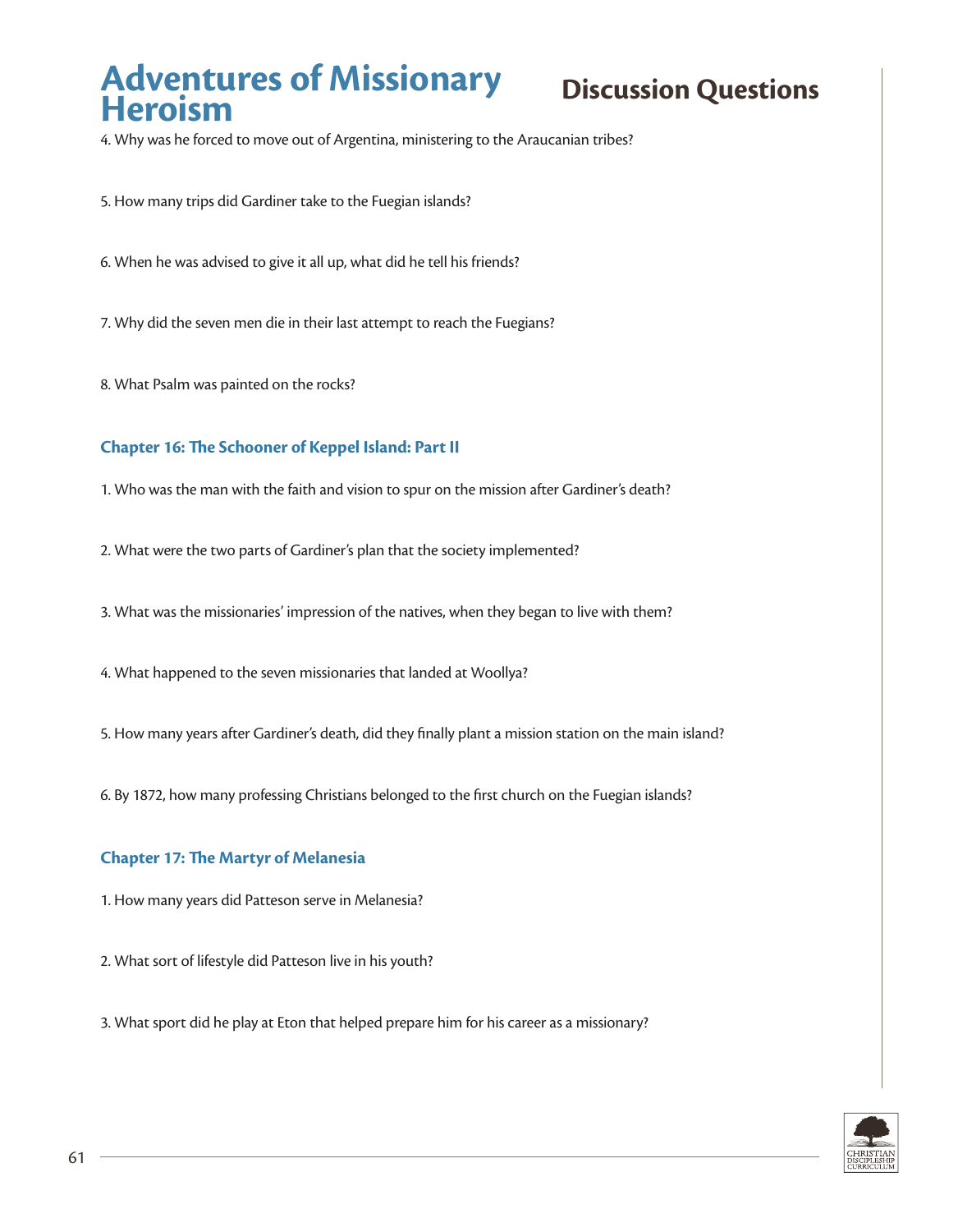4. How did the denominations wisely divide up the geographical locations in the South Pacific?

- 5. Where did Bishop Selwyn sleep, when he was turned out of the chief's house?
- 6. What was the strategy for reaching the islands with the Christian faith?
- 7. Why did the natives kill the Bishop?

#### **Chapter 18: One of the Unreturning Brave**

- 1. How old was Chalmers when he was converted?
- 2. For how many years did Chalmers and his wife work on Rarotonga? Where is Rarotonga?
- 3. For how many years did Chalmers work in Guinea?
- 4. What do pagan tribes expect almost all of the time? Why did the people build their houses in trees?
- 5. How many villages would Chalmers visit in a single trip?
- 6. How many services did Chalmers hold on the beach the day after they shipwrecked?
- 7. What kind of songs would he teach the natives?
- 8. How did Chalmers die at the end?

#### **Chapter 19: Among the Cannibal Islands**

1. What was James Calvert's response to the ship's Captain who warned them they would die on the islands? What did Calvert mean by this?

2. Where did the Wesleyans first enjoy missionary success before coming to Fiji?

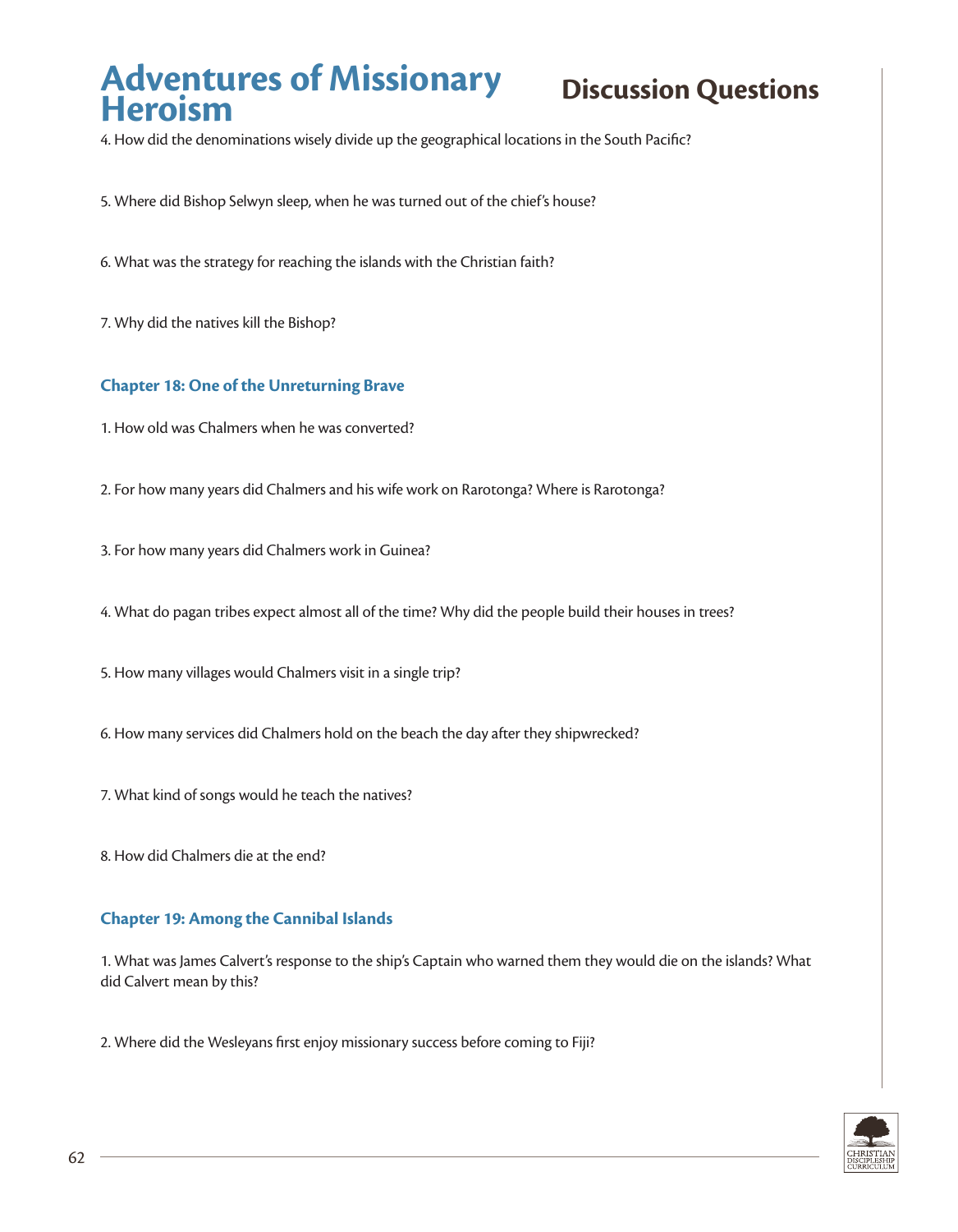3. How many of the 14 innocent women slated for murder and cannibalism did Mary Calvert save?

4. Who did most of the fishing for the family's sustenance on Fiji?

5. What practice would James Calvert fight so hard against when the chiefs would die?

6. How many Christian churches were on Fiji by the end of Calvert's missionary career on the islands?

#### **Chapter 20: The Apostle of the New Hebrides**

1. Who were the men that wept with John G. Paton over the grave of Paton's wife? What denominational background was Paton, and the other men?

2. What happened to Mr. Johnston after the attack?

3. List the missionary martyrs who died on the New Hebrides during these early years.

4. What was it that saved Paton and the Mathiesons at the end?

5. On which island did Paton enjoy his first success, as well as the most success?

6. Who finally returned to Tanna to help reap the harvest of true faith?

#### **Chapter 21: Kapiolani and the Goddess of the Volcano**

1. How was Opukahaia (Obookiah) similar to Neesima from Japan? How was he different?

2. When did the missionaries to Hawaii first arrive at the Big Island?

3. How were Queen Kapiolani's actions similar to what Boniface and Elijah did?

4. What sins did the queen uproot as she came to know Christ?

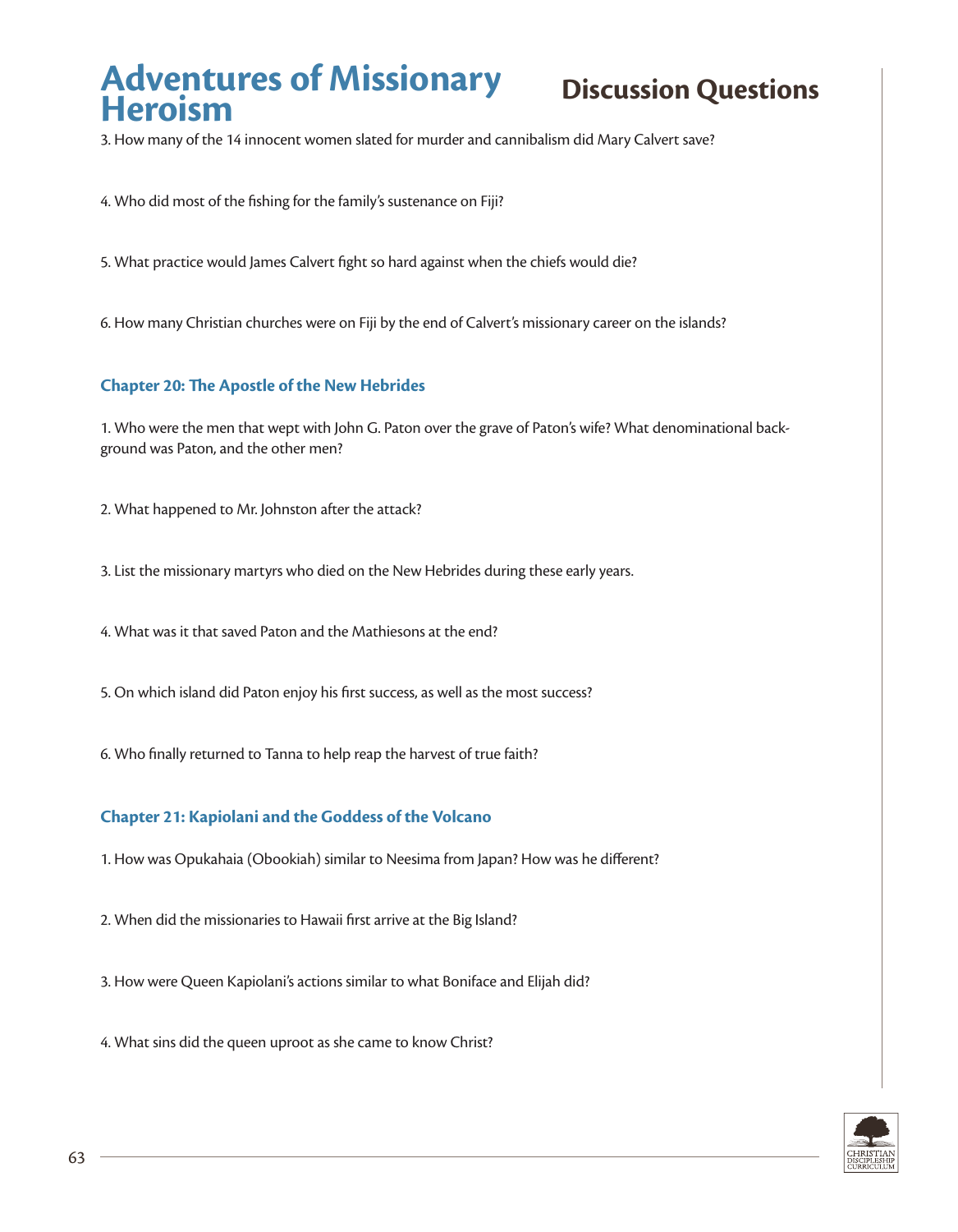5. What did the queen see as important to come about if Christianity could spread in Hawaii?

6. What did Queen Kapiolani do to challenge the great goddess Pele on Hawaii?

7. What did she tell the people that sounds like Elijah's challenge to the Baal god?

8. What sort of people were converted, which indicated a powerful turning away from the false Hawaiian gods to the true God?

9. How many people would Mr. Bishop preach to at one time?

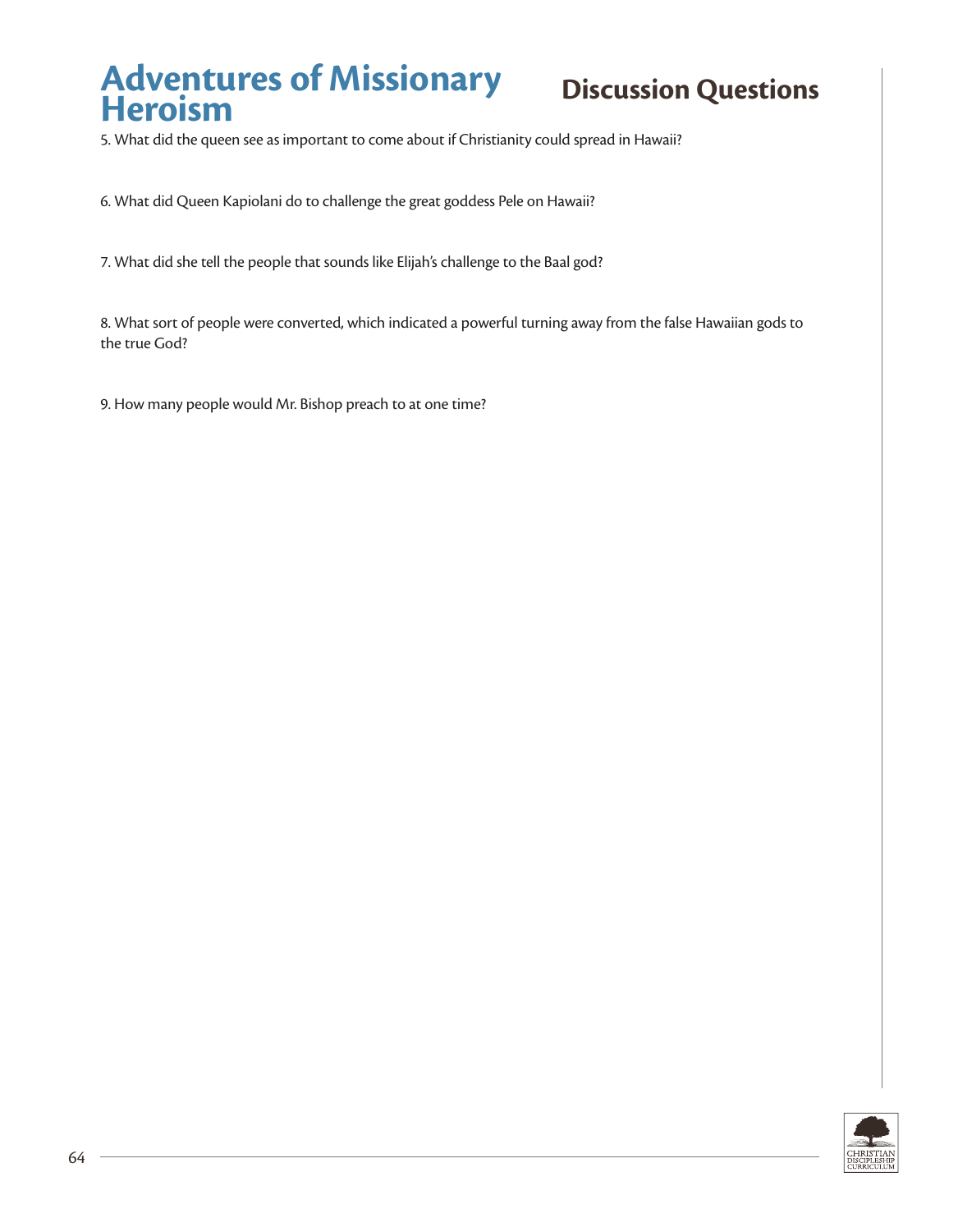## **Adventures of Missionary Heroism Answer Key**



#### **Chapter 1**

1. They read missionary stories to him, and his father conducted family worship for an hour each day.

2. There was "Little fruit." Records tell us he had 2 converts, although nobody worked harder than James Gilmour. During one eight months' campaign he saw about 6,000 patients, preached to nearly 24,000 people, sold 3,000 books, distributed 4,500 tracts, and traveled 1,860 miles.

3. At least one male in each family would be a Buddhist priest (and Then, the headhunters in the mountains. he would not get married.)

4. He lived with and traveled with a Buddhist priest, and began evangelizing him day by day.

5. Large solid blocks of tea.

6. 40.

7. He ate their food and wore their clothing. 8. Wolves and bandits.

#### **Chapter 2**

1. The Kolarians, Dravidians, and Aryans. Dr. Chamberlain ministered to the Telugus tribe (part of the Dravidians).

2. They were much more receptive to the Gospel than other tribes in India.

3. They assured him they would find somebody (traveling merchants) to help them read the book.

4. They gave the chief idol to Chamberlain to take away with him. 5. Because it had killed a child and several cows and because they perceived it as a god.

### **Chapter 3**

1. He was one of the Japanese fighting class who had sworn fealty to his master, that he would fight for the estate if necessary. By the 19th century, they were more bureaucrats and less fighters since there had not been a war for several centuries.

2. Freedom and education (western knowledge).

3. 15 years old. He realized that they never ate or drank the food and drink offered them.

4. 21 years old.

5. His samurai sword.

6. Robinson Crusoe. It was Crusoe's prayers that encouraged him the most. He began to pray to God like Crusoe prayed.

7. Andover Theological Seminary

8. To establish modern education in Japan, so as to become an empire.

9. He chose to start a school in Kyoto.

10. The priests and local magistrates (government officials). 11. 80.

#### **Chapter 4**

1. The Malay were the original native people group. The Chinese would push their way onto the island and settle the coastlands. 2. They were the Malays who chose to stay in the mountains and remain "uncivilized." They were head-hunters and took great delight in killing Chinese settlers.

3. He discipled young men and they traveled everywhere with him.

4. 500.

5. They were falsely accused of conspiring to kill the Mandarin (local king).

6. First the Malays in the lowlands on the Northeast coast.

7. Fishermen in a local village.

8. They burned them, and the missionary dried his clothes by the fire.

9. 19 chapels, and the local natives became the pastors.

## **Chapter 5**

1. Russia and Japan.

2. They destroyed everything in their path, slaughtering women and children along the way.

3. Presbyterian.

4. He agreed to enter the city, and plead with the city to surrender upon condition that the people would be saved. 5. 4,000.

6. Westwater worked with the unbelieving Chinese and soldiers. MacNaughtan was a missionary that served the Christian population.

7. The Japanese general contributed 1000 yen to his hospital.

8. The bandits.

9. The kingdoms of men solve problems by wars. The kingdom of God solves problems by the preaching of the Gospel. The kingdom of God is marked primarily by peace and peacemakers.

### **Chapter 6**

1. Both were from Scotland.

2. He was an engineer, and knew how to build bridges and roads.

3. Captain Speke.

4. Lieutenant Smith and Mr. O'Neill.

5. 2 1/2 years.

6. The Arab Muslims. The Roman Catholics.

7. 2,000.

8. Under Mutesa's son Mwanga.

9. Building a boat, building roads, digging a well, and providing a pump.

### **Chapter 7**

1. The church became strong and vibrant inside of a single generation (due in part to the martyrdoms and the brave testimonies of the early saints).

2. That he was dying for Uganda. That he had purchased

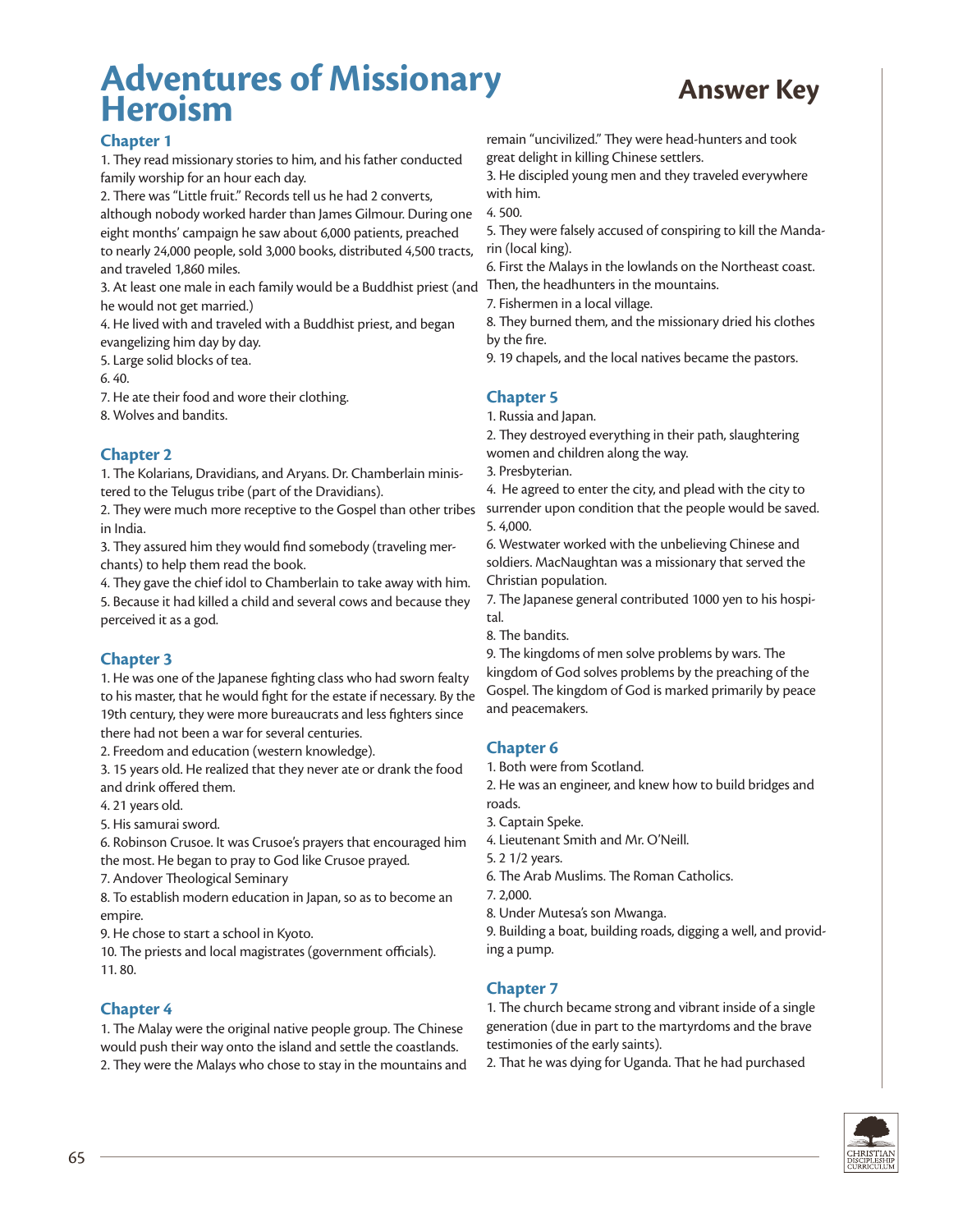## **Adventures of Missionary Heroism Answer Key**



the road to Uganda with his life.

3. An adventurer, a risk-taker, and very interested in discovery of God's creation.

4. When he heard about the two men killed, he agreed to come. He understood the risks and entered the field anyway.

- 5. Two.
- 6. He allowed them to sleep side by side with him in his tent.
- 7. Psalm 27 and Psalm 30. Psalm 27:1-3, Psalm 30:1-3.
- 8. They became Christians later.

## **Chapter 8**

1. They were in Basutoland. The Paris Evangelical Mission Society started the mission work around 1837. The Coillards worked there from 1855 to 1875.

2. Masonda and Lobengula.

3. F. [Frederick] Arnot.

4. Slavery, witchcraft, open murder, torture by boiling water or burning alive.

#### **Chapter 9**

1. David Livingstone.

2. He built a school, an orphanage, a church, and a clinic.

3. A German explorer and a Portuguese explorer.

4. A parrot and a dog.

5. 2 years.

6. Murder, especially murder of children.

#### **Chapter 10**

1. He was a missionary, and he was an interpreter and a medic for the British army in Uganda.

2. The Pygmies and the cannibalistic Bangwa tribe.

3. He wanted to see the Gospel of Christ brought to these. He wanted to see the captives to Satan set free!

#### **Chapter 11**

1. 1500 miles by 1500 miles.

- 2. Snowshoe, dog sled, and bark canoe.
- 3. A few months.

4. Murder and cannibalism (even the consuming of one's own family.)

5. Polar bears and black bears.

6. "The happiest man is the man most diligently employed about his Master's business."

7. Translating the New Testament into the Cree language.

8. They strangled them with a bow string.

9. 26.

### **Chapter 12**

1. James Evans was a Methodist.

2. John Eliot and David Brainerd.

3. Assiniboine; Saskatchewan; Blackfeet; Mountain Stoney; Lake Athabasca Indians.

4. They lived in a tent, until he built a cabin with his own hands.

5. They were interested in learning about this new religion taught by the white man and adopted by many of the southern tribes.

6. Scottish highlanders, Scottish islanders, and Norwegians. 7. 1,500 miles.

8. They believed in a Good God and an Evil God, and were convinced the Evil God was more powerful.

## **Chapter 13**

1. It took them 3 months. Today, it would take about 21 hours (about 1400 miles).

2. Other Indian tribes, as well as American troops.

3. They killed 3 of the Riggs' cows.

4. 22 years old. He drowned in a fast-flowing river.

5. Murder, stealing, polygamy, and drunkenness.

6. The Holy Spirit needs to regenerate the person, and provide true saving faith.

7. America did not follow through quickly enough on its promise to provide funds to the tribe.

8. The war and the impending trial and execution of those who had murdered or harmed innocent citizens seemed to soften their hearts. Three hundred became Christians. The Riggs had spent 25 years with the tribes before the breakthrough.

9. Forty years.

### **Chapter 14**

1. A Scotchman by the name of Alexander Selkirk. 2. It comes from the "Carib" tribe. It is also the root of the English word "Cannibal." [Note: In his writings, William Brett admits that there was controversy over whether the Carib tribe actually engaged in cannibalism. There is no question that many other tribes in the Americas did participate in this act. Reference: *Indian Tribes of Guiana*, by W.H. Brett.] 3. On the South American Mainland.

4. Caribs, Arawaks, Waraoons, and Acawoios.

5. Witchcraft.

6. He was a witchdoctor.

7. Six.

### **Chapter 15**

1. They were inhospitable (even murderous to visitors). They did not value life.

2. The Dutch were engaging in war with the Zulus, the tribe with which he was trying to minister.

3. They had bought the evolutionary idea that the New Guinea natives were sub-human.